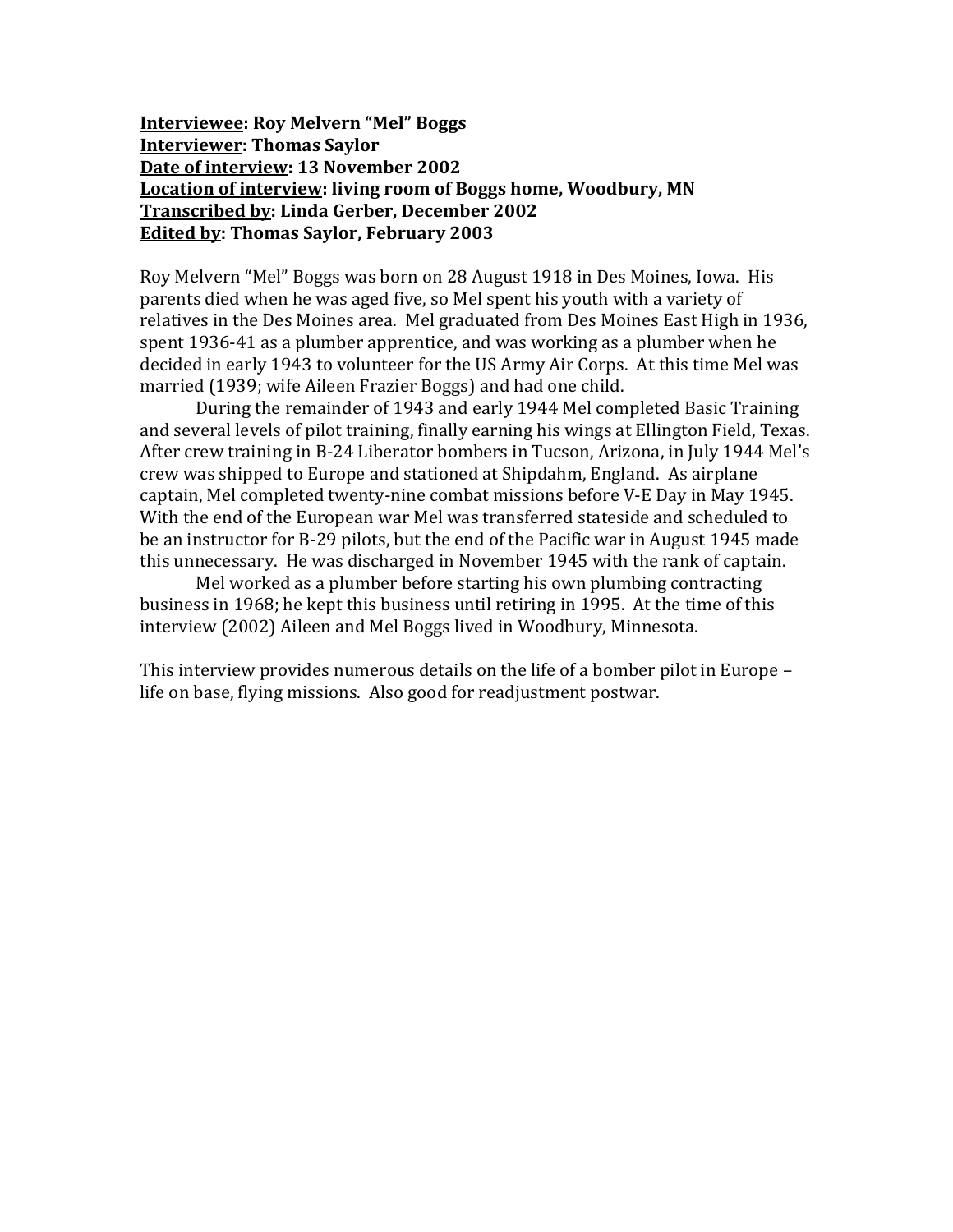**Interview Key: T = Thomas Saylor M = Mel Boggs Aileen Boggs (wife of Mel) adds occasional comments [text] = words added by editor, either for clarification or explanation (\*\*\*) = words or phrase unclear NOTE: interview has been edited for clarity**

#### **Tape 1, Side A. Counter begins at 000.**

T: Today is the 13th of November 2002 and this our interview with Mel Boggs. First, Mr. Boggs, on the record let me thank you very much for taking time this evening to speak with me.

M: You're welcome.

T: We've been talking for some minutes now and here's a little bit of what we already know. You were born on the 28th of August 1918 in Des Moines, Iowa. How many brothers and sisters did you have, Mel?

M: I have one sister four years older than myself.

T: Tragically your parents both died when you were young, about age five. You spent the time through high school living with a number of different relatives. Mostly in the Des Moines area?

M: Yes. For a while in Prairie City, Iowa. That's a small town near Des Moines. I spent a year in Prairie City.

T: The other times were in Des Moines. You mentioned your grandmother and an aunt and uncle.

M: Yes.

T: You graduated from East High in Des Moines in 1936 and then went to work as a plumber's apprentice, is that correct?

M: Correct.

T: You did that for a number of years. In fact I think until you went into service, is that correct?

M: Yes.

T: You entered service of March of 1943 and did you enlist or were you drafted?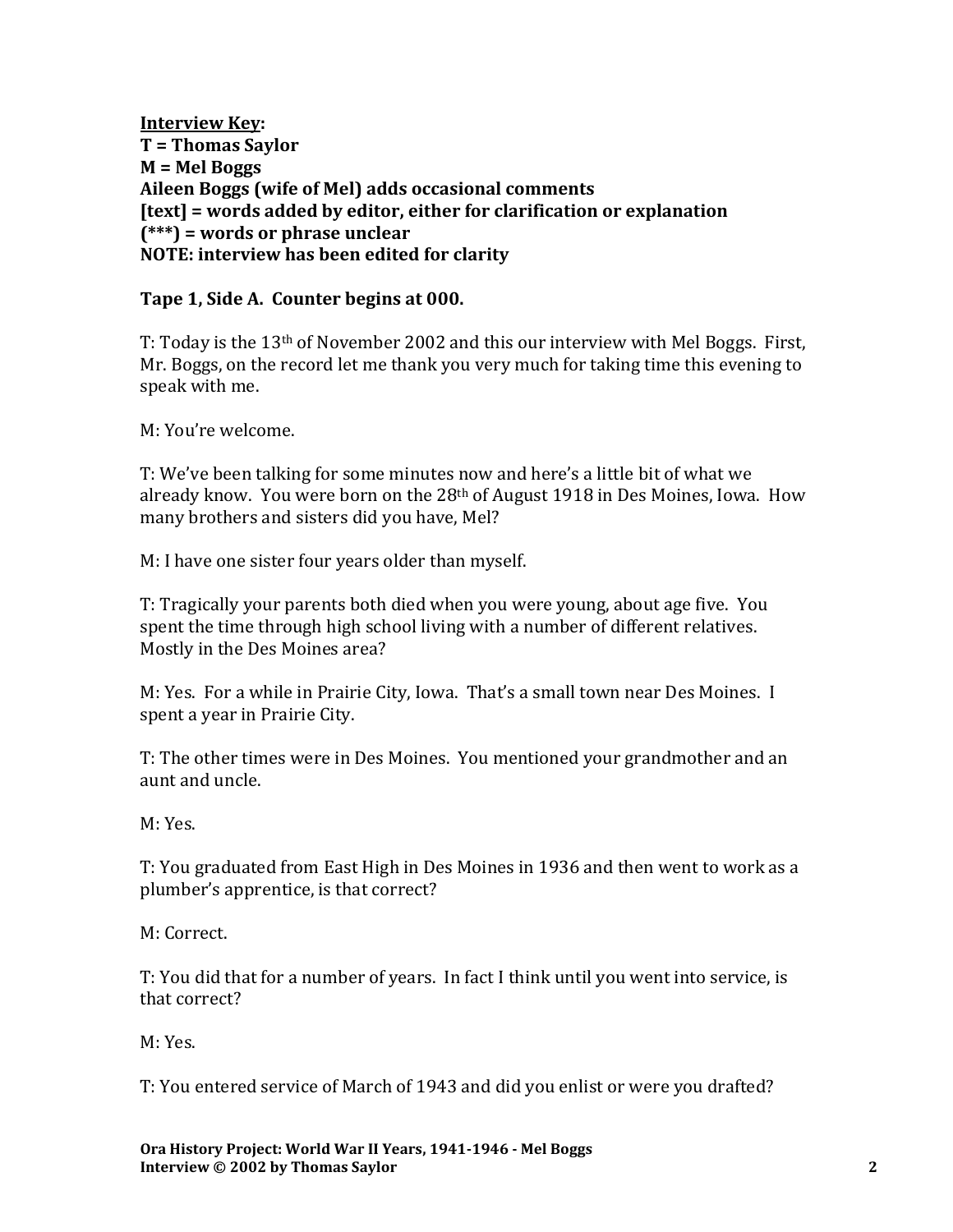#### M: I enlisted.

T: You enlisted. You were discharged in November of 1945 with the rank of captain. While in service you were a pilot serving with the 8th Air Force 44th Bomb Group 68th Squadron and you flew B-24 Liberator bombers in Europe a total of twentynine missions before V-E Day in May of 1945. You returned to the States in June of 1945 and were discharged in November of that year. After the service you continued in the plumbing business until you started your own contracting business in Iowa City in 1968 and you did that until you retired in 1995. You've been married since the 1st of October 1939 and your wife's name is Aileen. You have two children and your son was born before you went into service in 1942. And you've been a resident of Minnesota since 2000?

M: Yes.

T: As someone who graduated from high school in 1936, I'm wondering if you have any specific memories of growing up in the 1930s?

M: Oh, yes. Yes, I do have. Times were still pretty tough then. The Depression wasn't over. Nobody was looking for another mouth to feed. Nobody had any surplus money. It was pretty tight. I lived with an aunt and uncle and had for several years. My aunt got pregnant. I still had one more year of high school to go. My aunt got pregnant and they told me that I couldn't stay there anymore. So I found another aunt and uncle that I went and stayed with for another year that was close enough that I could stay at the same high school and I graduated from high school. I had a job. I worked after school in a grocery store.

T: Ironically, so did I in high school. So you felt the economic impact of the Depression I guess in a real personal way it sounds like from actually where you had to live.

M: Oh, yes. Well, everybody was aware of it. Unless you were a small child. Times were tough. There wasn't extra money. Everyone was aware of it.

T: What's the first job you had, Mel?

M: You mean the first full time job?

T: Even in high school or before. When did you actually start working?

M: I worked in a grocery store. I had a paper route once. I didn't make any money doing that. I wouldn't have gotten through high school if I hadn't had that job in the grocery store. I worked after school and on Saturdays. In those days the stores weren't open on Sunday or I would have probably worked on Sunday. I worked every Saturday all day and Friday afternoon and Thursday afternoons.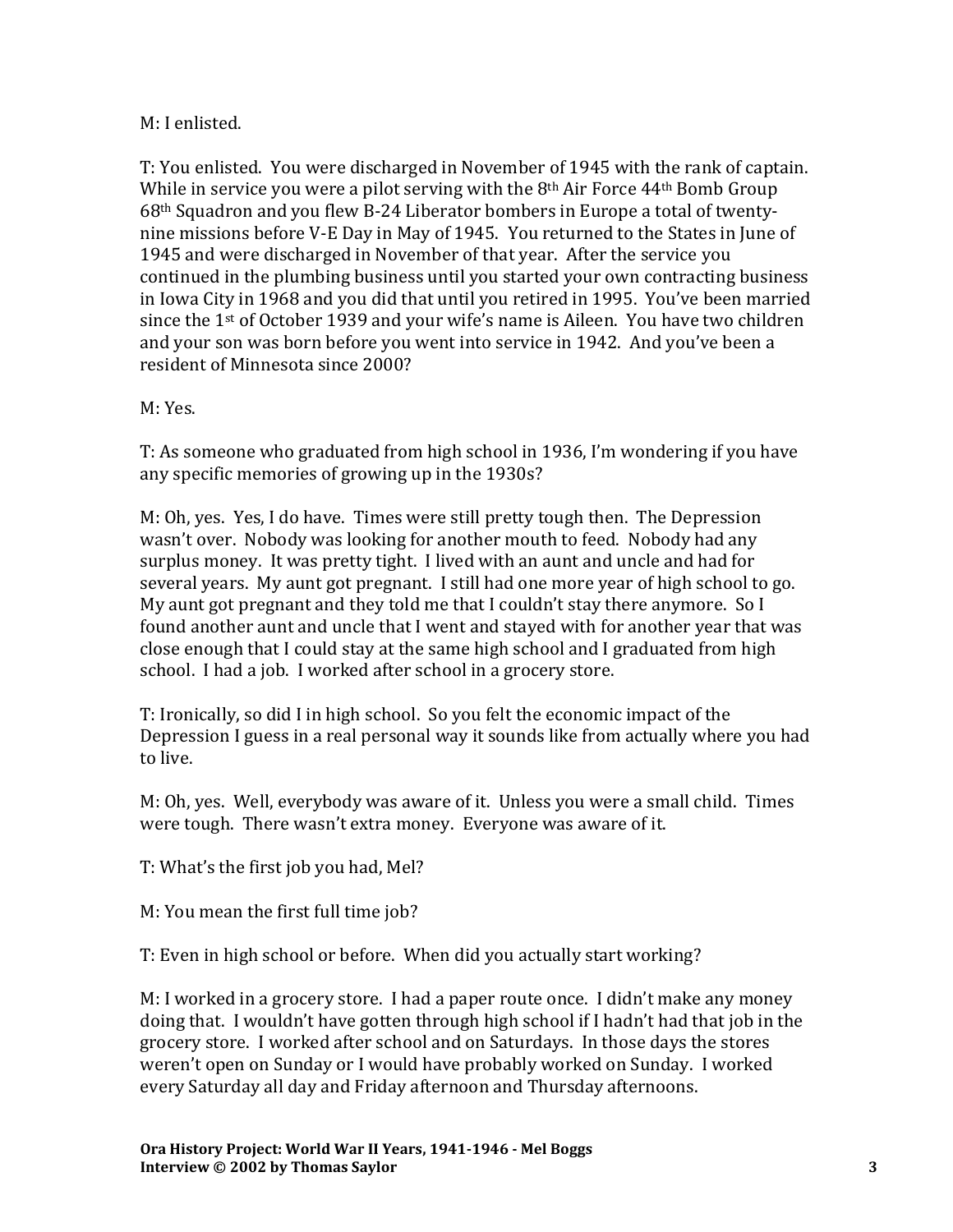T: When you say that you wouldn't have gotten through high school without that, what does that mean?

M: I didn't have any money. I was living with an aunt and uncle for my senior year because the aunt and uncle before that I'd lived with were going to have a baby and they asked me to leave.

T: They really just told you they couldn't afford you?

M: More or less. They said I'd have to quit school and go to work. So I said, I want to finish school. So this other aunt and uncle, who was my dad's sister, said I could stay there. They said as long as we got something to eat you can eat with us. So that's what happened. I stayed there. But like I say, I had this after school job which I could… school expenses. I had my own and what clothes I had I bought myself.

# **(1, A, 97)**

T: What was life like as a young person growing up in Des Moines?

M: I suppose it was like most anyplace else. We were just coming out of the Depression and jobs were scarce. Nobody had any extra money to spend. If you had a job you were well off. At least you could make a living. That's the thing that everybody looked forward to. Not particularly so much what kind of job they had, just a job. An income.

T: Anything to earn money. What kind of school did you go to? Larger schools or smaller schools?

M: Fairly large schools.

T: In the city there.

M: Yes.

T: When you were in school, what kind of things did you do to entertain yourself as a young person?

M: I'm thinking about when I got into high school. I think most kids come home from school and play with their wagon or something like that, but in high school I worked as much after school as I could in the grocery store.

T: When did you start working there by the way? How old were you?

M: I was probably about fifteen or sixteen.

T: So 1933 or 1934.

**Ora History Project: World War II Years, 1941-1946 - Mel Boggs Interview © 2002 by Thomas Saylor 4**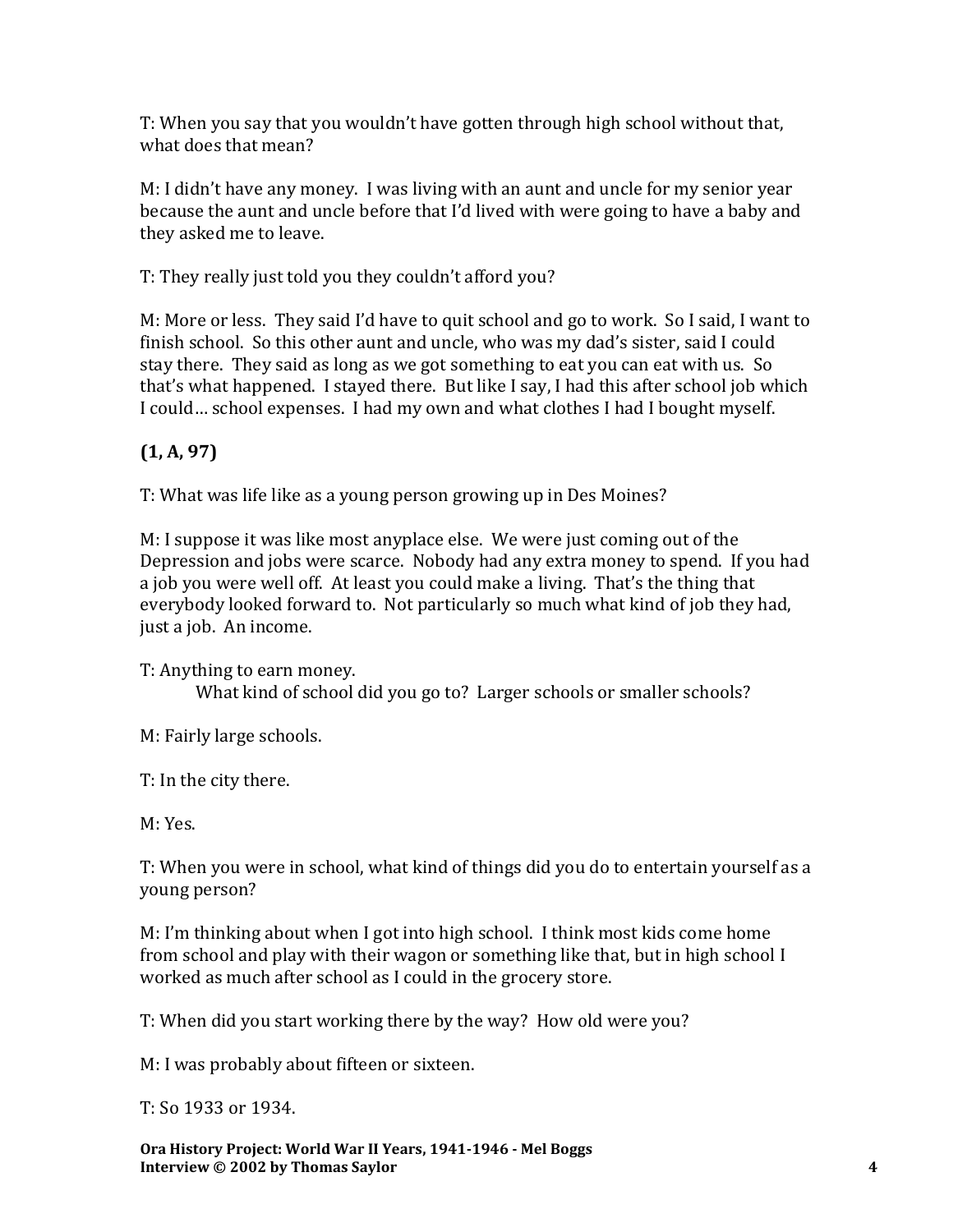M: I started out just working sacking potatoes and things like that. Never waited on customers. Just stocked the shelves and that sort of thing. Ground hamburger. Flunky type work. Of course, we were just coming out of the Depression. Fifty cents was quite a bit of money in those days.

T: How much did you earn? Do you remember?

M: Yes. For working after school I got twenty-five cents. From after school until the store closed at five thirty. And on Saturdays I got a dollar for working all day Saturday.

T: What did you do with that money?

M: *(chuckles)* I spent it. Pretty much school supplies and things like that. Some clothing. I was able to get through with not having to buy too many clothes. Then I'd have to save some for bus fare occasionally. I'd walk quite a bit. I'd walk a long ways. I'd walk a long ways. In fact, I'd walk home from after work at the grocery store. I suppose it would be a good three miles. And I'd walk home in the dark. Because it cost a nickel to ride the streetcar.

T: When you only earn a quarter you don't want to…

M: Yes.

T: How did you get into the plumbing business after high school?

M: An aunt and uncle that I lived with, this aunt was bookkeeper for a plumbing company and when I was a child, or younger, I got acquainted with her two bosses. They were two nice fellows. Procter and Running. That was their name. Earl Procter and Bert Running. So they knew me when I was a kid. After I was out of school, I was down walking the streets looking for a job and I ran into them. The two of them. They said, "What are you doing?" I said I'm looking for a job. They said, "Would you like to be a plumber apprentice? Learn the plumbing trade." A job's a job you know. I really didn't realize what a good job it was to learn a trade at that time. I sure did learn. To make a long story short, I went to them and went to work for them as a plumber apprentice for eleven dollars a week. Forty hour week. By this time I was living by myself. I had a sleeping room.

T: So you moved out of the aunt and uncle's house where you spent your senior year in high school.

# **(1, A, 157)**

M: Yes. I lived by myself. I had a room. Just a sleeping room. I ate my meals in a restaurant. I started working as an apprentice.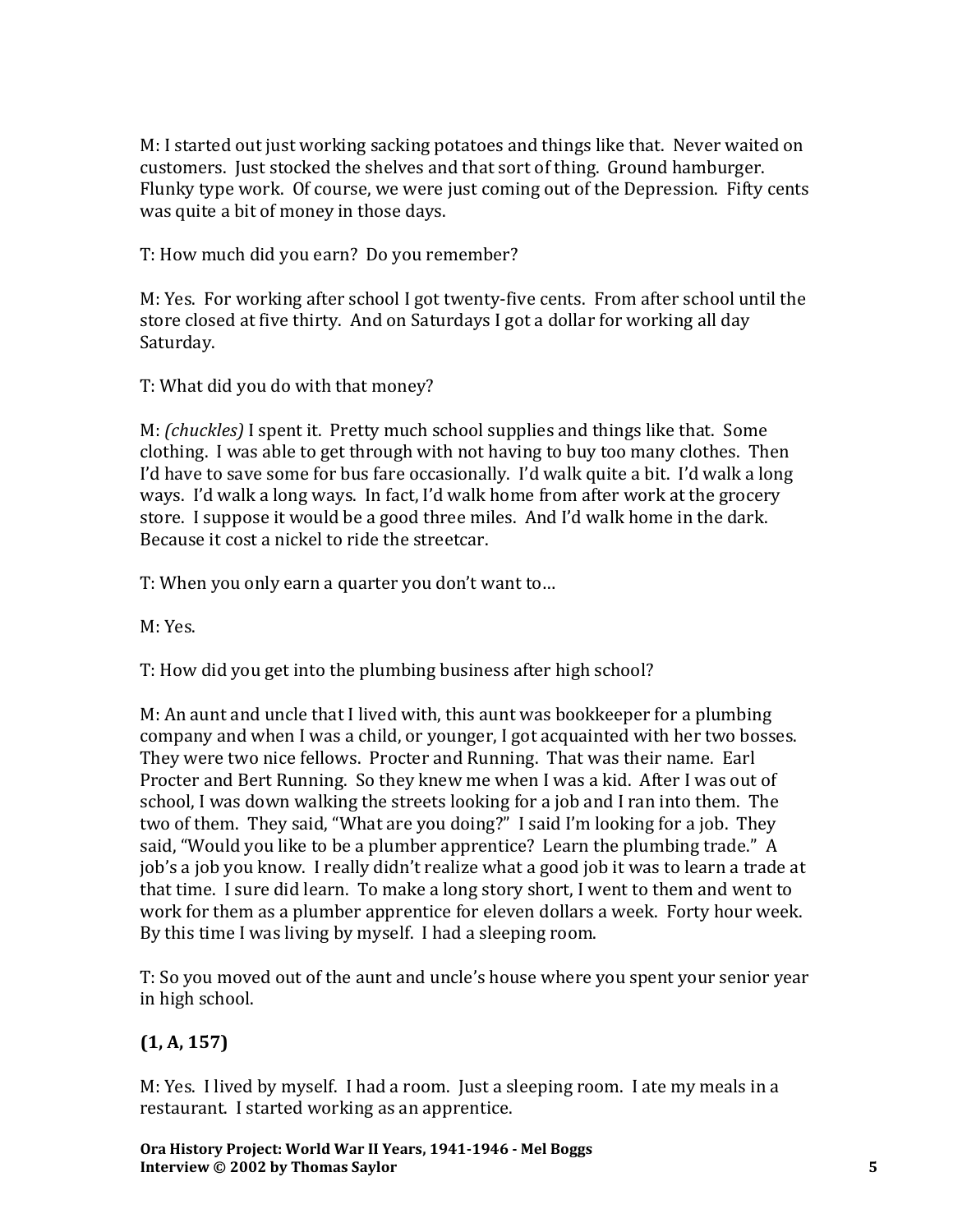T: At that point, 1936, 1937, were you thinking more of just sort of living day to day or were you thinking where do I want to be in three years or five years?

M: I was real happy to get this job as an apprentice because it meant I was going to learn something. I was going to get a trade. So I was real enthused about it. The fact that my aunt had worked in that business before, I knew that they were pretty well paid, too. It was a union shop and there was a union scale and even the apprentices came under the union plan. Fortunately, I got into the apprenticeship because of the fact that those two fellows knew me. The two fellows that were in business. Because my aunt had worked there and I had come in and out of the place and they knew me. She didn't work for them anymore.

T: But otherwise you might not have got that job.

M: That's possible too. So that was a good break for me to learn a trade because I didn't have any money to go to college. I couldn't go to college.

T: You got married in October of 1939. How difficult was it to find a place that was suitable for the two of you to live?

M: It wasn't too bad I don't think. We found…

Aileen Boggs: A lot of people were renting out apartments in their homes.

M: We had a two-room apartment. A big living room and a kitchen and a bath. And we had a garage too. It was in a big old house that had been made into apartments. What did we pay?

Aileen Boggs: \$27.50. That was what you made a month.

M: \$27.50? I made that a week. But we paid \$27.50 a month rent.

T: When you paid \$27.50 a month did you consider that to be too expensive, about right, or pretty good for what you got?

M: About right. It was a nice little apartment.

T: Pearl Harbor came on the 7<sup>th</sup> of December 1941. You were already about twentythree years old. You'd been out of high school for five years and you'd been working in the plumbing business as an apprentice for a number of years. Do you remember, Mel, what you were doing when you first heard the news about Pearl Harbor?

M: I can remember it. We were in church. We visited with Aileen's parents. We went to, it was Church of the Open Bible, wasn't it? Yes. We didn't go to that church, but we went to that church that night. It had been on the radio but we didn't really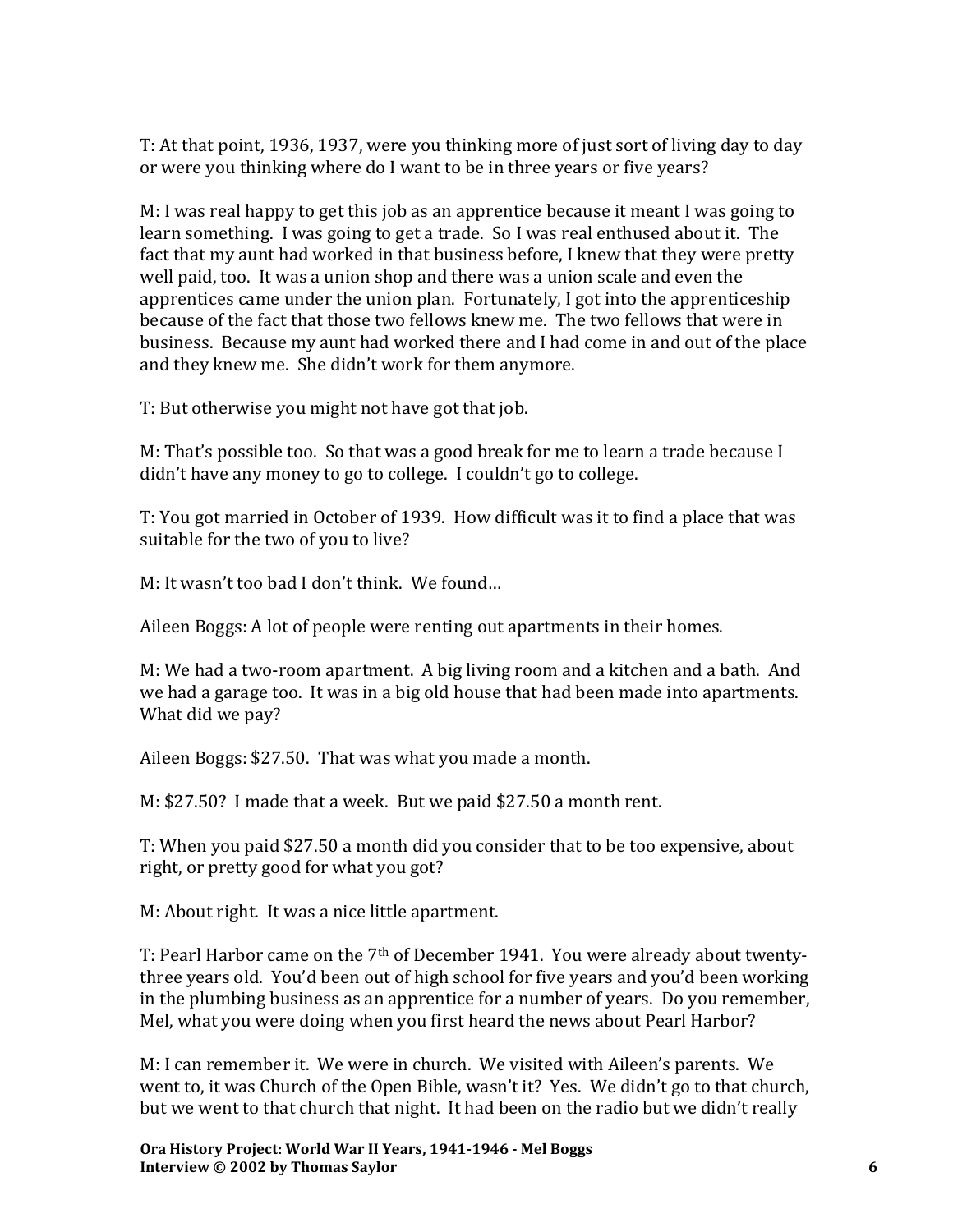understand what it meant. It didn't soak in. But that night at church I can remember the minister talking about it some. That was really when… that's my first remembrance of finding out about the war.

T: When it began to sink in what it might actually be.

M: Yes.

T: How soon did you begin to connect that event with how it might impact you for military service?

M: All of our friends, a lot of my friends, the guys I went to school with and Aileen went to school with who were single, were already gone. They'd been drafted and taken pretty early on. But I really didn't think, at first I didn't think about going because we didn't have any idea how long the war was going to last or what it was going to amount to. There were a lot of arms plants being built and factories. They started working overtime in the construction business, because they tried to build ammunition factories and things like that. You could work seven days a week if you wanted to. And that's what I did.

T: Really.

M: We made a lot of money, for what we had been making.

T: So you noticed an economic impact pretty quickly after Pearl Harbor?

# **(1, A, 217)**

M: Oh, yes. Boom! Everything just flourished, but things were scarce too. You couldn't buy a new car or things like that.

T: So you had the money but there weren't always things to spend it on.

M: There were no cars being made. No.

T: Did you switch your line of work or did you stay in the plumbing business until you went in the service?

M: I stayed in the plumbing business. I had enough of my apprenticeship in that I could pass the test and get my license, so I was working as a journeyman when I left for the service in 1943.

T: How were your wages impacted by the sudden upswing in the economy?

M: Everybody was making a lot of money because we were working so many hours.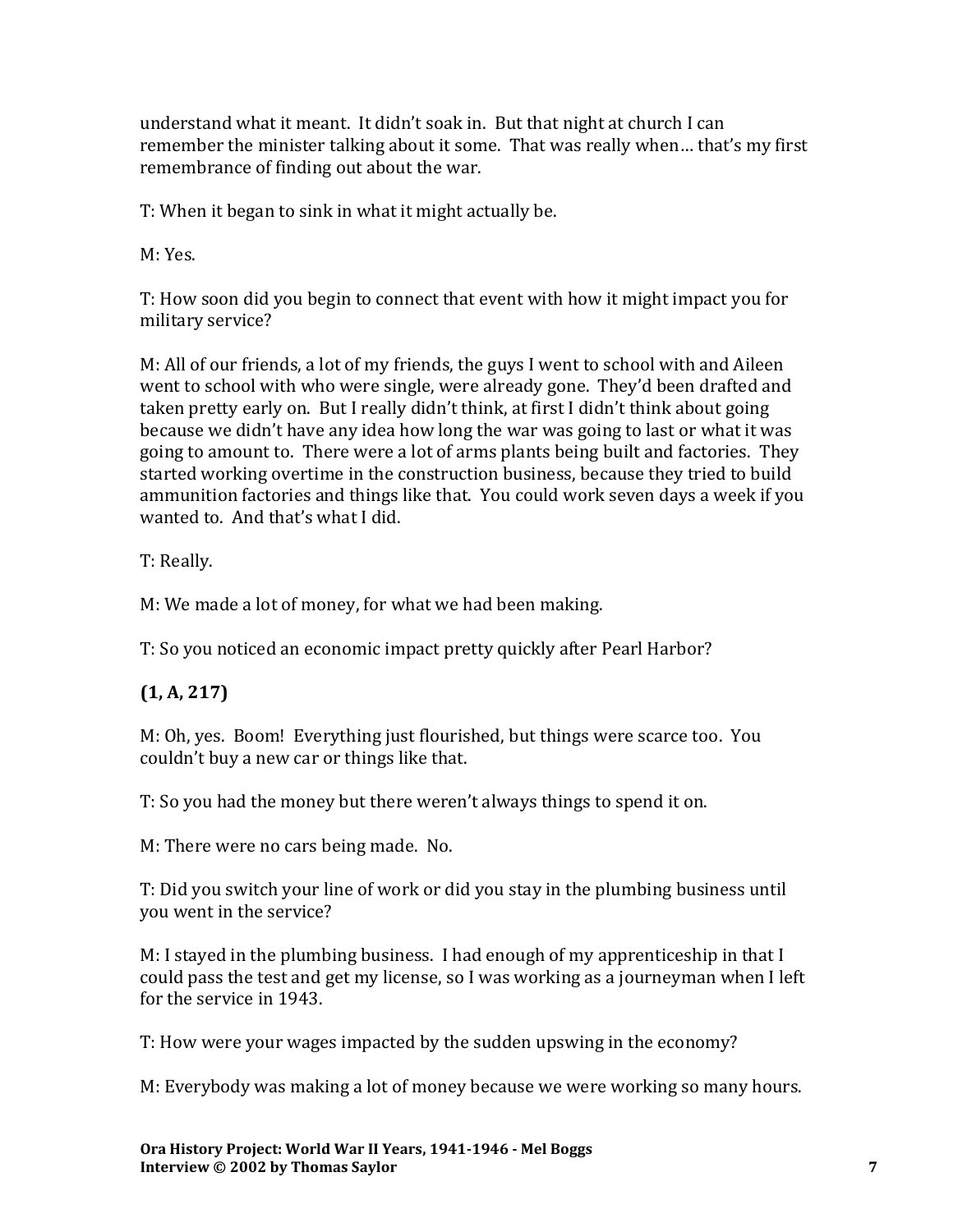T: Was your hourly wage going up as well or just the number of hours?

M: Not too much. Just the hours we worked.

T: And you said you could work as much as you wanted.

M: Yes. And got paid overtime for it. Time and a half.

T: So that's where the extra money was coming in. It was not only extra hours, but time and a half, perhaps.

M: Yes.

T: Did you go to different job sites or did you essentially work the same place?

M: We worked at different job sites.

T: So jobs would come in to the company and you would be sent out to different places to do it.

M: Yes.

T: Did they hire more people as the war…?

M: There was a manpower shortage. There was a lot of construction work going on, but not enough mechanics to do it. And because there was a shortage they worked longer hours. I think I worked every Saturday. Yes, I worked every Saturday. I got time and a half for that. That was all figured into the cost of the job when the contractor bid it. He knew that he couldn't get enough help to do it on a five-day week. They'd have to work overtime.

T: Did you notice, was there increased turnover at the company you worked at? Were people coming and going, switching to new jobs?

M: Not that I noticed. I wasn't aware of that. The only place anybody was going was if sometimes they'd go off to a bigger city where there was a big project going where they were working seven days a week, twelve hours a day. Just to make more money. I could have done that too, but I didn't want to do that.

T: You could have worked twelve hours a day, seven days a week?

M: Sure.

T: What a switch from when you first got out of high school.

M: Yes.

**Ora History Project: World War II Years, 1941-1946 - Mel Boggs Interview © 2002 by Thomas Saylor 8**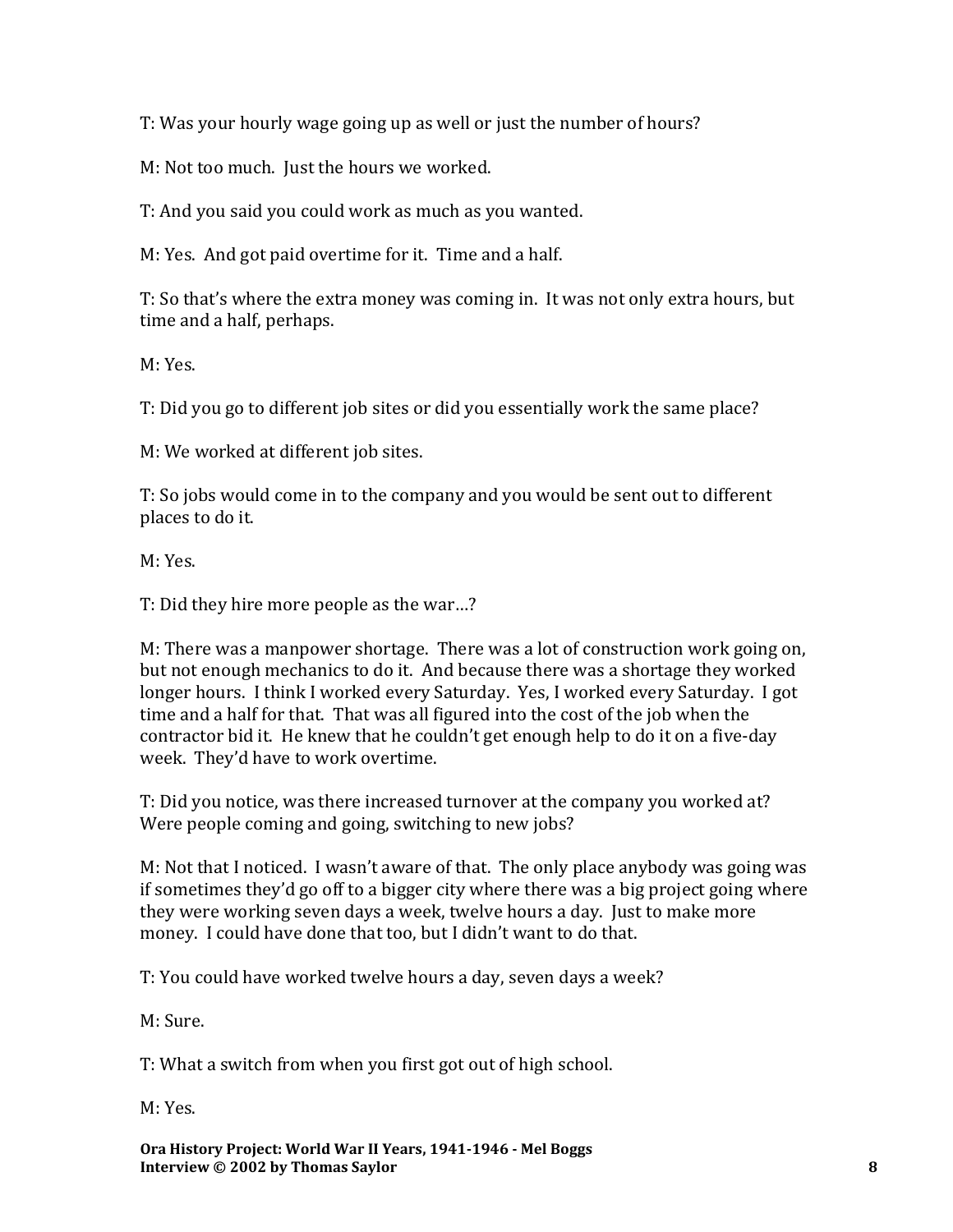T: Did the company you worked for increase the number of people that worked there?

M: Somewhat, but not a lot. It was just an average size place. To get additional help wasn't all that easy. There weren't that many people available.

T: So putting a help wanted sign up would not necessarily have worked.

M: They just took as much work as they could do. If a job came along and they had the manpower and the time to do it they'd take it, and if they didn't they just wouldn't.

# **(1, A, 252)**

T: Did you notice either at the company you worked for or on job sites that you were at increasing numbers of women?

M: Not really at that time I didn't. Not in the construction business. There were no women. I don't think I worked on a job where there was a woman working.

T: That's important to know. You were earning more money. Did you move at all in this time or did you stay in the same place?

M: We stayed in the same place. We never moved. We stayed in the same place.

Aileen Boggs: We moved from the apartment to our house.

M: Yes, right. We moved into the house.

T: When did you move into a house? Before you went in the service?

M: Oh, yes. We bought a house.

Aileen Boggs: Before our son Steve was born. It was the fall of '41. The fall of '41 we moved into the house.

T: Were you optimistic enough about your economic chances at that time to actually make a house purchase? Is that what encouraged you to do it?

M: Yes. I was making way above average wages.

T: Because of the amount you were working?

M: Yes.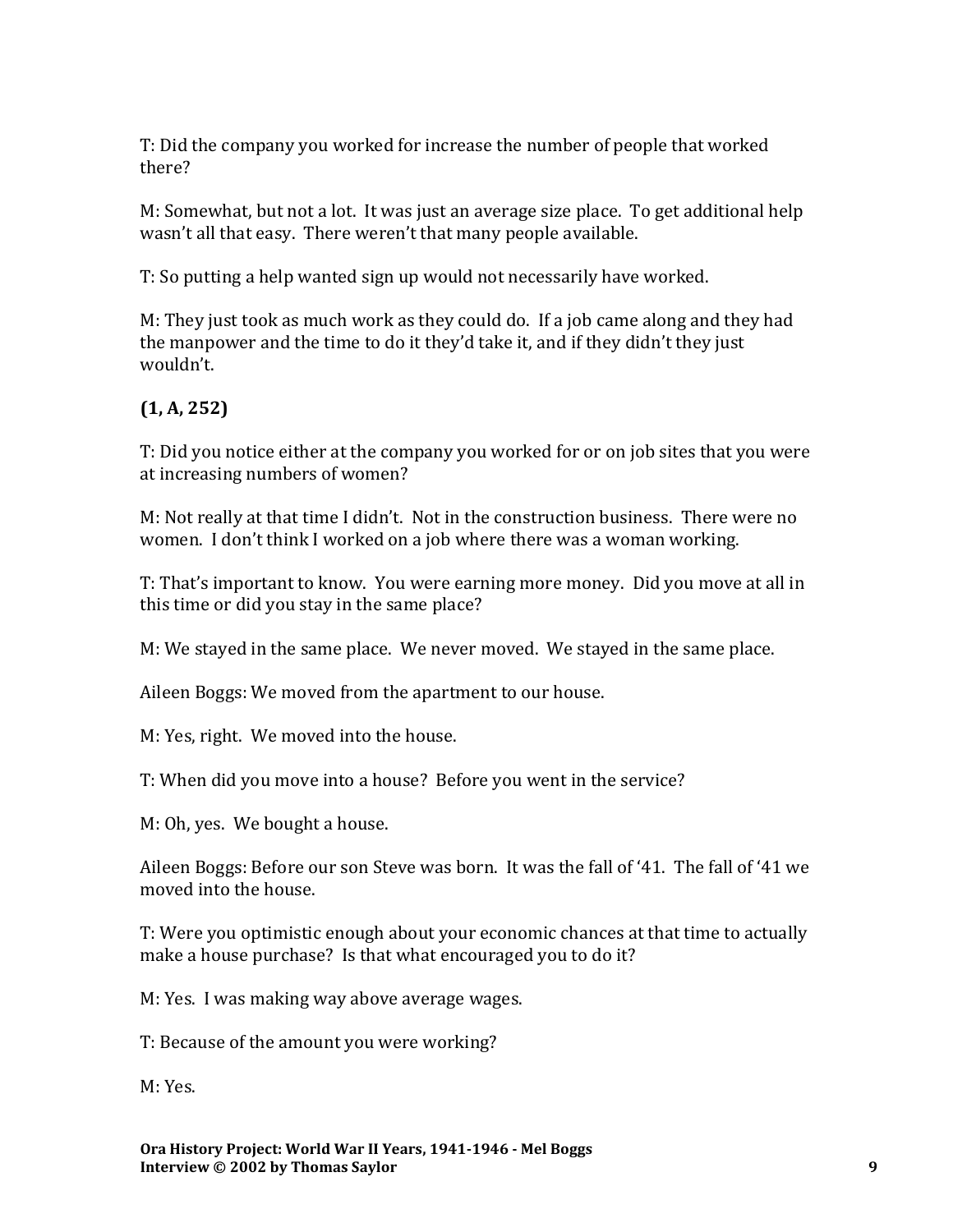T: It sounds like if you bought the house in the fall of '41 that this upswing had happened a little before we actually went to war?

M: Oh, yes. Construction started because… we were making plants. We had arms plants going, making ammunition and stuff like that.

T: Before we actually got into it.

M: Yes.

T: That's interesting to know that. Mel, what did you notice as far as the impacts of war on your life? I mean, things like, you mentioned you couldn't get a car. Did you have a car already, a used car of some kind?

M: No. The company gave me a truck to drive. We drove a truck. A pickup.

T: So you could use that.

M: But we did buy a car. We did buy a car before I went in the service. I thought we got that old Durant. I thought we… no, I'm wrong.

T: So you were able to use this truck for some private business.

M: Drove to church and everything.

T: That was fortunate. So you didn't need ration coupons for that either? Gas ration coupons?

M: We seemed to get enough gasoline.

Aileen Boggs: That came after he left. After he left the rationing came in.

# **(1, A, 281)**

T: Did you notice any impact as far as what you could or couldn't get from your perspective? You were earning decent money now. What was out there, or wasn't out there, that you wanted but you couldn't get, or you couldn't get enough of?

M: I really didn't want it, but just for an example, you couldn't buy a new automobile because they weren't making them anymore. They quit making them. This was true of a lot of products. If it wasn't a necessity, they didn't make it. It was all they could do to make the necessary things. Like gasoline. All those things were scarce. Rationed.

T: Gasoline didn't impact you so much because of having a vehicle that was owned by your company.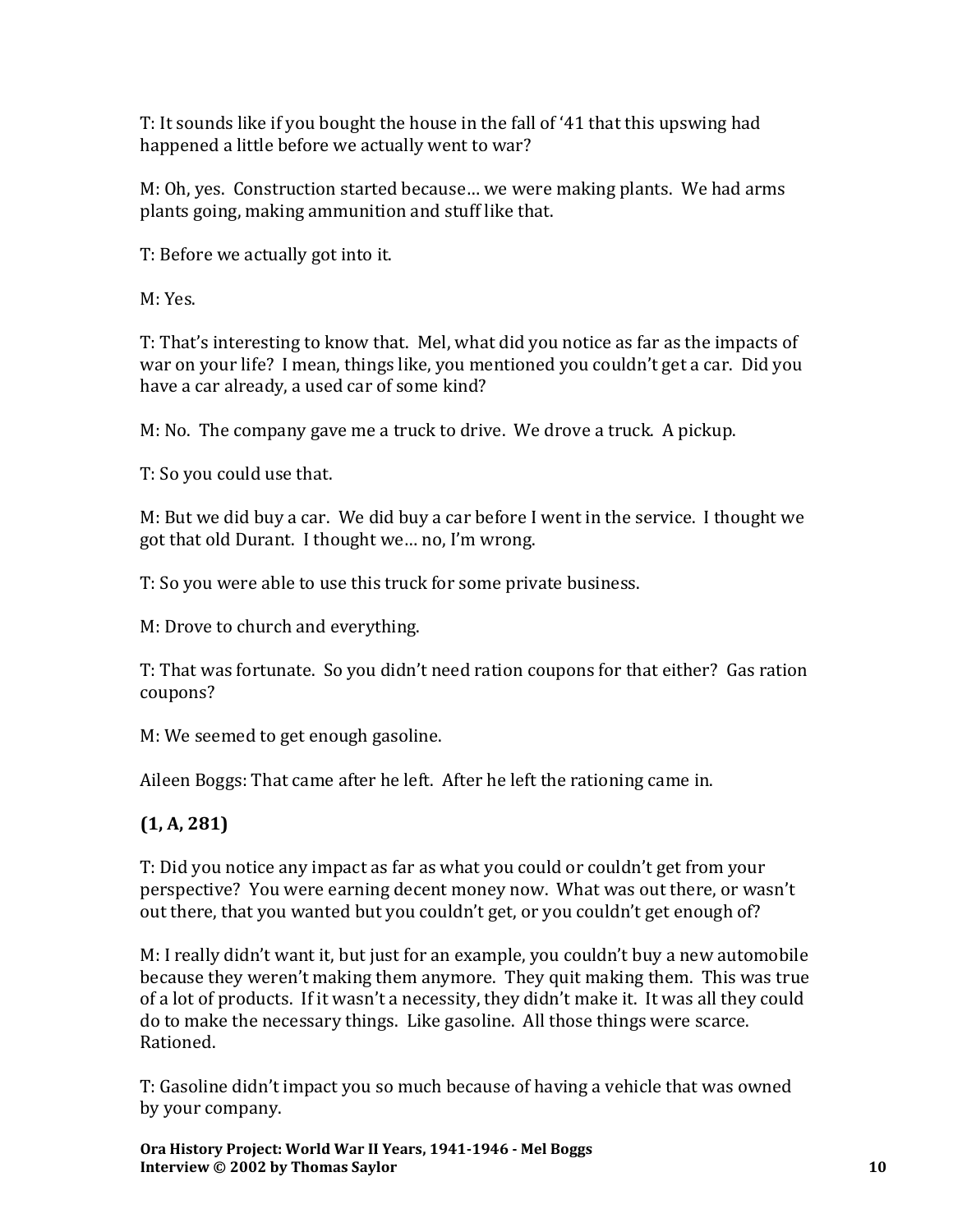M: Right.

T: In 1943 you joined the service. What prompted you to volunteer, when you might not have been called up?

M: I just figured I would be. I was exactly the right age and everything. I was in good health. I decided I'd rather pick what I wanted to do than to get drafted and do what they wanted me to do. I enlisted with the idea of going into the Air Corps and becoming a pilot. This plan was there and I could pass the physical. I could pass the physical all right. I chose to enlist and get into that instead of waiting to be drafted.

T: Did your employer say anything to you about perhaps offering you a deferment because you were a skilled worker?

M: I don't think I could have gotten deferred on that basis. I don't think I could have.

T: How did your employer take the news when you told him you were quitting to join the service?

M: They hated to see me go, but he wasn't surprised.

T: Wasn't surprised? Why not?

M: So many people were leaving. Every place you turned, every company, were losing people that were going into the service and so it was just kind of a way of life. In fact, I was just exactly the prime age to go.

T: You were just about twenty-five.

M: Yes. That's just the way things were. Then the construction business was really hurt because if it wasn't government priority or something to do with the war, they didn't build it. All the jobs were ammunitions plant, or some kind of a factory, or something that was connected with the war. They weren't building any new houses. I don't think there was a new house in Des Moines built during that time there.

T: I think the same for St. Paul.

M: Yes.

T: What kind of discussions did you have with your wife, Aileen, about going into the service?

M: Our friends were being drafted and going and going, and so I more or less just figured out eventually… I had the feeling I was eventually going to be drafted anyway. So I decided I had this chance to choose what I wanted to do, and go that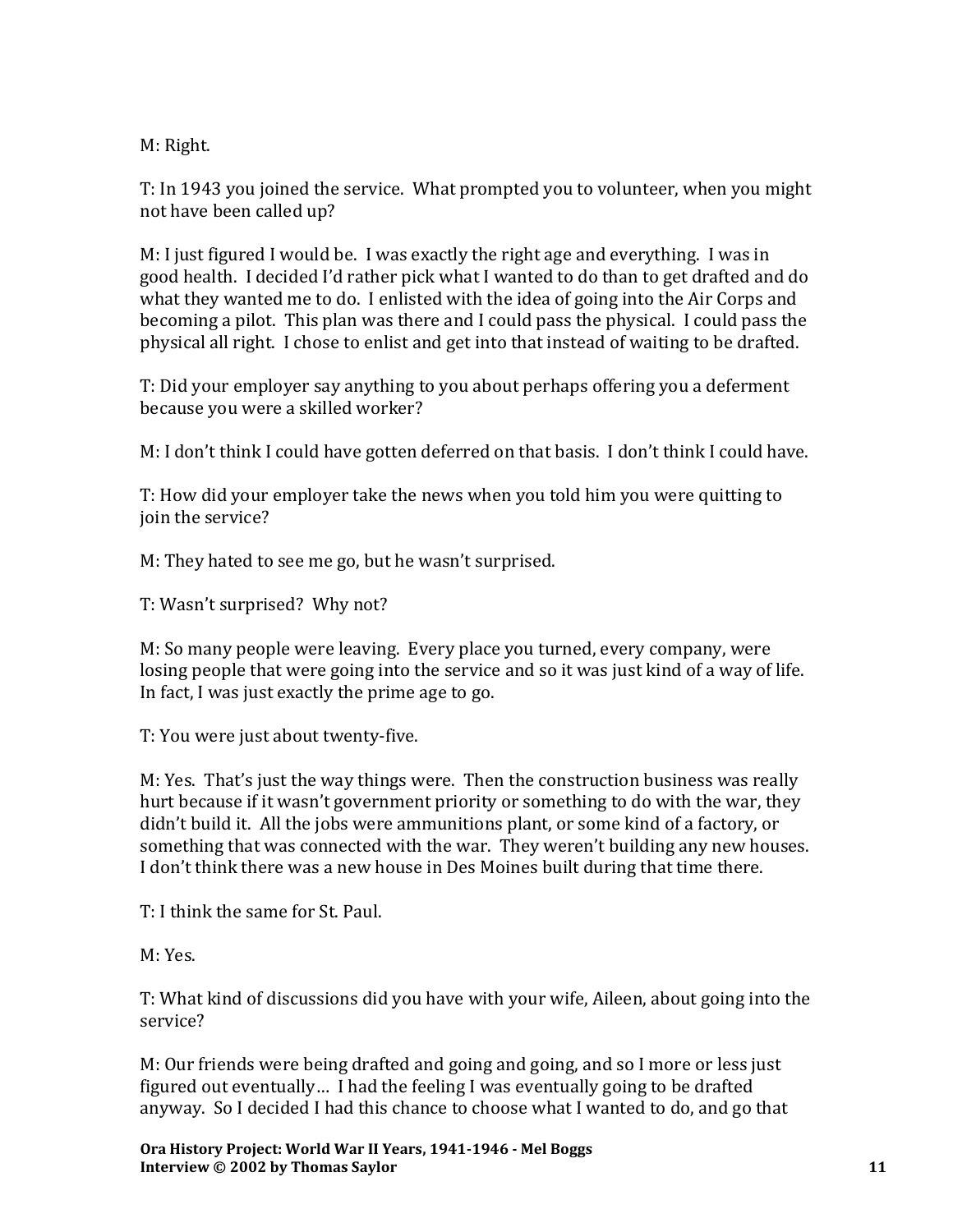way. [My wife] agreed to that too, because we just figured I'd eventually be drafted anyway.

T: What I hear you saying is that fact of really thinking that you were going to be drafted was what prompted you to actually go in.

M: Yes. If somebody said, you're absolutely not going to be drafted, I wouldn't have done it. I don't think I would have. I don't know.

T: Was it more difficult for you, this decision, because you had a wife and child at home?

M: Oh, sure, yes. You bet.

T: Basic training. What part of the country did you go to for Basic Training?

M: South mostly. Everything was Texas. Some in Kansas. But I went to Texas first.

T: Now, Texas is not Iowa.

 $M: No.$ 

T: Was that the first time you'd been to that part of the country?

M: Yes, I think so.

T: How did you adjust to being away from home?

M: You had plenty of company. Everybody was in the same boat. I think it was easier for me than it was for my wife because I was kept so busy. I didn't have any time to feel sorry for myself. At night when I went to bed I was so dead tired I'd go to sleep. We were kept so busy. I think that was one of the reasons that it wasn't as bad for me as it was for my family. I think it was far harder on her than it was on me.

T: How hard did you find Basic Training? The actual experience itself.

M: I had no problem with it. That's the way it was, and if those guys can do it I can do it.

T: Did you feel at all challenged to succeed because you were there with younger guys? A lot of these guys were probably eighteen, nineteen years old.

M: Yes. I wasn't aware of age as being a factor because physically we all had to do the same thing. If you couldn't do it there was something wrong with you. You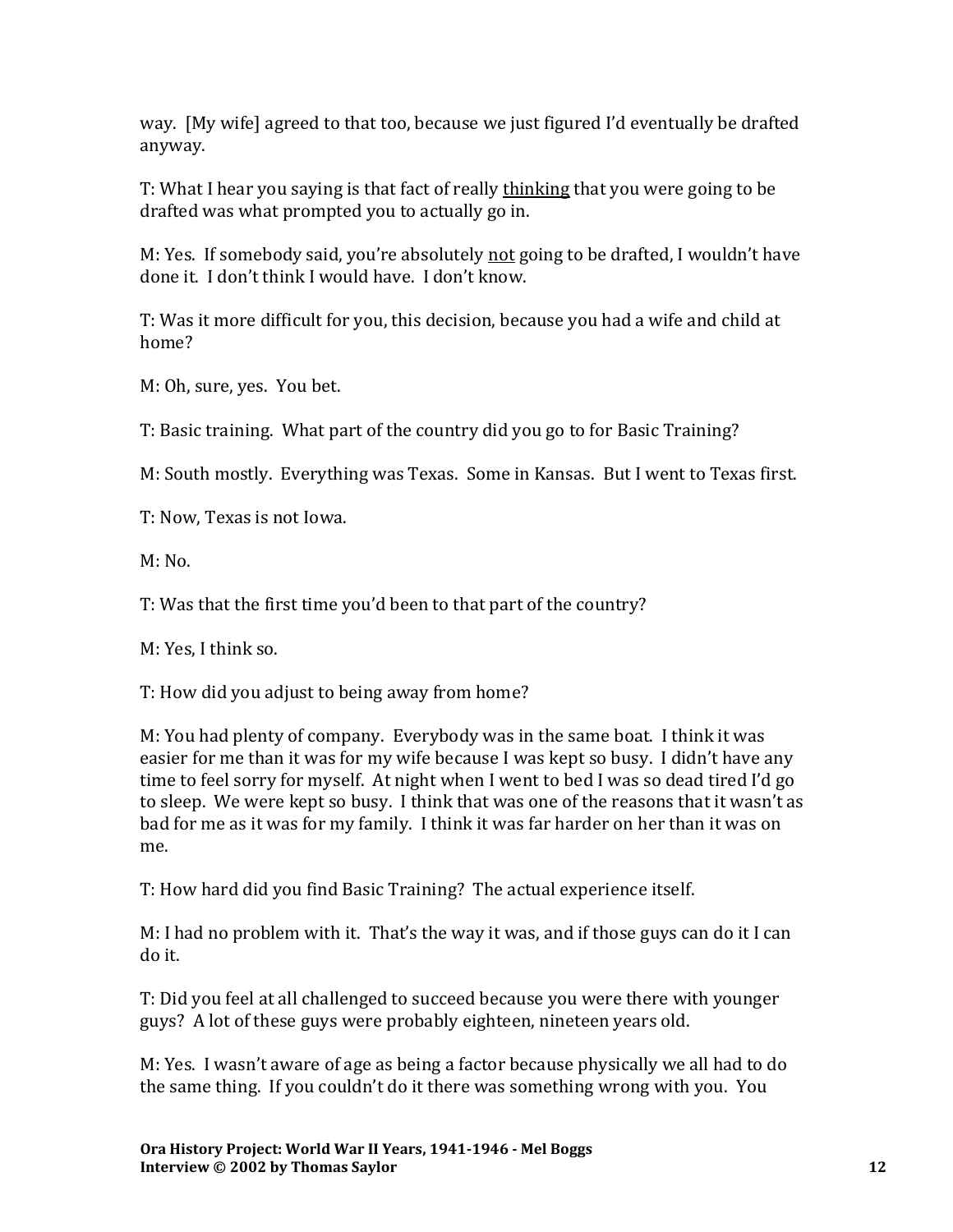wouldn't stay in there. If you had a bad back or something like that, they'd just wash you out and send you someplace else.

T: Different kind of people you were in there with. There must have been people from all over the country in Basic Training. How did people divide into groups, or cliques, in Basic Training?

M: I'm not sure I know what you mean by dividing because we were all in a lump together. You picked out your friends mostly because they're the ones you were with. They flew at the same time you did or you went to ground school together. If you run into somebody from Iowa, of course you'd make a little special effort to get acquainted with that person. I don't know. It just so happened that two or three of us did get acquainted and our wives got acquainted too. The wives would come down to visit us once in a while and I think… Did you meet Ginger down there? I don't know where you met Ginger. Do you remember?

Wife: That was in Kansas.

T: Was Aileen able to visit you from time to time at different…?

M: Yes.

T: You were in Basic Training and in different flight schools.

M: Oh, yes. We moved around. She didn't ever come to Texas.

Wife: I never came until you got your wings.

M: That's right. That's right. When we were cadets we didn't have any time off.

T: So you had a number of months without seeing your family.

M: Oh, yes. I think cadet training was about eight or nine months. We didn't see them.

T: What was the hardest part of the flight training for you?

M: I guess I had maybe a little bit of an inferiority complex in that some of my good friends had college education or were in college and I didn't. I just had a high school education; but it ended up my academic grade was as good as theirs.

T: The courses you took there.

M: Yes. The way we went there. But we had math and all that stuff as it pertained to navigation--plotting courses and routes and things like that. I could do that as good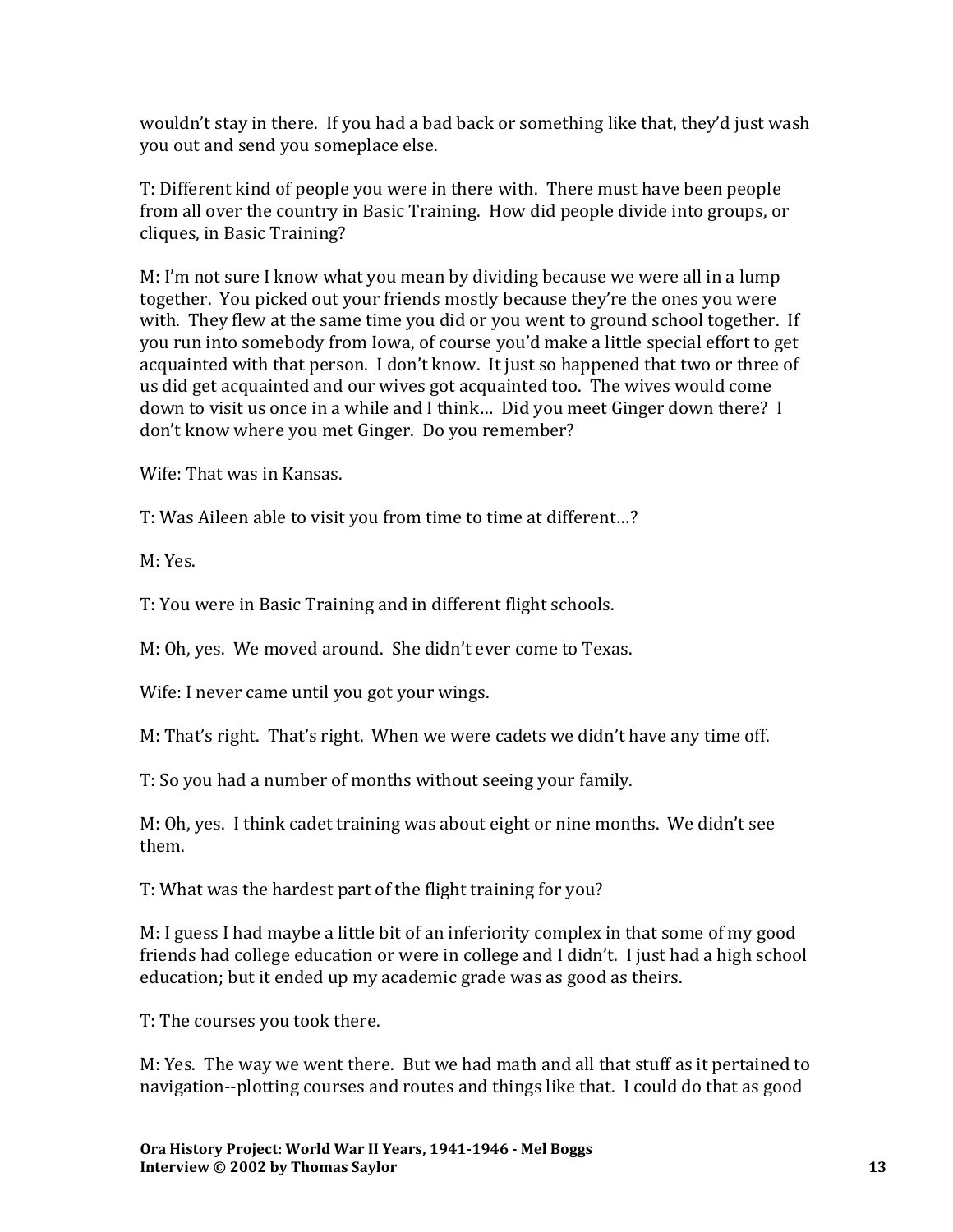as they could. I'm sure their education in some respects helped them, but then, in the things that I had to learn, I had no problem with it.

T: So this in a sense, the fact that you felt under-educated comparatively, did it sort of drive you to succeed even more?

M: Probably. But you see we didn't have any distractions *(chuckles)*. We didn't get off the base. We went to class, you studied, you took a test. Your life was so regulated that you couldn't goof off.

T: If you did, you would have washed out, probably?

M: Yes.

T: Did guys wash out of pilot training?

M: Oh, half. Not from ground school. From flying.

T: Really?

M: Yes. The wash out rate was over fifty percent.

T: What did most guys wash out for?

M: I don't know. I never could figure it out. The first lesson I had I went out and I told my instructor, when we went to get in the plane, I said kind of apologetically, "I've never been up in an airplane." He said, "That's great. You don't know anything that I have to unteach you." Two of my friends both had taken flying--

# **End of Side A. Side B begins at counter 385**.

T: So these friends of yours had taken flying lessons before they went in the service?

M: Yes. Two of my close friends did. Their two wives and my wife became close friends too. In fact, one of the wives came and lived with Aileen for a while.

T: Is that right?

M: We had a home and a little boy too.

T: Did those flying lessons help or hurt them as far as succeeding in the military as a pilot?

M: It didn't help them any. Like I said, I told my instructor apologetically, "I've never been up in an airplane." He said "That's good. I don't care. I don't have to unteach you."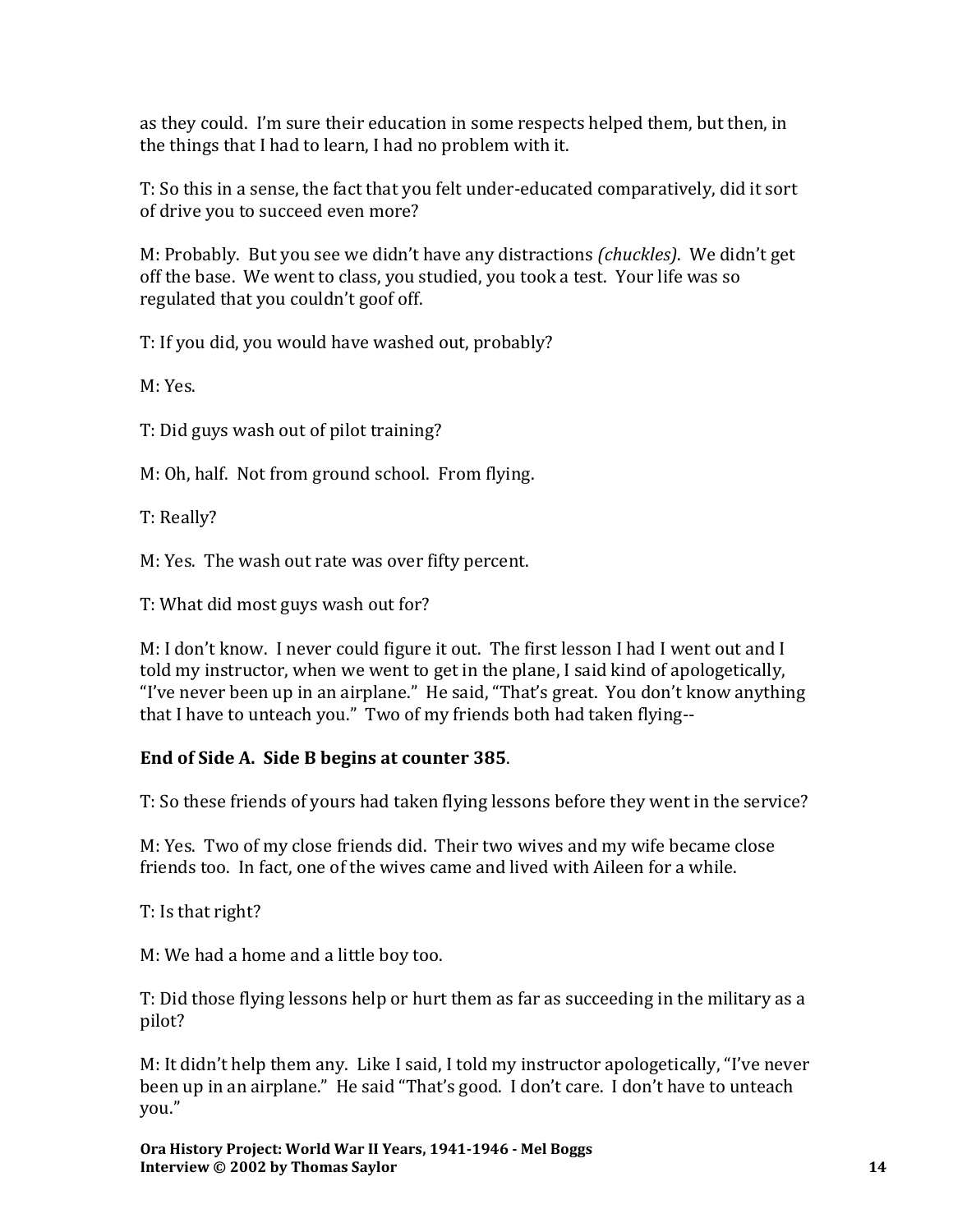T: So you were a blank slate in some respects and he could teach from the very beginning.

M: Yes.

T: What did you find personally most difficult about the pilot training process?

M: Putting up with some of the… nothing wrong with it… but military life. The rank. The different levels of privilege and so forth bothered me more than anything.

T: Did it really?

M: Although I didn't fight it. I went along with it. If you're a major you're better than a private as far as the military is concerned and I had a hard time accepting that.

## **(1, B, 416)**

T: Did it get easier as time went on?

M: Oh, yes. You get used to it.

T: You get used to it.

M: But I was not a very good officer compared to what maybe they expected of me. My crew called me by my first name.

T: Did you encourage them to do that?

M: Yes. We all called each other by our first names.

T: Why were you more comfortable with that?

M: When you're out in that airplane you depend on each other. Your lives depend on each other. I didn't want any feeling that one person was better than another. We were all a team. It's just like in a football game or anything else. You gotta all work together and one is just as important as the other. Of course, we're all different. [For] some people, rank goes to their head. I had four officers. Four of us were officers. I only had one guy, my bombardier… rank went to his head a little bit. I had to straighten him out.

T: Was he younger than you, Mel?

M: Yes. Not much, but some. It was his character. He was a jerk. He was the only jerk I had on the crew, was that bombardier. But he was an excellent bombardier.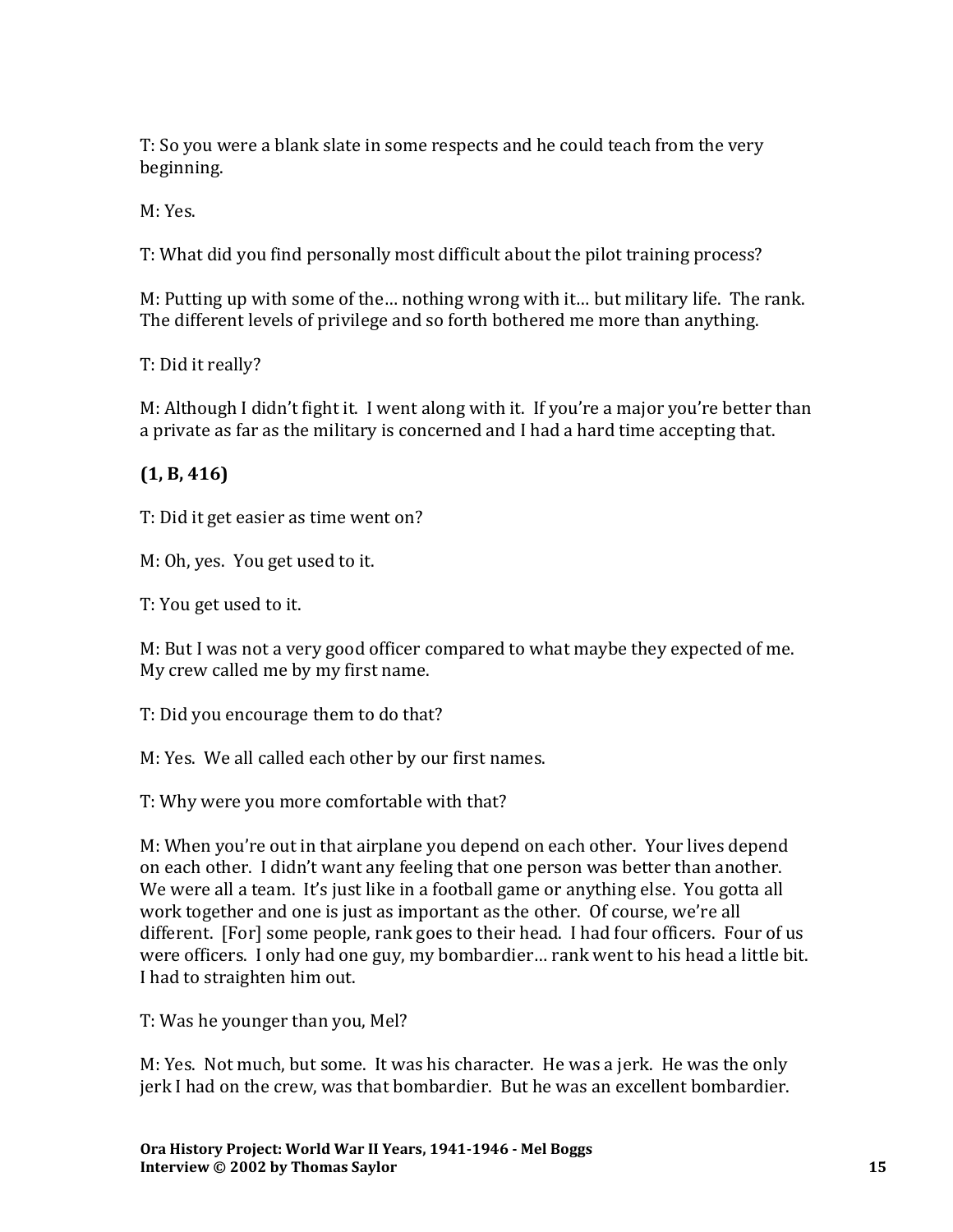T: But his personality rubbed you the wrong way.

M: He did not associate with the rest of the crew at all.

T: Really? Off duty, that was it.

M: Yes. He didn't associate with us at all.

T: And he was an officer, right?

M: Oh, yes.

T: You got your wings in 1944 and then got together with your crew for the first time.

M: No. After that I went to B-24 transition. I learned to fly a B-24 then.

T: That kind of plane.

M: Yes. Then I got my crew.

T: Now, as a four-engine bomber, having four engines, does that make the plane easier or more difficult to fly?

M: I don't think there's that much difference between a single engine P-47 and a B-24 with four engines. The four-engine plane needs four engines to perform just like the single engine plane does. You take them all together. They're all necessary. I don't know. It doesn't take any longer to learn to fly a B-24 than it does a P-47 with one engine. It's all a part of what you learn and they all go together. All those four engines are alike so what you learn about one… they're all alike anyhow.

T: From your perspective as a pilot, what were the strengths of the B-24 Liberator?

M: I guess when you say the strengths, you mean in comparison to other planes.

T: Yes. To other planes. What made it a good plane to fly?

M: It was a little more difficult to fly than some. I've flown a lot of different airplanes and physically it was hard work. When I would land my bottom would be off of the seat. You'd pull as hard as you can on the wheel. It's hard work. You fly formation for eight hours. Close formation. You're pooped. The pilot's harder than anybody on the crew.

T: What makes flying in formation so difficult?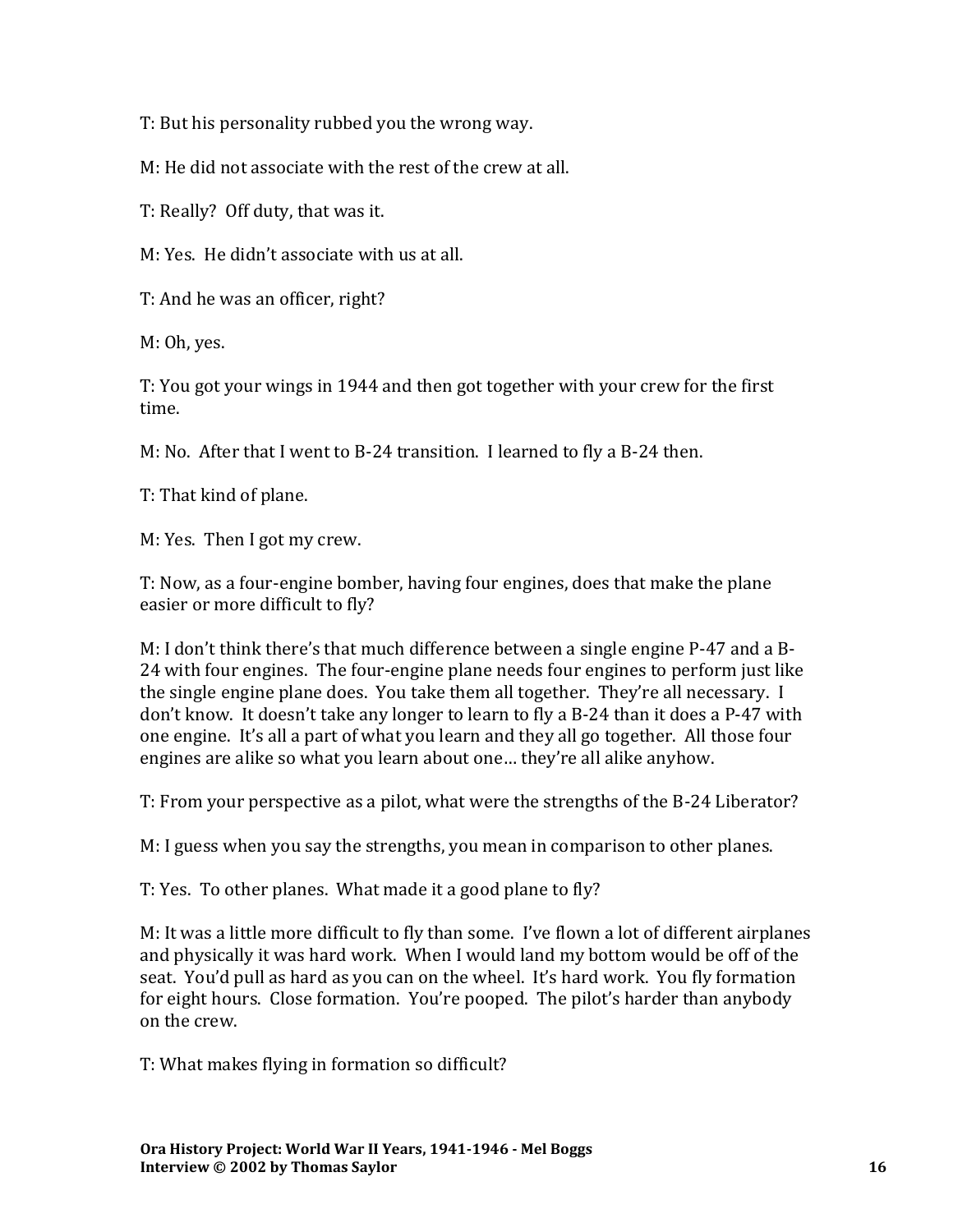M: It really isn't difficult once you learn to do it. But that plane that you're flying off of, you can't hardly ever take your eye off of it. It's kinda like looking down the highway when you're going on a narrow road. You can't be looking around. You have to look down the road all the time. That's the way it is. When you're flying formation you watch that other airplane all the time. You never take your eye off of him because if he starts to turn he could turn right into you if you didn't turn. We flew close together.

T: So you have to constantly be aware of what everyone else is doing, particularly the plane right in front of you.

M: Yes.

T: When you sat in the plane can you describe where you sat and what was around you?

M: There were two pilots. A place for two pilots. A pilot and a copilot. Then the nose of the plane went on out past the windshield and there was a gun turret out there and a bombsight. So the bombardier and the nose gunner were up there in that nose part.

T: The both of them.

M: Yes. We also had a nose turret. Then we had one right up behind us, too.

T: So there were two people front, you and your copilot, and one more…

M: Then right behind me was the navigator. He had a desk there. And right above him was a gun turret. Then down in the nose was a gunner and a bombardier. Then back in the waist were two side windows. There was a gunner on each side and a turret in the tail.

T: A total of ten, the crew.

M: The crew was ten. Then when you got to be a lead plane, we had a radar in the plane and we bombed by radar. They called it different things then but that's what it was, radar. So we had a radar operator.

T: That made eleven for the crew.

M: That made eleven. And then if you were a lead crew, you'd have a command pilot with you. He didn't touch the plane. He was in command of the operation. He spent most of the time on the radio. That usually was a high-ranking officer. Major, or base commander, or operations officer, or something like that. A full colonel. General. In fact, I even had a general fly with me. He was our wing commander.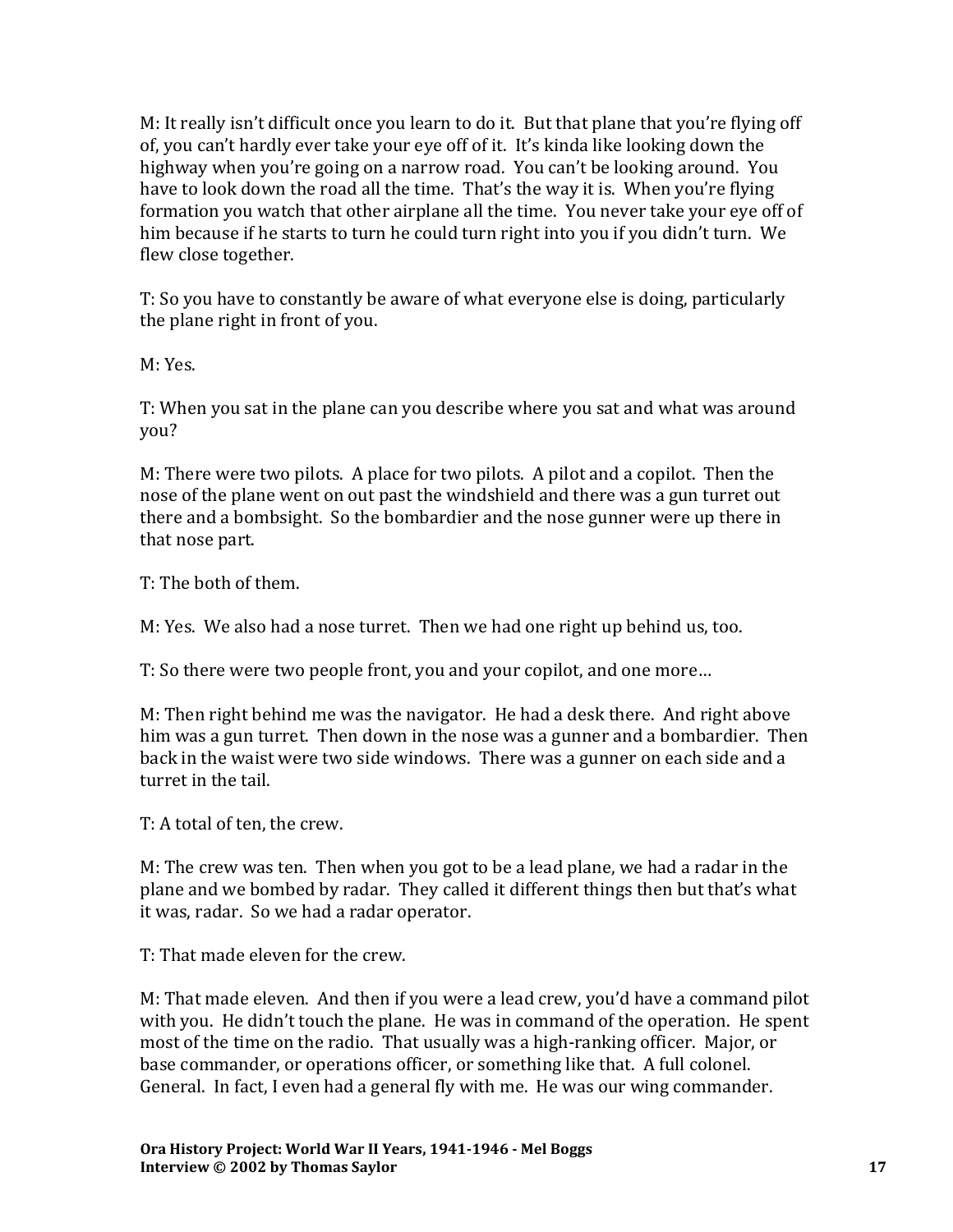Most of the guys went over there and they could fly thirty or thirty-five missions. I've seen them flying four months and go home.

I was there over a year because they start looking at crews to make them lead crews. Of course the pilot is the first thing they look at. And a pilot that can fly good formation, chances are he's a good pilot. Well, flying formation for me was easy. I was a good formation pilot. And that was noticed. In other words, when they gave me a crew you kind of look them over. I'm no different than anybody else. I was looked over, too, and flying formation was like sitting down to eat to me. I had no problem. I could put my wing right in a guy's window and it didn't bother me. That was one thing that they looked at first, was the pilot. When we started being considered for lead crew, then they look at your bombardier and your navigator. Both of my guys were very good. They only thing wrong with being a lead crew is that you're over there longer. You don't fly.

As you get better or get more experience, they hold you back. Because we rotate. In other words, I was in the 68<sup>th</sup> Squadron, in the 44<sup>th</sup> Bomb Group. We were all on one base. Then there were four or five groups that were called a wing. That was the 14<sup>th</sup> Wing. We were in the 14<sup>th</sup> Wing,  $68<sup>th</sup>$  Squadron, 44<sup>th</sup> Bomb Group. It was a kind of a chain that we went down. We would rotate. The more experience you got, they would rotate what crew would lead the group. Then which group would lead the wing. And then which wing would lead the 8th Air Force… or, no, the division. I guess it was the division before that. But anyway,. I've kind of forgotten the chain there. That kept rotating. The same crew didn't fly every day. They'd rotate. And the more experience you got the more they held you out for group lead.

### **(1, B, 558)**

T: In a sense the better you were the longer you stayed?

M: Yes. That's right. That's the bad part. However, you get more rank. I made captain a lot quicker because I was the lead crew.

T: That's right. You were only in two and a half years and you were a captain.

M: Yes. I was a captain shortly after… I wasn't a first lieutenant very long. A couple things happened. The first time that they let me fly deputy lead--that meant that if the leader, if something happened to him, that I would take it over. This was sort of a milk run type mission. It was an ammunition dump in France. So I was going to be deputy lead of our squadron. Then there were three squadrons in the group that we flew. We were number three squadron over the target. We rotated that way. Sometimes one squadron would lead the group and then they'd rotate them. It was our squadron's turn to be number three that day. That's the day I flew lead for my first time. That was the reason they did it because the guy lost his engine. I was supposed to be deputy lead and he lost an engine on takeoff, so I took over the lead. I'd never flown deputy lead.

To make a long story short, we were bombing an ammunition dump in France. So we flew in three squadrons, a lead squadron and a squadron here and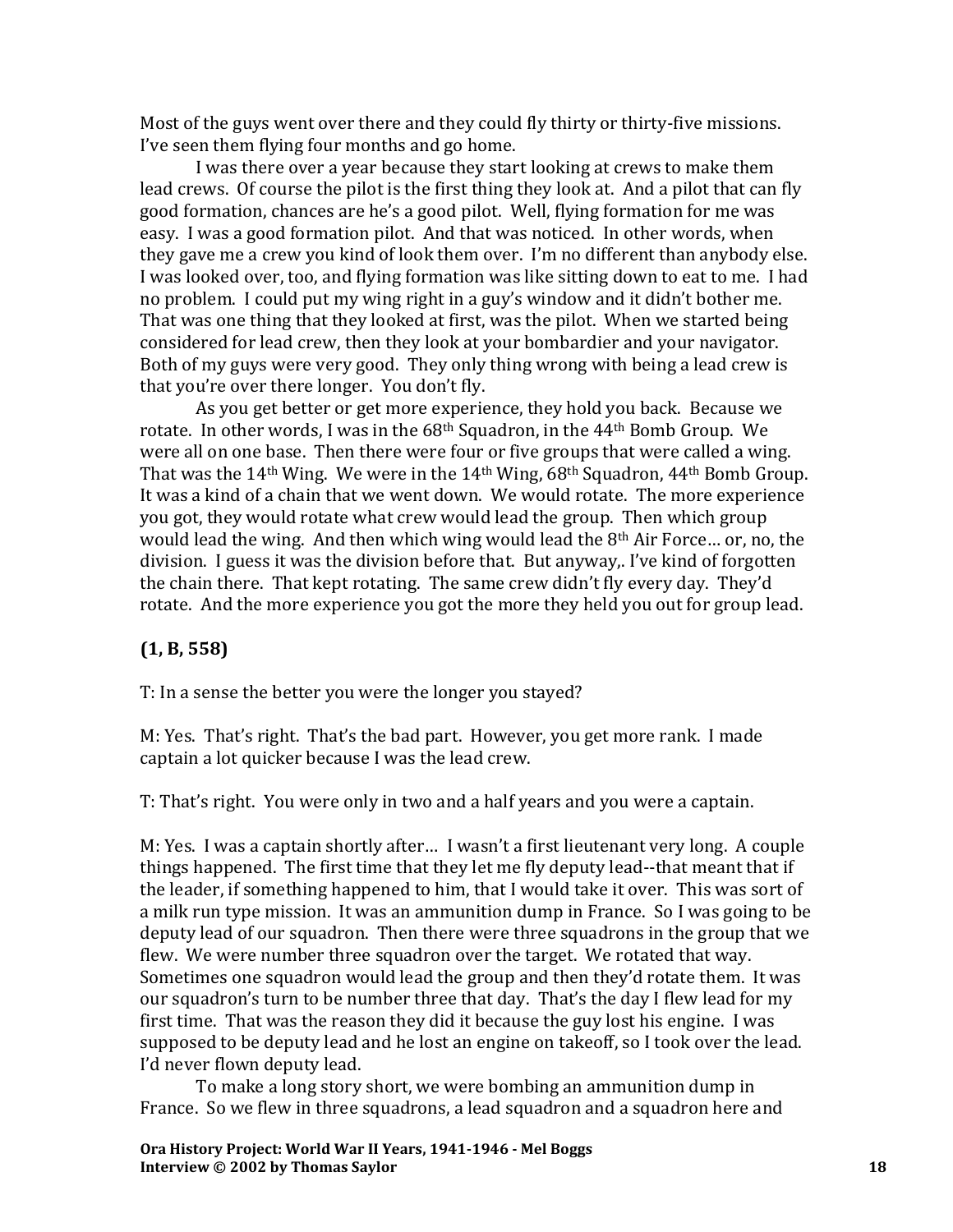here. Then when we get to the target area, we call that the initial point, we'd spread out and get in trail, one behind the other. One squadron, then another and we'd bomb. All three squadrons usually bombed the same target. I was the third squadron to go over the target and it was an ammunition dump. So we were on the bomb run and I asked the bombardier, "Are you picking up the target?" He said "Yes. I got it." So then he said, "There's something wrong." He said, "Those other two squadrons didn't drop their bombs." So I asked the radio operator, "Have you heard any recall?" "No," he said. "I haven't heard a thing. There hasn't been a thing on the keys." The bombardier said, "What do I do?" I said, "Drop them. That's what we came for." But we couldn't figure out what the other two… it was a beautiful day. It was clear as a bell.

T: So clouds weren't a problem.

M: No. No clouds. It was just a clear day. So we dropped the bombs and we hit it. So then the procedure was that the radio operator on the key would send in what happened. So he sent in his message that Number Three Squadron dropped the bombs and looked like it was good. But we couldn't figure out why those other two guys didn't drop them. They had to drop them in the North Sea when we came back. That's what you did. You didn't bring them back.

T: You didn't land with bombs.

M: You didn't land with bombs. You dropped them in the ocean is what you would do. So anyway, when we came back that day and I pulled up to my hard stand where I parked, here's the squadron commander and the base commander and it just happened that the wing commander happened to be on our base. He was a full general. He just happened to be there that day. They were all out there to meet me and I thought oh, boy! I wonder what I did here? What is wrong? Well, what they did, they were there to congratulate me. This was my first lead. That's the first time I led. I never flew another mission I didn't lead. I was the lead crew from then on. We did hit the target. What happened, the first guy couldn't find the target. He couldn't see it. And the second guy thought there must be some recall. There must be some reason because this real experienced crew didn't drop. So he didn't drop either. So, us greenhorns come through. We dropped and hit the target. That's what got me up. Got me started toward my captaincy right away. I never flew anything but lead after that.

T: In a sense it was chance, because of what they had not done ahead of you, and who was there when you got back.

M: Yes. That's right *(chuckles)*.

T: When you first got together with your crew, to back up a little bit, did you have any input over the selection of that crew or were they picked for you?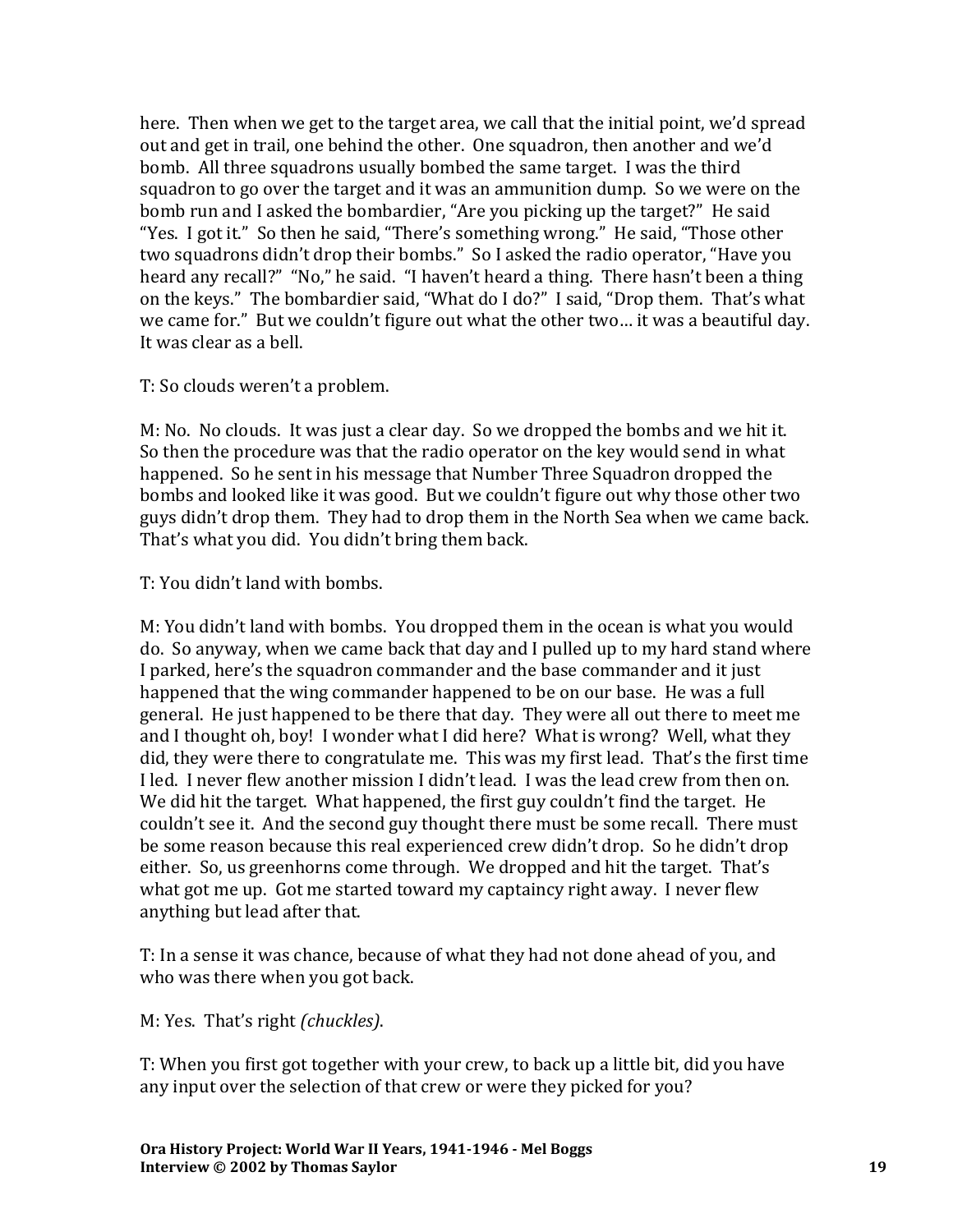M: No. They were picked for me.

T: So ten guys who were brought together for the first time. How did you jell with your crew?

M: Real well. Except for one person. My bombardier. He didn't jell with anybody. He was a very good bombardier. He was a smart kid but his personality was… I don't know. He didn't run around with us. He didn't hang around with us. He was off… In fact, our quarters where the combat crews officers did not… we weren't even in the same part of the base as the ground crew was. The ground personnel. Those officers had a different location. He used to go over and hang around with those guys instead of us half the time.

T: The ground crew. Were they enlisted?

M: The officers.

T: Ground crew officers.

M: Yes. Might be like the weatherman, intelligence, and some of those guys. He didn't associate. Like when we'd go on leave he wouldn't… we'd go to London together but we'd never see him again. He just didn't associate with us.

T: How do you explain that? Was it a personality thing or what?

M: I don't know. He was a good bombardier. Our social life just… we had none with him.

T: Was that a disruptive influence, Mel?

M: Not as far as our performance was concerned it wasn't. When we got in that airplane everybody had his job to do. And we didn't have any personal bickering back and forth. Anything like that. We never had any cross words with each other or anything like that. I was the commander of the crew, and he knew it and he… whatever I said was okay with him. When we were in the crew, when we were flying, he was okay, so I said, what he does on the ground I can put up with.

### **(1, B, 635)**

T: Yes. I guess that's it. If he does his job then what can you say? Do you remember the first mission you flew when you got over to England?

M: The first mission I flew, I flew as copilot with an experienced crew. That was the procedure. When a new crew came in the first pilot flies copilot on a mission just to see how it goes. That saves a lot of explaining later. So my first mission was as copilot.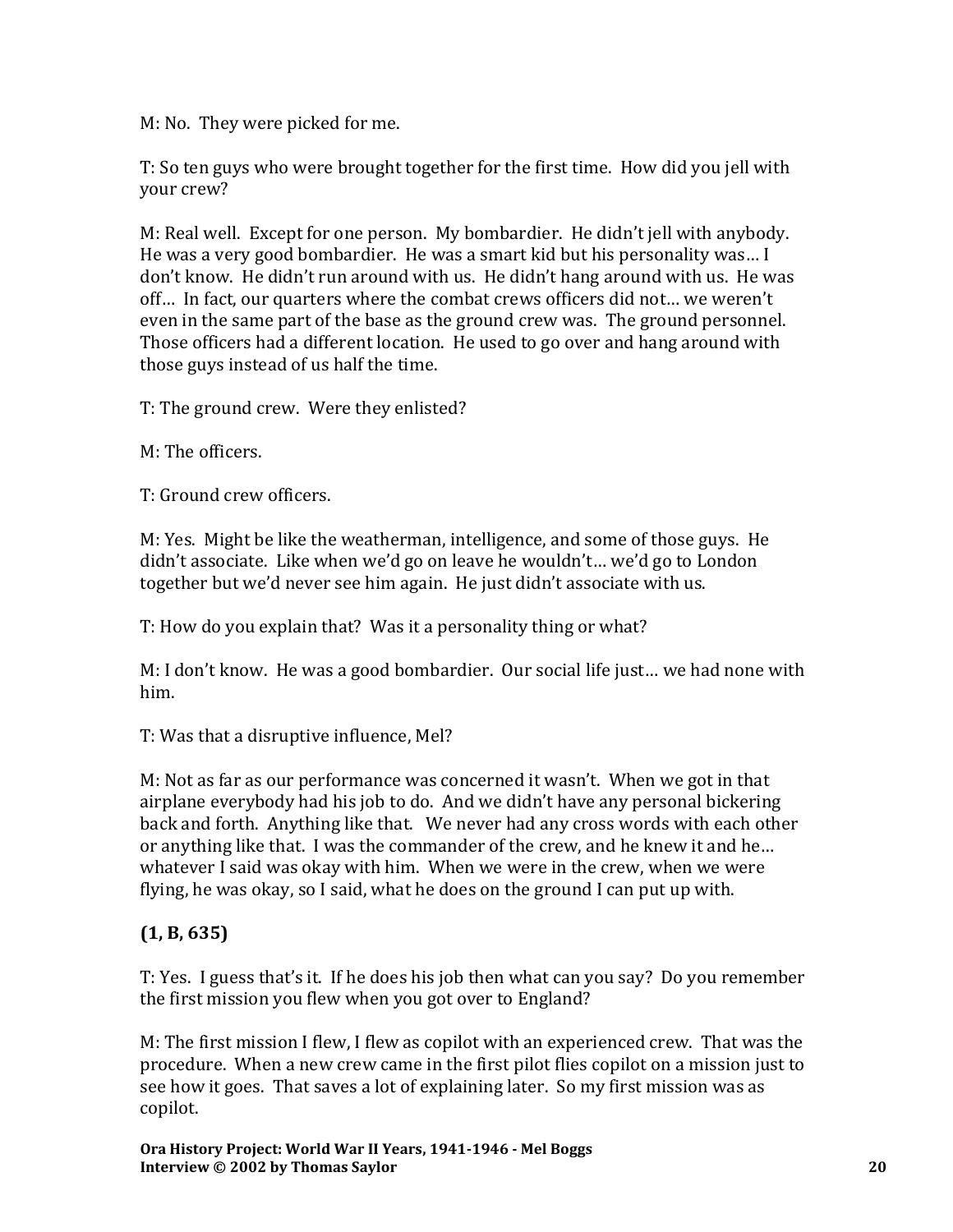#### T: With a different crew?

M: With a different crew. To tell you the truth, I can't remember where we went now. But it didn't amount to anything. As far as the first mission that I flew with my crew, I don't remember which one it was now. I don't know where we went the first time.

T: You flew twenty-nine combat missions. Which one of those missions was most memorable for you and why?

M: The most memorable was when we went to Hamburg, Germany and got three hundred and seventeen holes in our plane. Got my rudder shot off.

T: So you couldn't control the plane.

M: I could, but it was… we had several things go wrong. A shell came up through and the cables for the tail controls go back up through the top of the plane inside. You can see them up there.

T: Manual cable. So wires.

M: Yes. The cables to the elevators. When we run a bomb run we turn the flight over to the bombardier bombsight. He punches a button and I punch a button and the bombsight has the control of the autopilot. So when he's looking at the bombsight and you control it and he's putting the crosshairs on the target and getting it set, if he turns a little this way, the plane turns. It's connected to the autopilot. On the planes when we first went over… that came after I got there. First we had what we call a PDI, pilot directional indicator, and it was a needle and it would go right or left, and then when he'd correct to the right I'd go to the right and center that needle. I'd keep that needle centered and then I was with the bombsight. They invented a thing that would hook to the autopilot and automatically do that. So that's what we were doing. So this particular mission was at Hamburg, Germany, and we were getting shot up pretty bad. In fact, everybody in the plane was injured in the tail. They were all injured. After we got over the target we turned the autopilot off and then I would re-trim the ship. I turned the autopilot off and took a hold of the wheel it wasn't hooked to anything.

#### T: Just loose?

M: Yes. Nothing. So I snapped the autopilot back on. The three guys in the tail were all injured.

T: That would be your tail gunner and your two waist gunners.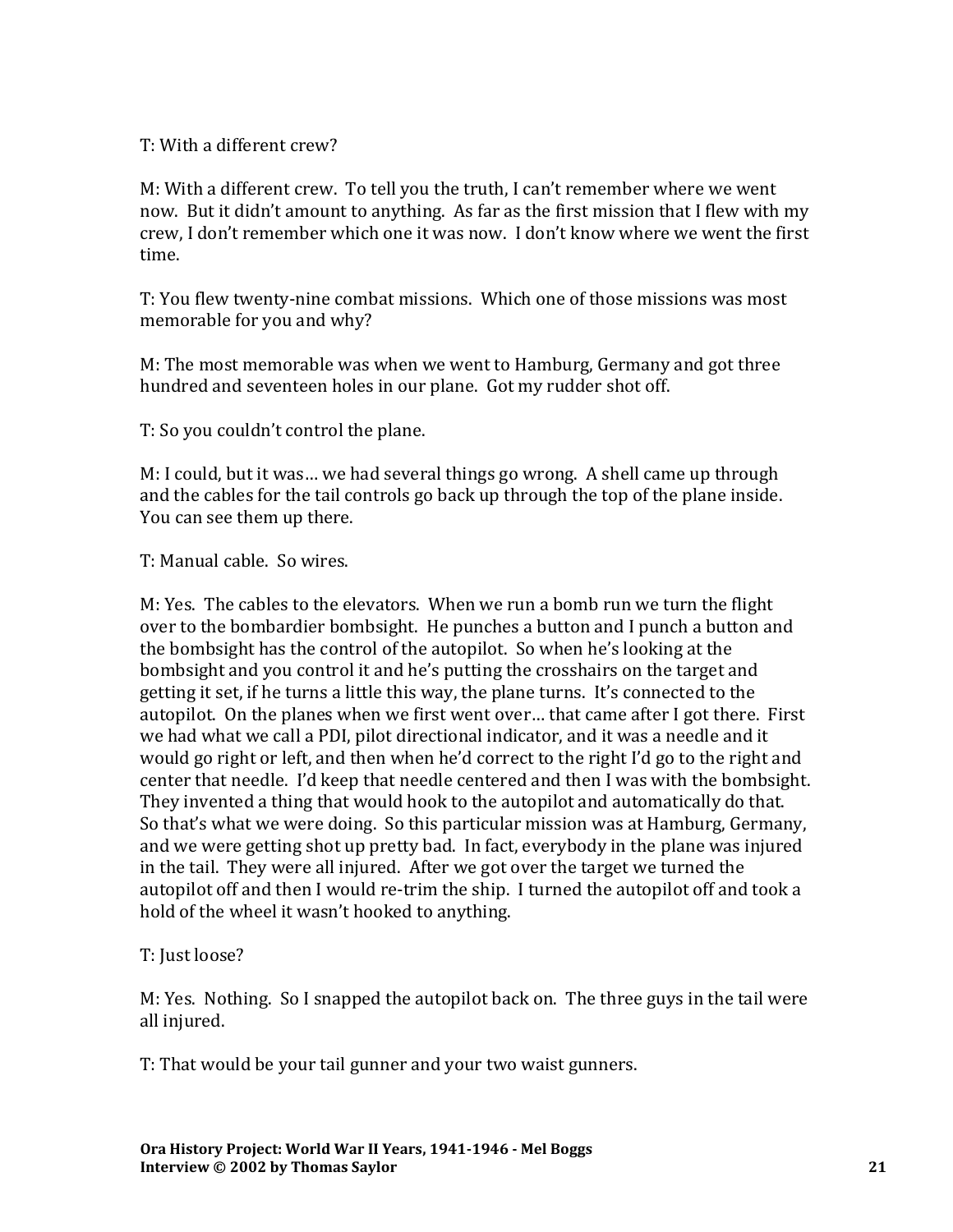M: Yes. They were all injured. They had not noticed that this cable was shot in two. They were hanging down back there. As soon as I could get my flight engineer, once we got away from the target, he went back there and saw what had happened. We were flying on the autopilot because the servers for the autopilot are back in the tail. I had electrical connection with the tail but not my cables. So the autopilot, I could fly with autopilot. I don't know whether I could land with it or not. Anyway, he went back there and he told me those cables are all shot in two. He had a pair of pliers and he worked most of the time. Of course, I continued to fly in formation. I was the lead plane so I didn't have to fly formation. They were flying off of me. He cut a piece of the trim-tab cable out and he had a bunch of copper wire off of an ammunition box.

To make a long story short, he got that cable tied on there and wound it to where it was fairly tight. It took him quite a while to do it. And he only had a pair of pliers. And that airplane cable is… you can't hardly cut it with blowtorch. It's tough steel. It's really good stuff. He had a hard time getting a piece cut out but he made a splice. He said, "I got it wired together pretty good." I couldn't tell there was anything. He had it good and tight so that I could… When you land that thing, you really have to pull back hard. I mean hard.

T: You mentioned your butt came off the seat when you did that.

M: Right. It's hard. So you're pulling on that cable. So I had to make up my mind whether to try to land it on the autopilot.

T: As the lead plane.

#### **(1, B, 688)**

M: Yes. Of course, we make single landings. We peel off and land one at a time.

T: But if you crashed, you could block the runway, couldn't you?

M: Yes. I could. So I decided that it would hold and I would land it by hand rather than to try to do it on the autopilot. And I've got three wounded guys. I didn't want to take any more time. I wanted to get on the ground. I made a good landing. The thing held. I didn't even go back to my hard stand. I just turned off the runway and there was an ambulance sitting there and I just head over there. Of course they knew I had wounded aboard because… We had radio silence. I couldn't tell them by radio, but we had signals. We had a flare gun. We would shoot red flares out on the final approach. That means you have wounded aboard and the ambulance will meet you right there.

T: So the color of the flare told them that.

M: Yes. We had some signals like that. I can't remember what some of the others were. But red flare was "wounded aboard."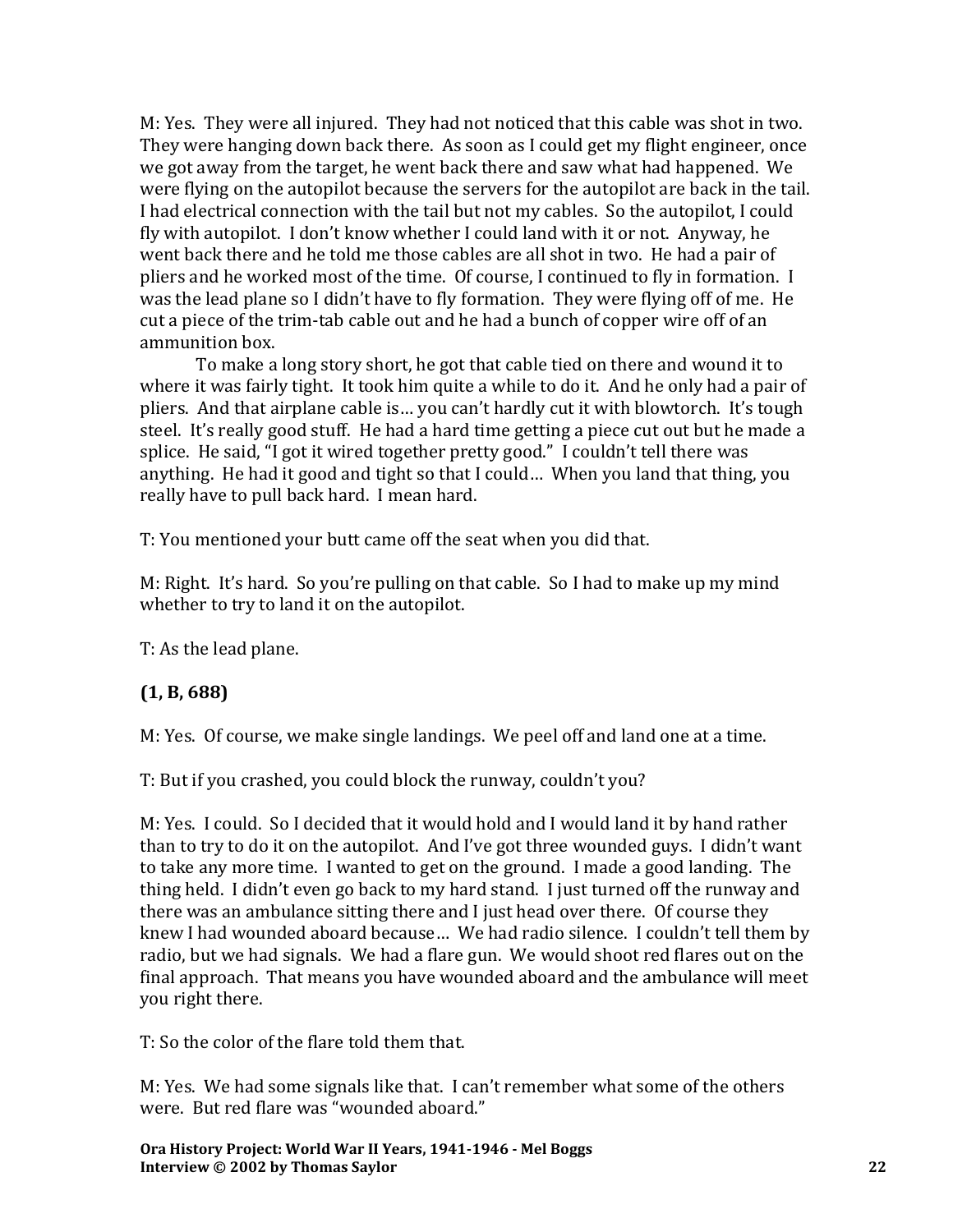T: How badly were your crew members wounded?

M: He was put in the hospital for a few days and he was back out. It was just kind of a flesh wound was what it was. It healed up pretty fast.

T: Did you ever lose any crew members because they were wounded?

M: No.

T: So you were fortunate there too.

M: Yes. I think four guys got Purple Hearts. That means they got wounded at some time. I think there were four, maybe five of them. Most of them were in the back of the plane.

T: That was tough duty back there as a gunner, wasn't it?

M: They didn't have the protection that we had up in the front. We had the engines on each side of us and then right outside my window there was a sheet of steel on the outside of the plane and the same on the copilot. Then they had one under the… of course it could damage the plane, but it wouldn't hit us. Like one bullet come through there or something.

T: But it could in the back of the plane. They just didn't have…

M: They didn't have the protection back there. They all wore flak suits. We all wore flak suits.

T: Was your plane pressurized.

M: No. No. No.

T: So you had to use oxygen at altitude and it was cold, wasn't it?

M: Oh, yes.

T: How cold would it get up there?

M: Thirty, forty below outdoors. But we wore electric suits.

T: Did you have those the whole time you were there?

M: Yes.

T: Were those like little electric cables almost in your…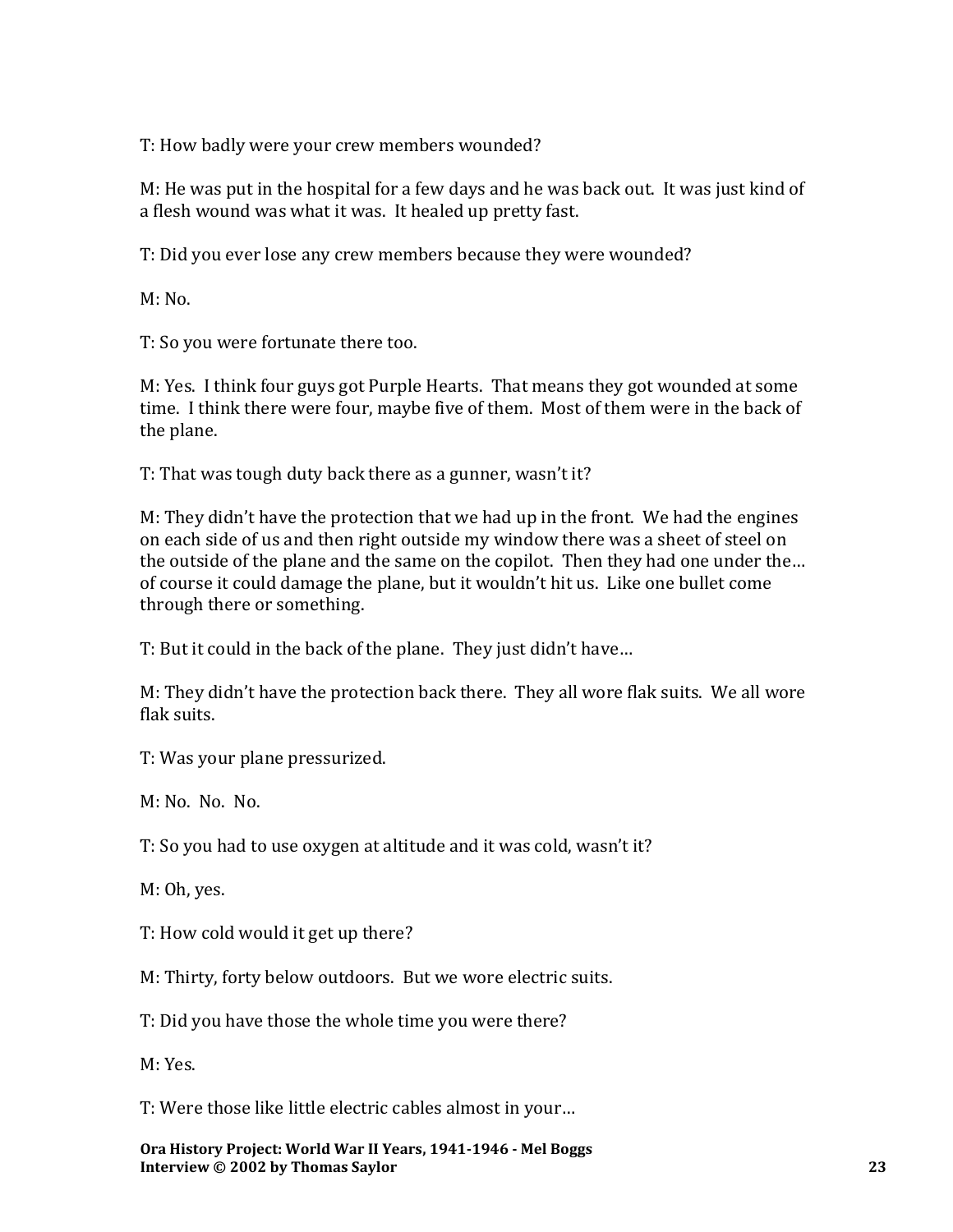M: Yes. They ran cables through. You could feel them. When it got really cold you could tell where the thing was. But they were quite comfortable. And gloves too. Electric gloves.

T: Did it work?

M: Yes.

T: Otherwise it would have been unbearably cold, wouldn't it? You wouldn't have been able to…

M: Oh, yes. Sixty below zero. That's cold. In fact, we had trouble… you know the oil in our propellers, that's how we changed the pitch. And if you flew too long without changing the pitch, it would congeal. The guys who were flying formation, flying off of the leader, they were changing their power all the time. Jockeying when they're flying formation with the lead plane, and that's what I'm flying. It's on autopilot, and you cruise along and you don't change the pitch. It has more of a chance to congeal than it does if you're flying on the wing.

T: You took a number of hits from flak damage that time. Was that commonly a problem on bombing runs, flak?

M: Yes.

T: When you're on a bomb run or you're over a target, you know the flak is out there and it could hit your plane, what does that do to you? Mentally, how do you process that while you're going over there?

M: You kind of get used to it.

T: Really?

M: When I say you get used to it, you get used to putting up with it. It would be a court martial offense to turn off the bomb run because of flak. They'd court martial you.

T: You held on target.

M: Yes. They'd court martial you if you didn't. In other words, if you got hit, you got hit. That was the chance you take. Earlier on they did what they called evasive action when you were on a bomb run. They'd fly S-turns and stuff. They were missing too many of the targets, so General LeMay said it was a court martial offense to take evasive action; you'd get court martialed if you did. It gets heavy, you just grit your teeth and…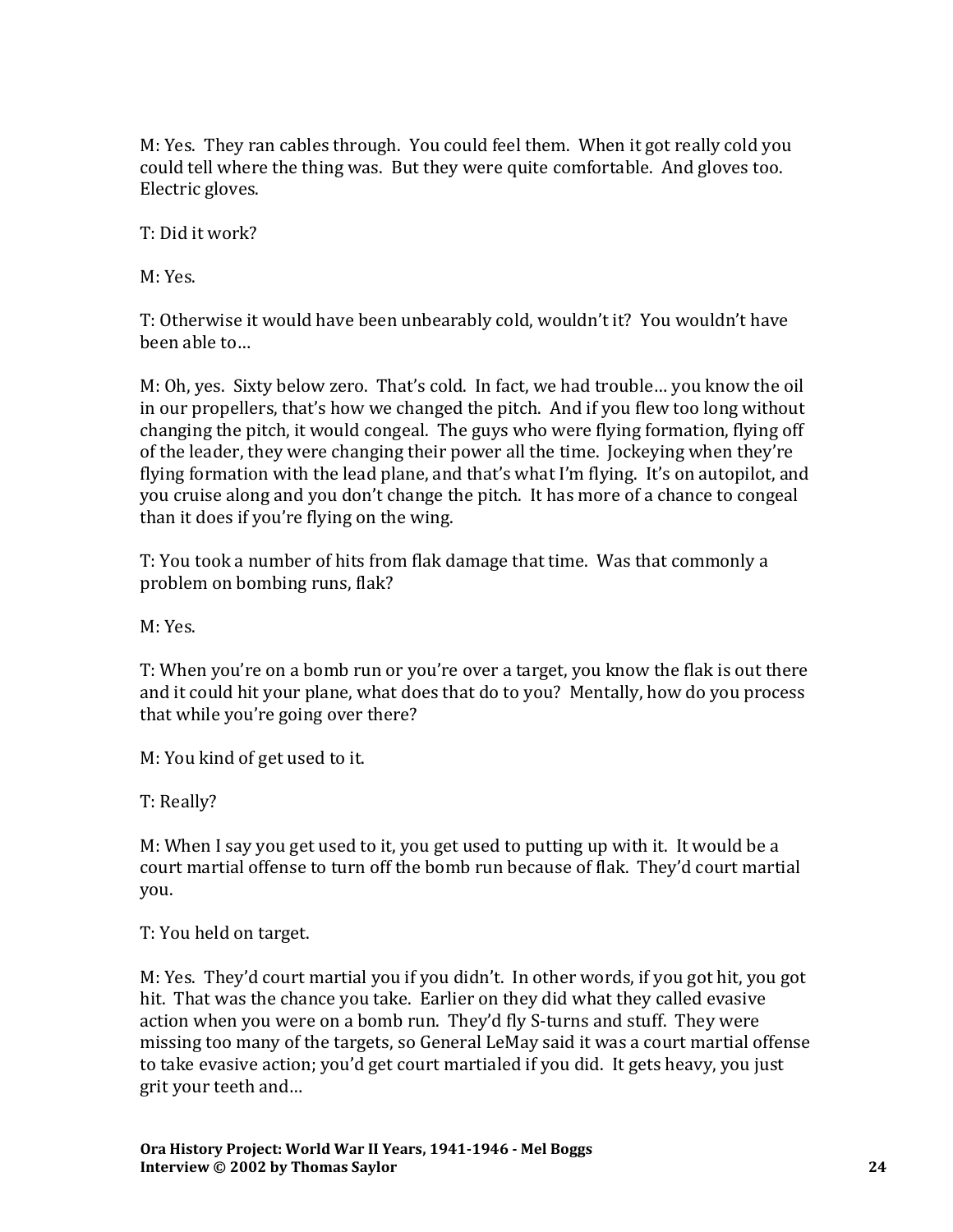T: How hard was it to grit your teeth and keep going?

M: That's all you do.

T: Was that hard to do?

M: You knew you couldn't turn. The whole thing is no fun. The whole thing is dangerous. They overload you for takeoff. You wonder if you're going to get off. You're taking off in the dark. It's just a dangerous situation to be in *(laughs)*.

T: How much of a problem were German fighter aircraft?

M: They were not near the problem to us that the flak was. Flak was our biggest problem.

T: Is that right?

M: Yes. Because we had fighter protection. P-51s were right along with us. They wouldn't go to the target with us but they were keeping us in sight at all times. We flew in a trail. We'd bunch up. Everything was timed so that all one thousand airplanes would be going in the same direction until they got over there. Then you'd branch out. Then you'd come back the same way. We'd all get together and come back the same course. So the fighters didn't have such a big area to cover.

T: So it was very well choreographed in a sense.

M: You bet.

T: Where you had to be and when.

M: You bet.

T: So you're saying flak was the problem much more so than German aircraft?

M: Yes.

T: You spent a lot of time out of the air, too. On the ground. I'm wondering how you passed your time when you were not in the airplane?

M: It got so that I was the flight commander, so we were routing new crews in and I'd go out and fly with new crews. Around the base. Show them how you do this and how you do that. Pretty much kept busy doing things like that. Then we went out and practiced dropping bombs. We'd go out and train, even with twenty missions under our belt. We'd still go out and practice dropping bombs.

T: So you could take your plane up and go practice.

**Ora History Project: World War II Years, 1941-1946 - Mel Boggs Interview © 2002 by Thomas Saylor 25**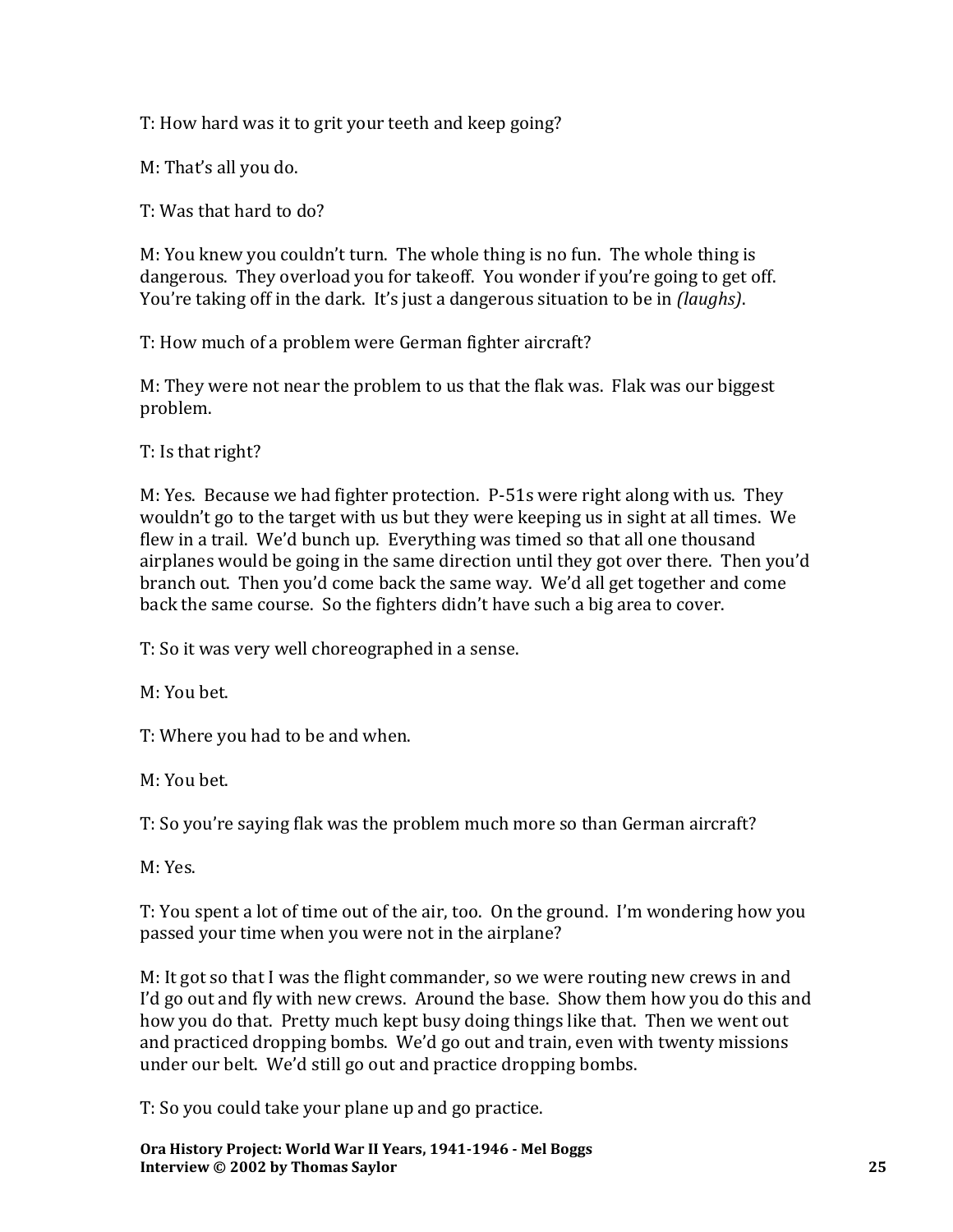M: Oh, yes.

T: You'd think after so many missions you'd have it down pat.

M: Yes.

T: When you went out to practice, what was it you were trying to improve?

M: Just like practice shooting a gun or anything else. It gives the bombardier practice doing it. There was more for the bombardier than there was for us.

T: How often did you get off of base into Norwich or London for example?

M: About once a month.

T: Where did you go most frequently? Was it Norwich?

M: We could go to Norwich at noon and come back that night. They had a truck that would take you. But if we went to London we'd go on the train. That would usually be a three day. We'd take a day to get down there and we'd stay that night and another night. We'd stay two nights and then come back the next day. We'd go to London and we did a lot of sightseeing. They had a lot of theaters going then. We'd go to shows and stuff like that. Then this sightseeing. When you've never been to England before there's a lot of sightseeing you can do. Particularly around London. It's a big place.

T: It really is. How much contact did you have with the local civilian population?

M: None practically.

T: Really?

M: Yes.

T: Could you go to restaurants or pubs and sort of be around other people? Be around British people that way?

M: Oh, yes. Or if you took a taxi or something like that…

#### **End of Tape 1. Tape 2, Side A begins at counter 000.**

T: Was it easy to strike up a conversation with people in England?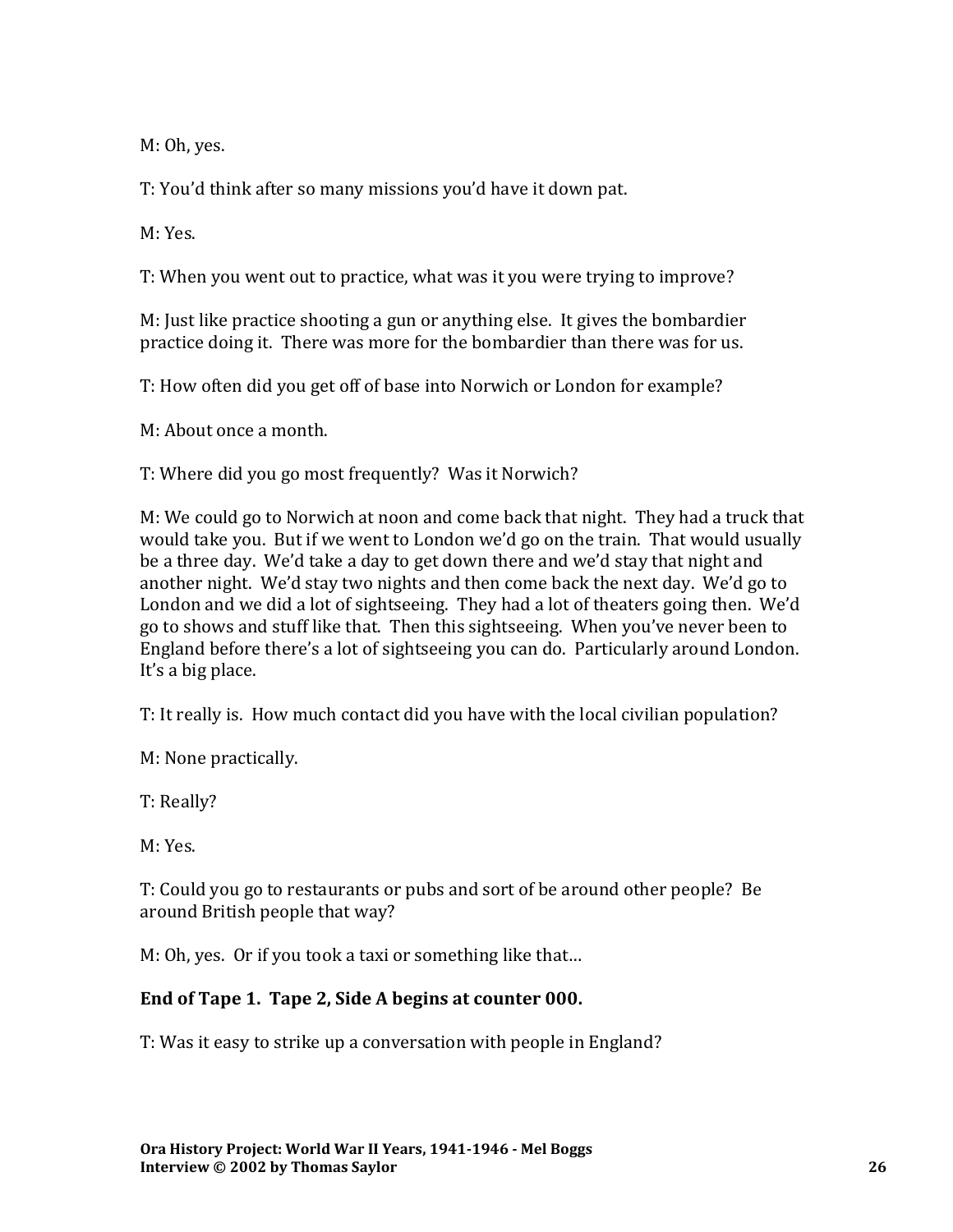M: Oh, yes. The English people were very friendly with us. I found them to be. Some of our guys mistreated them some, too. For the most part we got along fine or at least I did. I never saw any… most of the English people were friendly to me.

T: Was that friendly in a more general passing, "Hi, how are you doing?" sense, or more that you could sit down and actually talk with them for more than a few minutes?

M: I don't know that I ever really ever had an opportunity to sit down and talk with them. But like on the bus or on the train sometimes, you'd get to be with them and visit with them or something like that. But I didn't really have much to do with them. They were jealous. We lived so much better than they did. We had some idiots over there too, that didn't do our reputation any good.

T: What do you mean by that?

M: Guys would go out and get drunk and make a fool of themselves in London or something like that.

T: Because they're American, people make associations.

M: Yes. We had a lot more money than they did. They didn't have any money. To see us live the way we did sometimes, why that bothered them too.

T: I want to switch a little bit here and ask about some other things. Did you come into contact with blacks at all when you were in the military? And the reason I ask is, we're asking about people's experiences with different ethnic groups in the military.

M: We had one black navigator in our squadron. We went out of our way… of course we had quite a few southern guys, and they had a little harder time with it, but us northern guys went out of our way to make that fellow feel comfortable. Now some of the crews would have resented having a black navigator. I don't know this to be true, but I suspect that before they put him on the particular crew that they did, that they talked to the pilot to see if it would be a problem. I happened to know him real well. I'm sure that he assured them that his crew would… and they did. They treated him like… they probably went out of their way to be nice to him. And we all did. But you know, some of the southern people, it was hard for them. They just weren't used to associating with black people. It was hard for them.

T: Being from Iowa that wasn't a problem for you.

M: No. And my navigator and copilot. We were all from the north. My enlisted crew… I didn't have any southerners on my enlisted guys either. We were all from California or someplace else.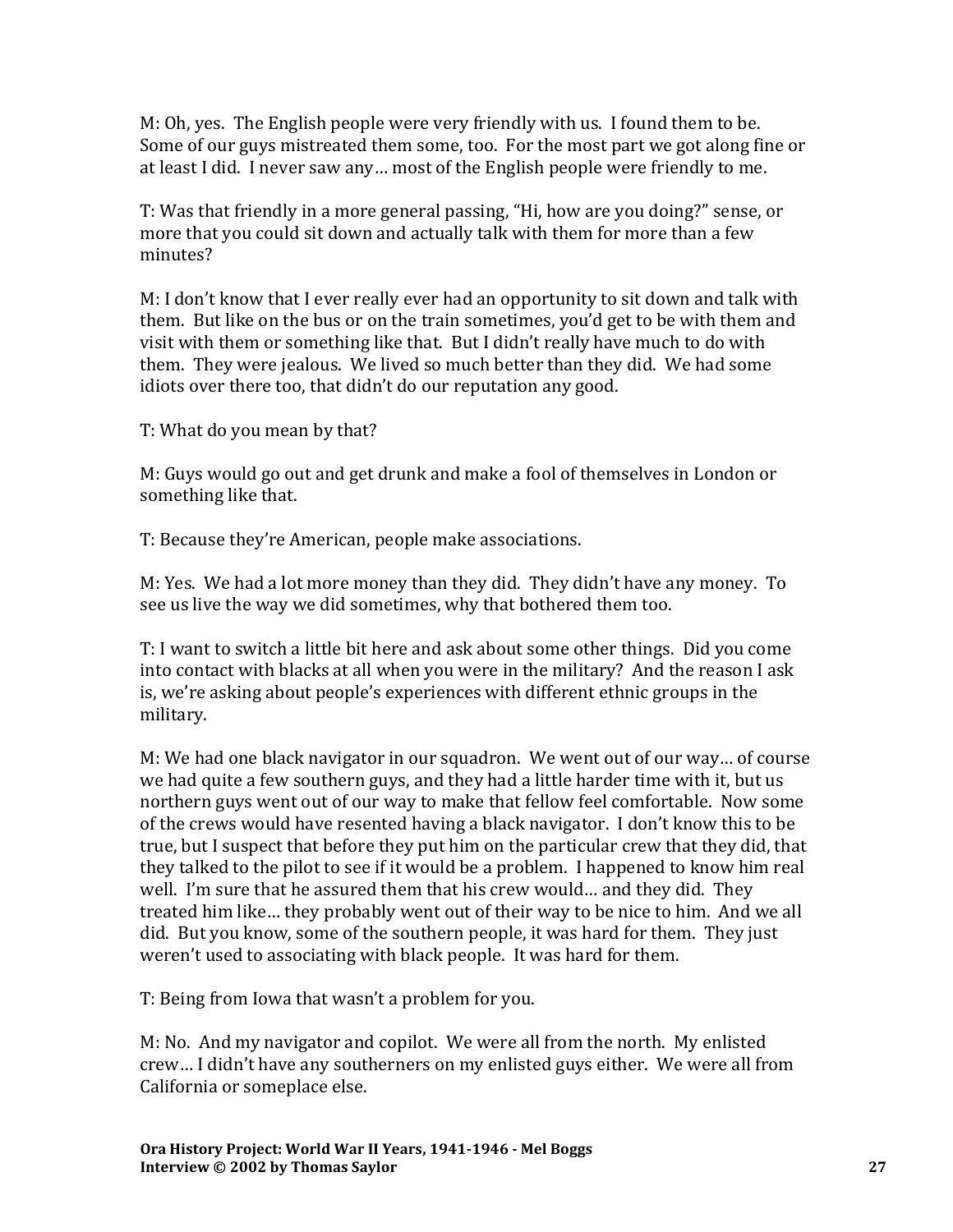T: That would have worked perhaps with your crew as well.

M: It would have worked on our crew for sure. Yes, for sure my crew would have. They had a couple guys from the south, but they would not have been a problem. But that's been quite a long time ago, and the black people have made strides in getting accepted.

T: In fact, it's such a different world for many young readers and young listeners of this, we feel it important to let them know that things weren't always the way they are now. And that's why we ask for people's observations.

# **(2, A, 72)**

M: This one black navigator we had, I think most of us went out of our way to treat him well. We had some admiration for the guy that he made it to where he did. The crew that he was on treated him… he was just one of the guys.

T: Were there blacks among the ground crew, or the truck drivers, or other enlisted people that you saw?

M: If there were I don't remember them. I don't remember them as being black. There might have been some, but I don't remember that there were.

T: Did you come into contact with women in uniform? Red Cross workers, nurses, this type of thing?

M: Very seldom. Very seldom.

T: And you were never hospitalized were you, when you were in the service?

M: Overnight one time. I went up there for some reason and they kept me overnight at the base hospital. I forget why now. It was something. I had a cold or something. We didn't have any nurses there. We had... We called them flight surgeons, is what we called them. They were doctors. But in our outfit they were called flight surgeons and I got acquainted real well with a couple of them. I think I did get a cold one time, but for the most part I didn't have any health problems.

T: Also on the question of social issues, was there a certain amount of stress for you, personally, associated with worrying about the next mission?

M: I suppose there was but we weren't aware of it. We lived with it every day. Somebody flew every day. We flew every day. There were no days off. So there's guys coming back every day from a mission. Now if the weather was bad, we didn't, but the weather was the only reason. If the weather was good, we went someplace. I don't think it was any problem.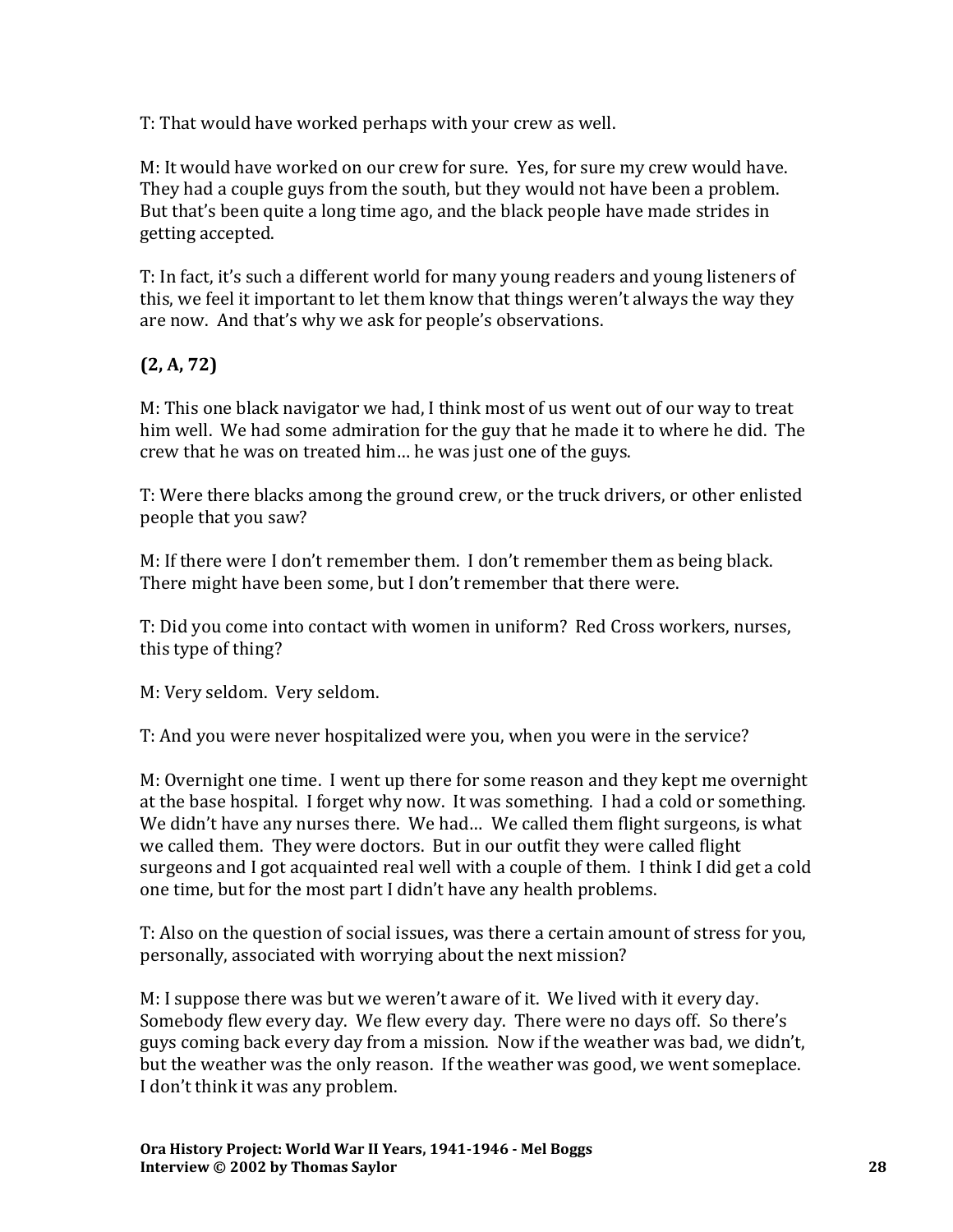T: So you were not a person, I hear you saying, that worried so much about what's going to happen next time? Is it going to be a tough mission, this kind of thing? You didn't do that?

M: You kind of get acclimated to where you are. I think it's kind of like driving in bad traffic. You kind of get used to it. You get through it, but you know you're going to have to do it. So you do the best you can and not worry about it too much, because we saw it happen so many times. That bunk's empty tonight. Those guys didn't come back. You gotta think about that. And it happened a lot.

# **(2, A, 120)**

T: Is that depressing to watch bunks empty out like that?

M: If they don't come home that night somebody's in there cleaning his stuff up because they don't want the stuff stolen. So they had a fellow that came around, usually an enlisted man, with a box, and he would put all the guy's stuff in it. So it wouldn't be in the barracks. None of us would steal from each other.

T: But somebody might.

M: I never heard of that. Just to make sure, because if we happen to have flown that day and somebody didn't come back and we knew about it, we'd have some idea about how serious it was. One time I couldn't get back in because of the weather. We had to go up to English base and stay all night. I had to take the whole squadron up there. We went to a fighter base. They told us to go up to this fighter, British fighter base school, and it was not a big outfit. Here we come in with ten men in each airplane. They didn't have… it was a fighter type thing, so they only had one pilot for every airplane. We had them so outnumbered that we used up all their rations. In fact, I got pretty well acquainted with the base commander. I happened to be in charge because I was the lead crew. So I was pretty much responsible for our guys. So I stayed in the base commander's quarters. British guy. But they couldn't help but be somewhat jealous. We were so much better off than they were.

T: Did they notice that?

M: Oh, sure.

T: Did you notice it too?

M: You couldn't hardly help but notice it. Yes.

T: When you were off duty, as you looked around, the people you dealt with, a lot of people at that base, how much of a problem was alcohol consumption?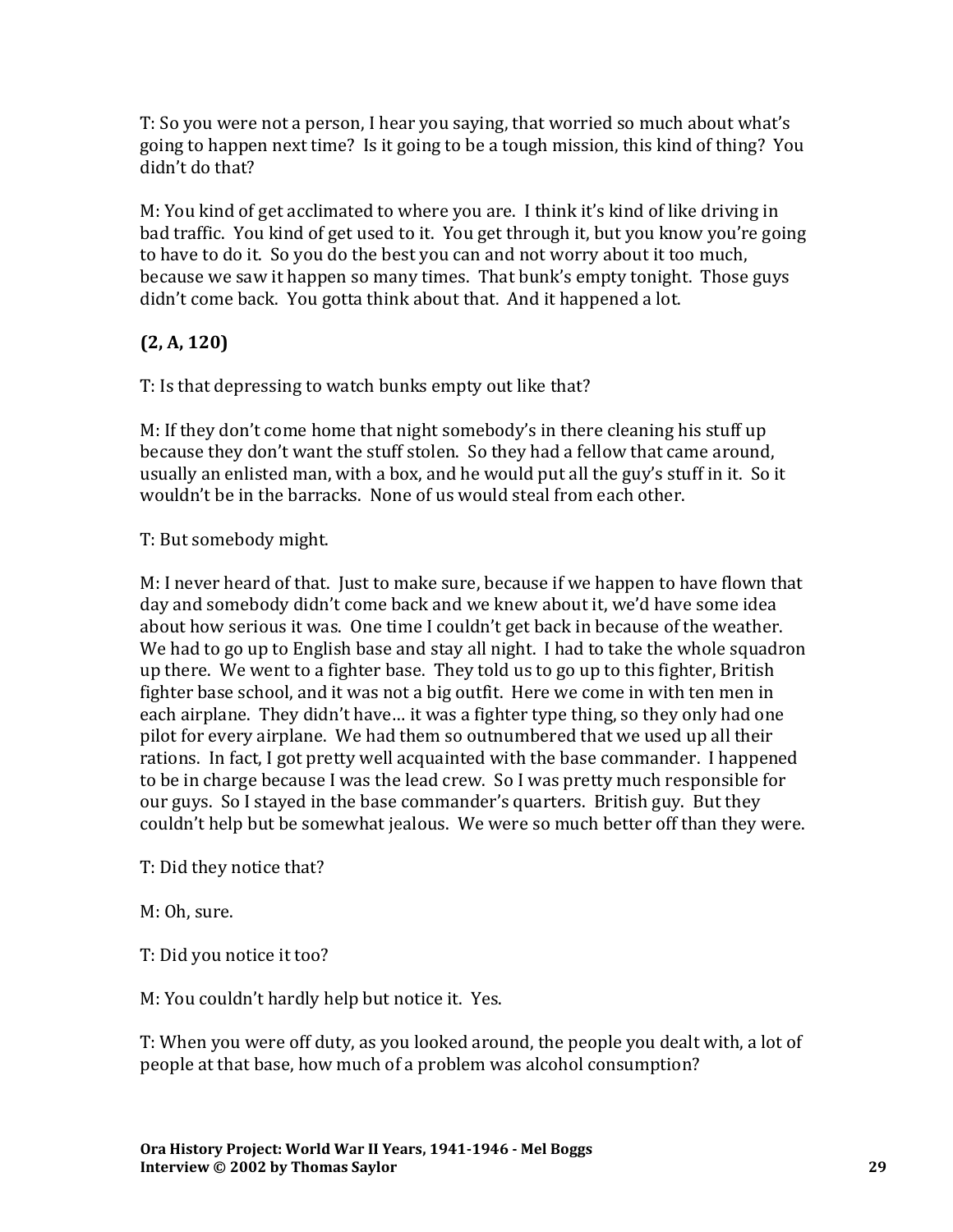M: For our people it wasn't a problem. Once in a while a guy would get drunk. For the most part, most of us, had never been overseas before and we'd go to London. We were busy sightseeing. I don't know, I suppose that there were nightclubs and things that were still going but not like they are now. The economy was… they were just fighting to have three meals a day over there. They didn't have the good times to celebrate. Everything was scarce.

T: How about on the base? Was alcohol available?

M: We didn't get a ration. We had an officer's club and you could go over there and have a drink if you wanted it, and pay for it. You were not issued any booze or entitled to any. If you got any liquor, you'd have to go someplace and buy it. The military wasn't responsible for it.

T: The officer's club was open for all officers, right?

M: Yes. You could go over there and get a drink if you wanted it.

T: Did they watch how much people drank to make sure that…

 $M: No.$ 

T: You were on your own.

M: Yes. I didn't drink so it wasn't a problem for me.

T: Not for you, but as you observed lots of other people, were you ever worried about someone in your crew having had too much to drink before a mission?

 $M: No.$ 

T: Lucky for you I guess.

M: We usually knew the night before that we were going to fly the next day. So nobody would drink. There wasn't a tavern on every corner on the airbase. There was nothing around to drink. Drinking was not a problem. At our place it wasn't anyhow.

T: Did you fly your twenty-nine missions with the same ten people?

M: Mostly. Once in a while if somebody was sick I'd have a substitute. The first mission, I flew as copilot for another crew.

T: Right, but the missions you flew with your crew you didn't have replacements to your crew or anything like that.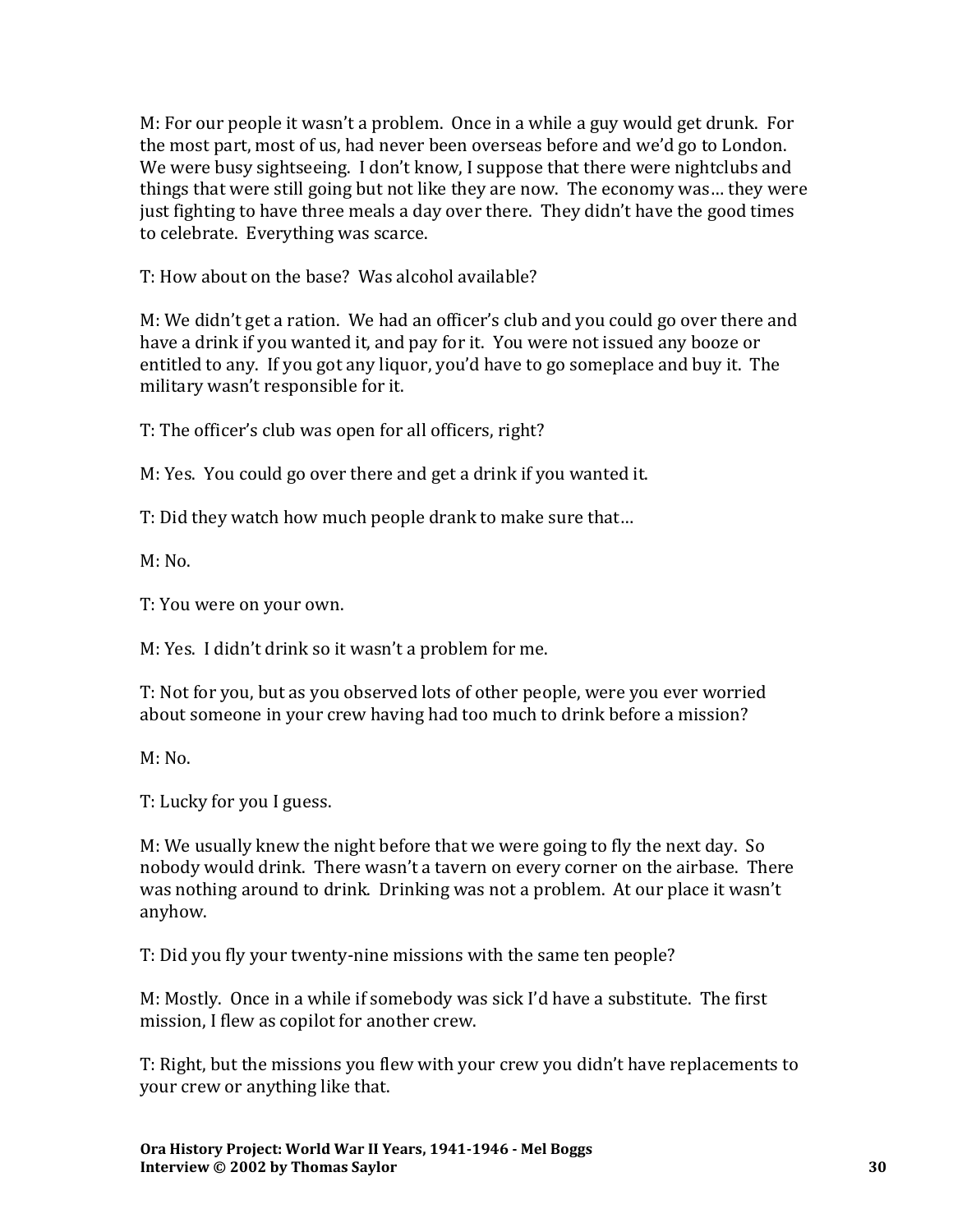M: Not unless they were sick or something like that. I think I had a full crew every time I flew. My crew was there.

T: How did you stay in touch with your wife and other family back home?

M: By mail. That's about the only way. If you got a letter within a week, that was really good. You'd know that it was going. That's the same way [Aileen] would hear from me. She'd know I was alive a week ago, but whether I was today or not, she'd never know.

T: Were you a regular letter writer?

M: I wrote every day.

T: Did you write every day?

M: I wrote every day that I could.

T: What kind of things did you put in letters?

M: Pretty much what we were doing. What we did that day. I'd have to ask her.

T: More of daily routine.

M: Yes.

T: And you had to censor what you wrote at some point, didn't you?

M: Oh, yes. We couldn't say we were going to bomb Berlin tomorrow or something like that. No. We could tell them what we did and things like that. Went to town and went and saw a movie. Something like that. We had a special dinner at the officer's club. Something like that.

T: Did your wife know where you were in England?

M: No. I don't think she knew exactly where I was.

T: She knew you were in England though.

M: Yes. Somewhere in England. That's all we could put.

T: Did you write to anybody else when you were overseas?

M: I think I wrote to my sister probably. Once in a while I might have sent a letter back to where I worked. I think I might have. I wrote to her every day. I mean if I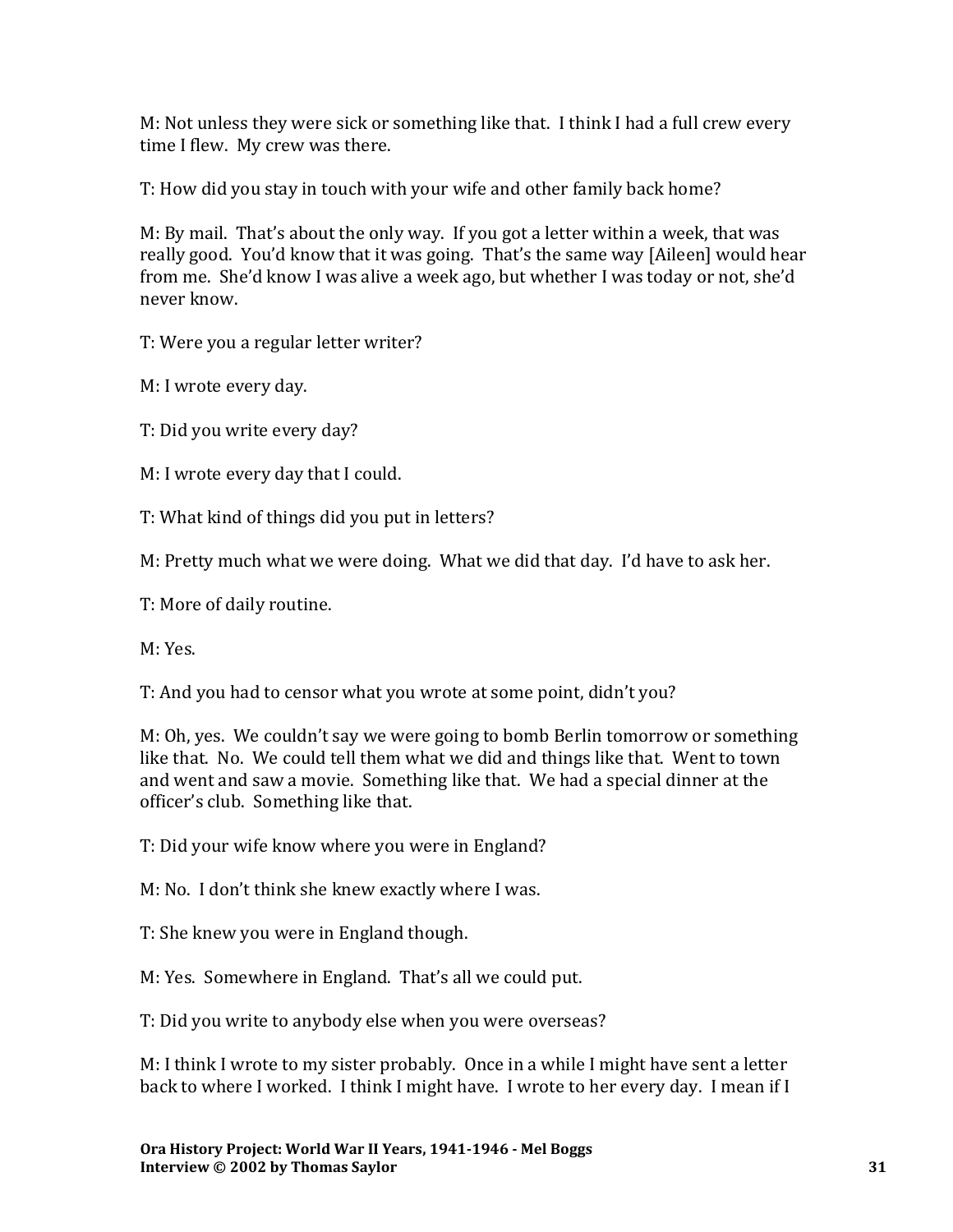was there. Sometimes we'd get weathered out or something and I wouldn't. And she wrote to me every day. So we had mail every day.

T: You were away for about a year, and in the States you were away for months at a time. Did you begin to, in a sense, pull away from your family life? From your wife and your child, and get caught up in what you were doing because you didn't have any contact? Or were you very much aware of that on a daily basis?

M: No. I was pretty much aware of what was going on because she wrote to me every day, and I wrote to her every day. Of course, I couldn't tell her what I did every day. Things that I could tell her I did. And she wrote to me and she could tell me just about everything. She'd send me pictures. See we had a little one. When I left we had an eleven month old baby. I was home for his first birthday and I was home for was his fourth birthday *(laughs)*.

T: You missed one, two and three?

M: I just missed his first one.

T: How did you deal with that?

M: I was one of a million guys that were doing it. We were going through the same thing.

# **(2, A, 221)**

T: Yes, but your kid was the only one missing his…?

M: Yes. Yes.

T: Did that bother you, Mel?

M: Oh, sure. Sure it did. But that's the way life was.

T: Did it make it easier knowing that you weren't the only person going through that?

M: I suppose. Misery loves company. I suppose. We'd cry on each others' shoulders and tell our troubles to each other. Of course our crew got to be… we were like brothers. Particularly my copilot and I. We were very close.

T: Do experiences like combat missions over Germany help to build close relationships with people?

M: I suppose it does. But now you see we trained together here in the States. We flew a new airplane over there together and then we went through indoctrination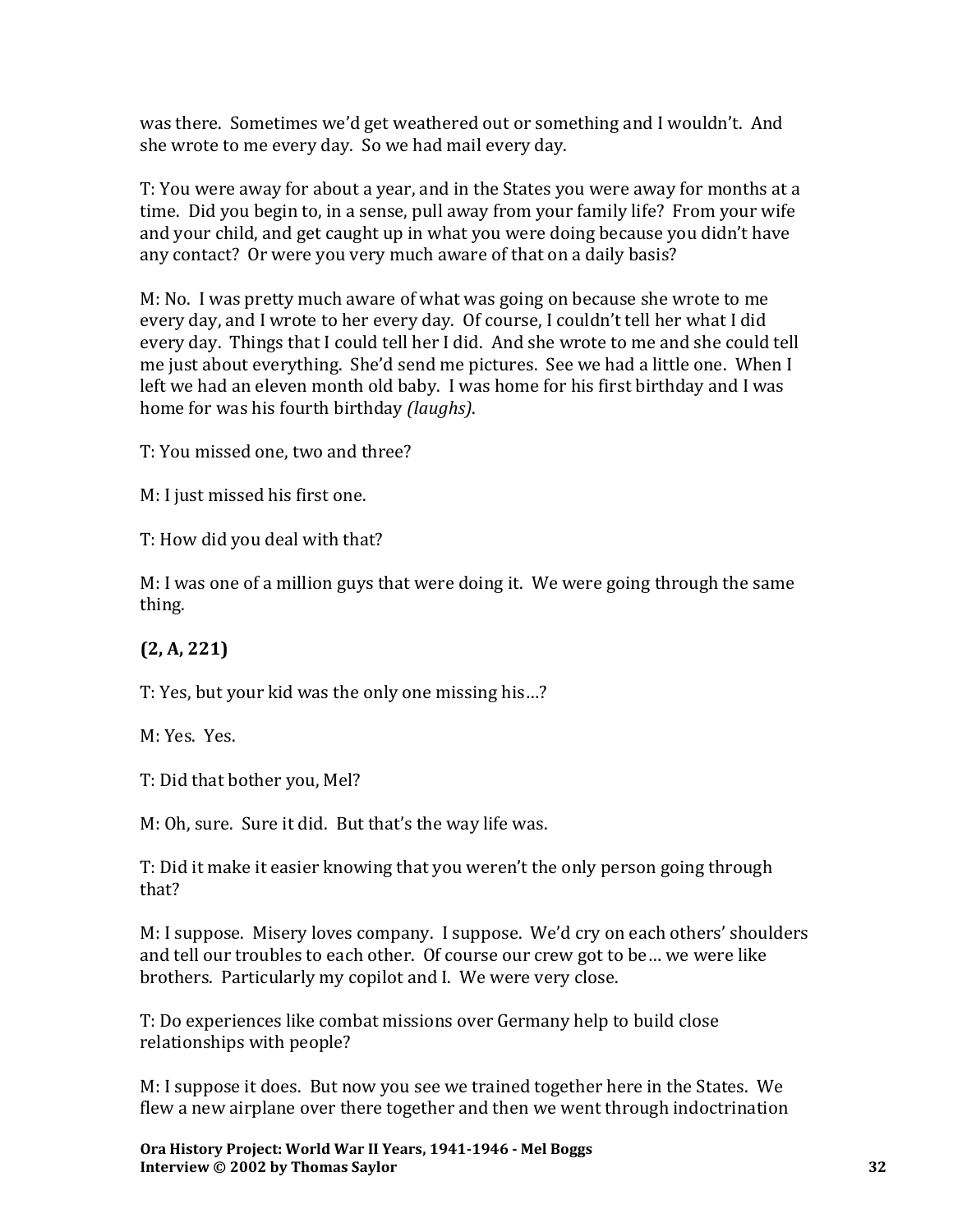over there together. So we were pretty much of a team. Pretty close. We had four officers and six enlisted men. All the enlisted men called me by my first name when we were together. But any other times it would be Captain Boggs. If anybody else was around. But when we were together alone, we were on a first name basis. They called me Roy.

#### T: And the same for you with them?

M: Yes. I always called them by their first name anyhow. Officers could do that. I don't know whether the other crews did that or not. I suspect they did. Because most of the guys that I knew that were pilots were pretty ordinary guys. I think maybe in the Air Force, some of the Air Force, some of the other military thought the Air Force were a bunch of snobs or something, but they weren't. They were pretty… there was a jerk here and there in whatever you get into, but for most of the guys, every crew thought his pilot was the best pilot on the base. Every crew thought that.

T: You mentioned about being average guys. Let's face it, without the war, you were a plumber and probably would never have flown an airplane.

M: That's right *(laughs)*. I'd never been up in an airplane.

T: That's right. The confession that came out, right? You got pretty close with your crew, these ten guys.

M: See the officers lived in one quarters and enlisted me in another quarters. Now like the enlisted men, when they wrote a letter home, it had to be censored.

### T: By officers.

M: Officers. Officers didn't have to. You could write anything. You were supposed to know better. But the enlisted men would bring, supposedly, their letter over for you to read to make sure it didn't have anything in it. We never read their letters. We told them you know what you can say and what can't. You just bring me your envelope and I'll initial it. And all of them, the four officers on our crew, we did that. We didn't read their mail.

T: Although you were supposed to be reading it.

M: Yep. We were certifying that it was okay, but like I told them: You know what you can say and what you can't say. And I'm sure they never let me down. I had guys with college degrees. These guys, some of them were educated. High school graduate is what I was. I had some pretty high-class guys. A couple of them had washed out of pilot school. They became gunners.

T: Of the ten members of your crew, how many did you stay in touch with after the service?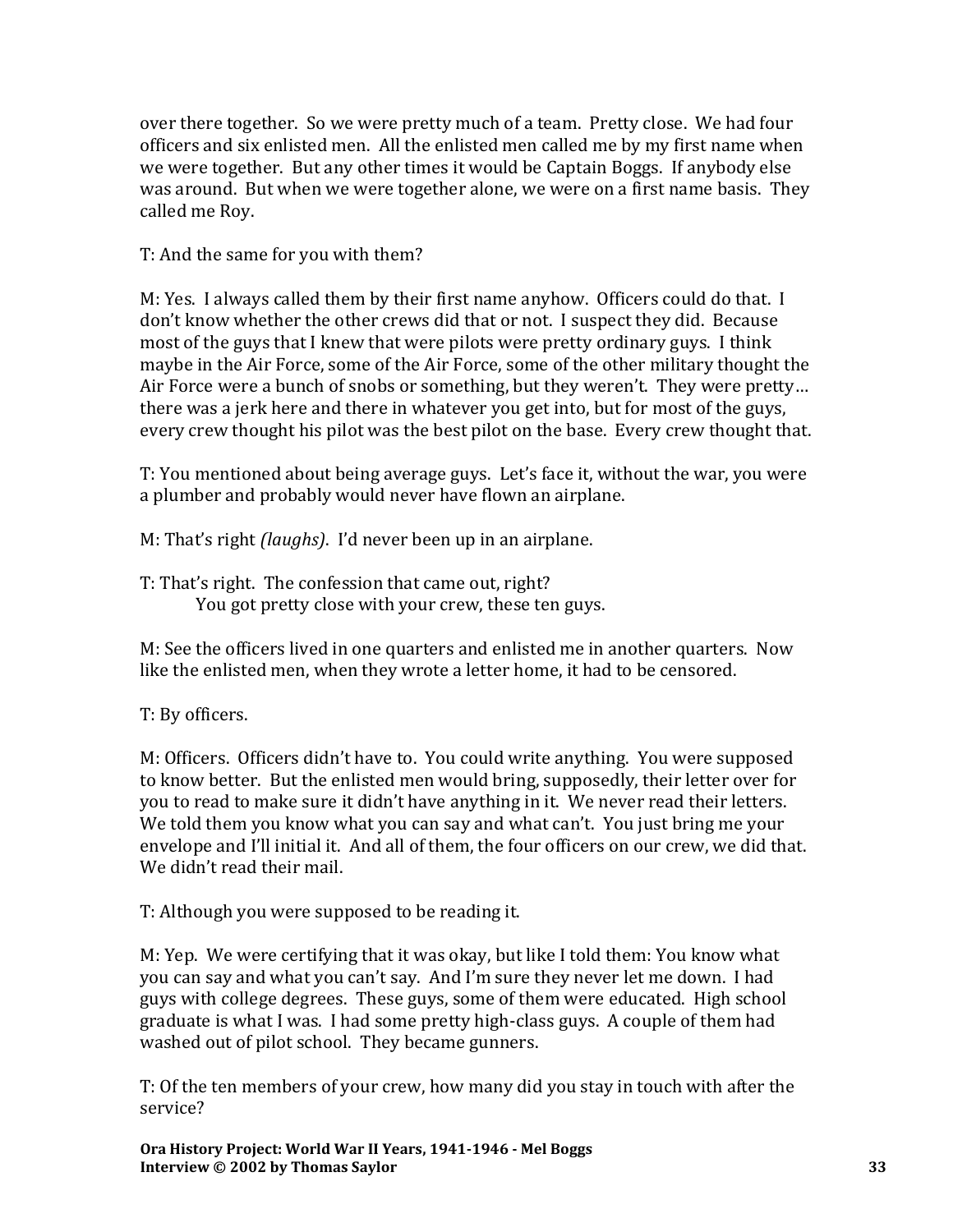M: About four. Four to five. Four.

T: What about the other ones?

M: My bombardier I never heard from. Never did hear from him. But he wasn't one of us anyway. He was in a world of his own. Like I say, he was a good bombardier. Did his job when he was with me. So we kept him and he flew home with us. We flew a plane home when the war was over. He came home with us and I haven't seen him since. Or heard from him.

T: How have you stayed in touch with people over the years?

M: I guess like my copilot and navigator. I've been staying in touch with those guys pretty much.

T: Ever since the war ended?

M: And then there's two or three of that I've never heard from. I don't know where they are.

T: Is it that you tried and they didn't reciprocate or…?

M: No. I just didn't know where to get in touch with them and they apparently didn't know where to get in touch with me. That's the only thing I can see. But my copilot and I were very close. In fact, he came out to Iowa to spend some time with me a couple of times. And my navigator, I wrote to him all the time. He just died a couple years ago. Bombardier, he was an oddball. I never did hear from him.

T: Now when you saw people after the war, you mentioned you saw people a couple times, what did you talk about?

M: We talked some about the war, like things that happened. Then also about what's going on now.

T: So a little of now and then.

M: Yes.

T: Have you had unit reunions?

M: Yes. I've been to one or two.

T: Is that an 8th Air Force reunion, or a bomb group? How do they do those?

M: I think it was the group reunion.

**Ora History Project: World War II Years, 1941-1946 - Mel Boggs Interview © 2002 by Thomas Saylor 34**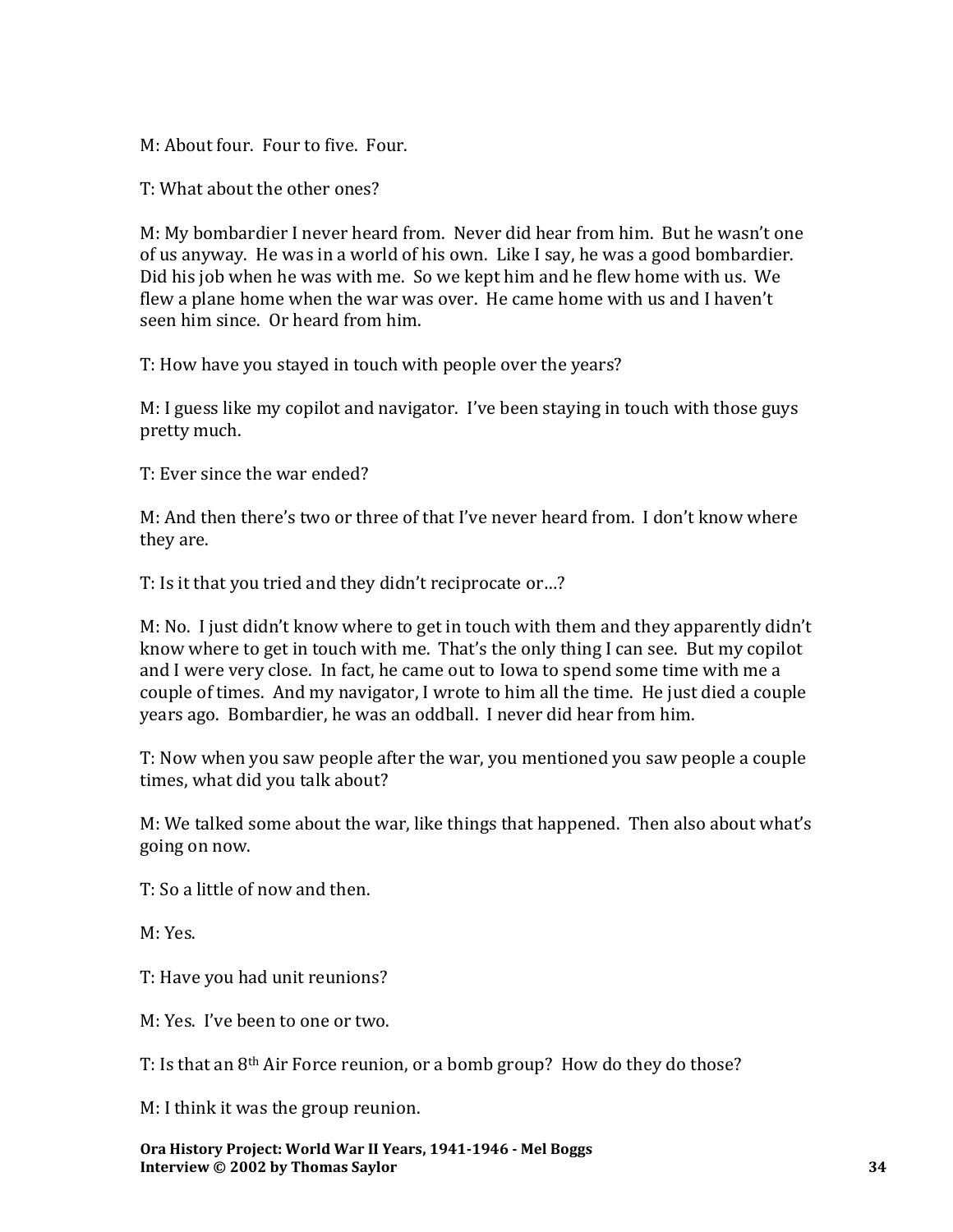T: So it was a lot of people getting together.

M: Well, compared to how many were in the place and what showed up, not too many and most of them were officers. Just the officers. I don't know. I sort of lost interest in it. I didn't have anything in common with them much. I didn't have that much to do with them. The guys that were on my crew were the only ones that I was close to.

T: That was the bond you made.

M: Now our squadron commander, I did see him once or twice. But I wasn't that close to him either. He was a real nice guy. Real religious guy.

T: Were you a religious person at this time?

M: Oh, yes. I've always been a Christian.

T: How did you find your faith tested by your experiences?

M: I prayed every day *(laughs)*. We prayed; made no bones about it. The first thing in the briefing. We wouldn't go on a mission if the chaplain didn't come in and offer a prayer. That was the first thing at briefings was the chaplain came. Every mission. We had a prayer before the mission.

T: What kind of words could, or did, the chaplain offer before a mission?

M: Just pretty much in general. Asking for protection. Praying for our families. Praying for our safety. And thanking that we're still here. That sort of thing.

T: If I can ask, you dropped different types of bomb loads over Germany. At times over cities or civilian targets. Did you ever drop incendiary bombs?

M: Oh, yes.

T: Was that tough to square what you were doing with the message you were getting from the chaplain?

M: No. Yes. I mean it was all part of the program. Nobody was happy to go out and kill people. Nobody was happy about having them come killing us. It didn't seem like religion entered into the program of what we did. We all knew it was wrong to go bomb a city and kill a bunch of people the same was it was that they came over and bomb us and kill us. The whole thing in war, there's nothing right about it. They don't make sense. I guess our prayers were pretty much for our own survival. The first thing at briefing. If you'd asked the guys, Christians or non-Christians, whatever they were, what was the most important part of that briefing, it was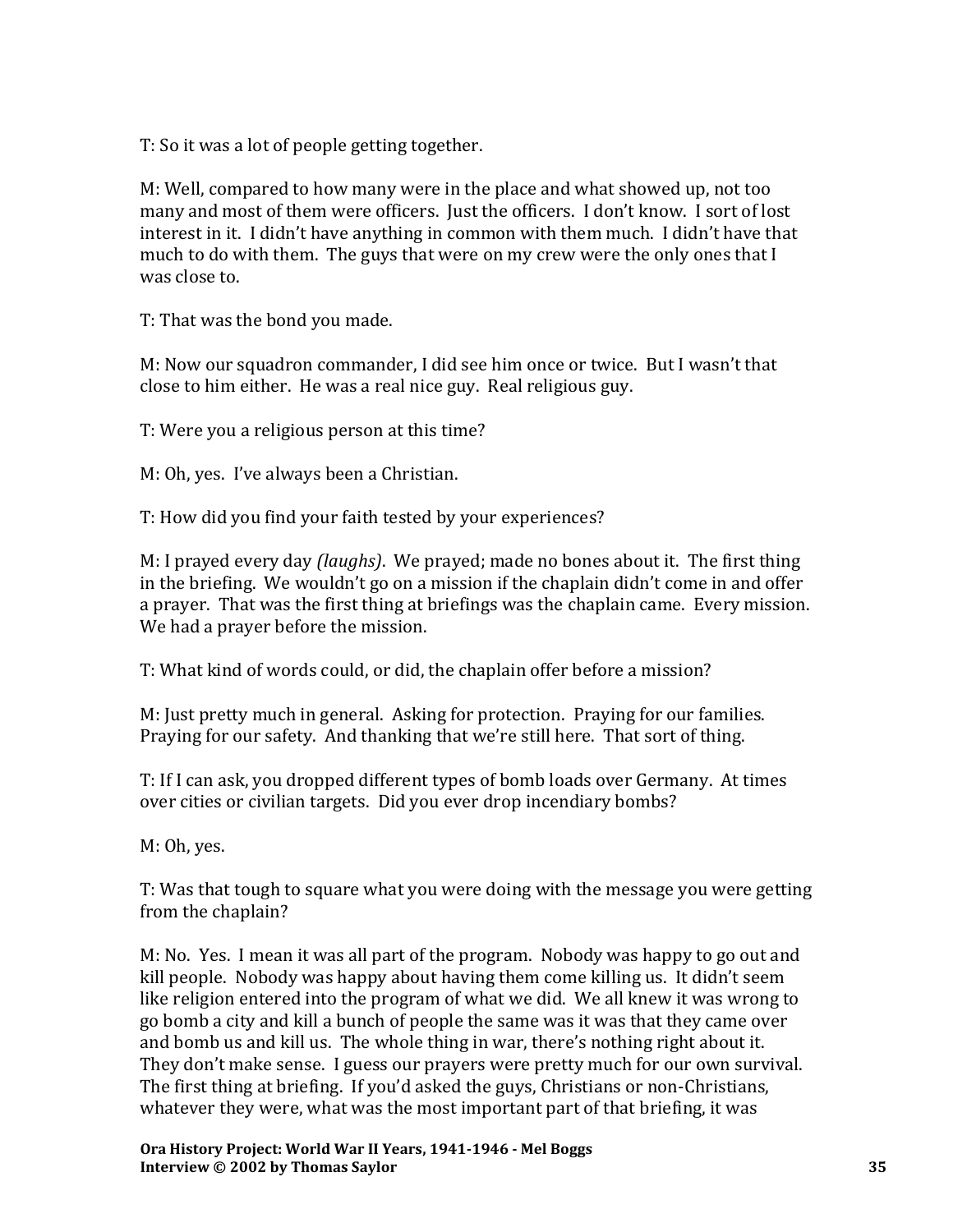having that chaplain there. They believed that and they wanted… they would have felt deprived if the chaplain hadn't been there. But he always was.

T: How did that help you personally?

M: When you do something, you want to do it the best you can. Do everything that you can. Live the best life that you can. I guess you feel that this is a part of doing what you should do or what should be done. We weren't a bunch of warriors. We weren't interested in killing German women and children. That isn't what we thought about. When we bombed a target it was always an industrial factory. Of course, people are down in that factory probably. Probably they got out of it when they knew we were coming. I guess you can't let those kind of things worry you.

T: Are you saying you kept it abstract? That you were bombing the factory and not what was inside?

# **(2, A, 333)**

M: When I first went into the service, we had a tough old officer there when we started our Basic Training. Before we even got near an airplane, he said in no uncertain terms, "You're here for one thing, to learn to kill." That's what he told us. "You're here to learn to kill." That kind of shook us up.

T: I bet. That peeled away a lot of that abstract sense didn't it?

M: Yes. And that's what it was about. I guess when we'd go to bomb an airfield or something we don't think we're bombing the people so much. And we're not. We're more interested in blowing up their airplanes than we are the people. If we had a choice, I think the United States, once they entered in, would have bombed places that didn't have people in it if they could have. But that isn't the way war is. Every day they're lobbing those bombs over onto London, into England. Those silent bombs.

T: The V-1s. Yes. The V-2s.

M: We had those buzz bombs come up over our field a lot. We saw a lot of those. None of them landed no our field but a lot of times they would land within a distance we could hear it go off. Where I was there were a lot of air bases. It was a flat area and there…

T: It's the easternmost part of England as well, so it's close to the continent.

M: Yes. Sixteen miles from Norwich. And it's really flat out there and they had lots and lots of airfields. Both British and American. So they'd send those buzz bombs over there. Sometimes they would hit a runway. Sometimes they would hit a barracks. You never knew when one of them was going to get you.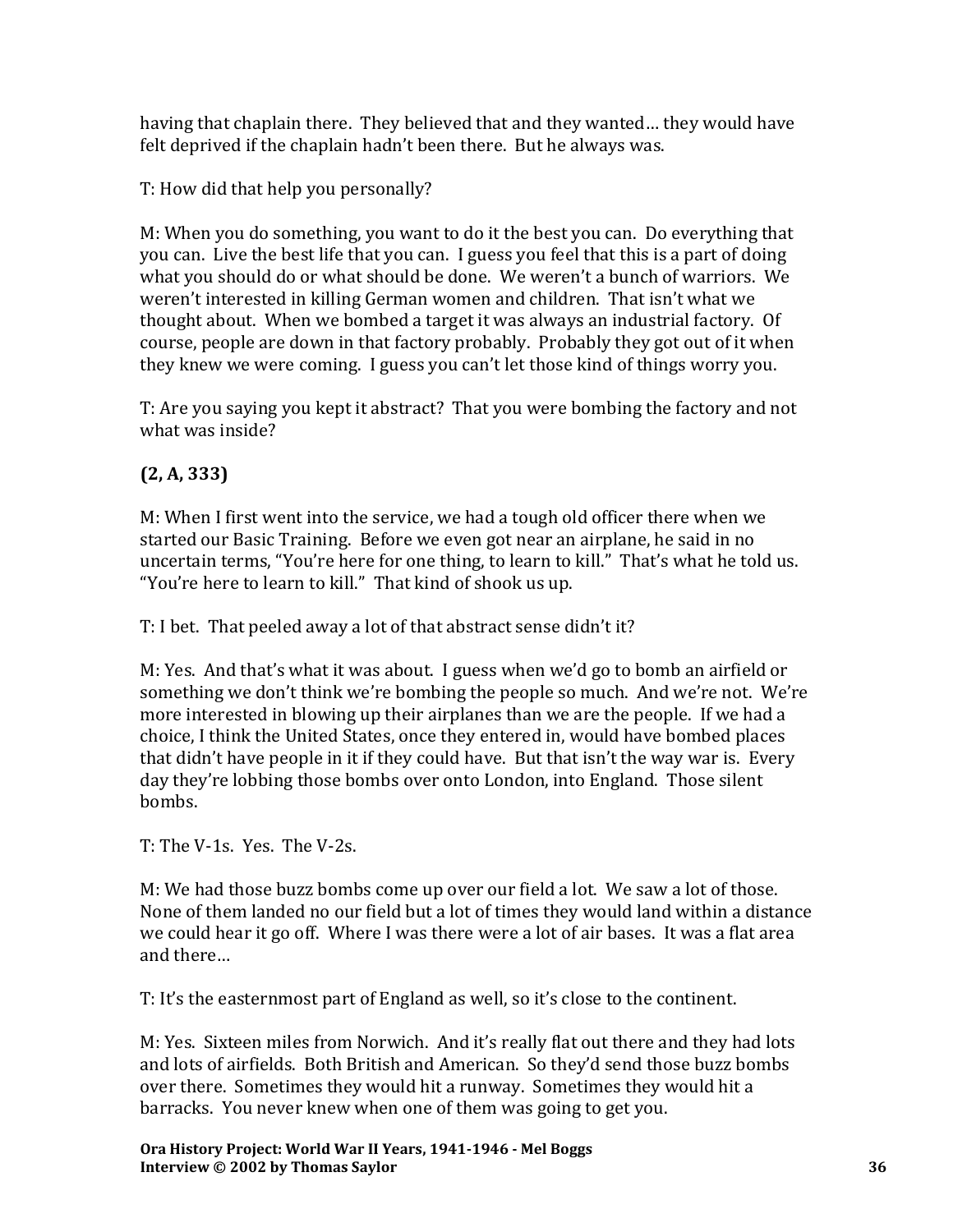T: Did you ever come under fire or attack from German planes when you were over there?

M: Oh, yes.

T: Did you? At your base?

M: Oh, at the base. No. They never strafed. They strafed the runway. For some reason or other they didn't think it was worth… there wasn't any row of barracks. They were all scattered. There was one here and one here. It was scattered all over. So it would be pretty hard to get very many at a time. But they would strafe the planes because they were all sitting outdoors on the runway. That's what they'd strafe. They wouldn't strafe the living quarters.

T: Did you ever have a close call with a strafing attack when you were at the base?

M: No. No, I didn't. I'd been there when they strafed the runway but we were, I don't know, I suppose our barracks was a half mile from the runway.

T: So this was a big base you were at.

M: Oh, yes.

T: My gosh, if you were a half mile from the runway. Wow!

You were in Europe when President Roosevelt died on April 12, 1945. I'm wondering if you recall how you reacted when you heard that the President had died.

M: No, I don't. I don't remember.

T: Less than a month later the war against Germany ended in May of 1945. How did you and those in your crew for example react to that news?

M: We were all pretty pleased. That's for sure.

T: If you were to put it on a scale, were you closer to relief or elation?

M: I think elation. You kind of got used to it. Like I say, I flew twenty-nine missions and I would have had to fly one more and I would have been through. Most of the crews had to fly thirty-five. If you were lead crew you only had to fly thirty.

T: So you were one shy. Only one shy.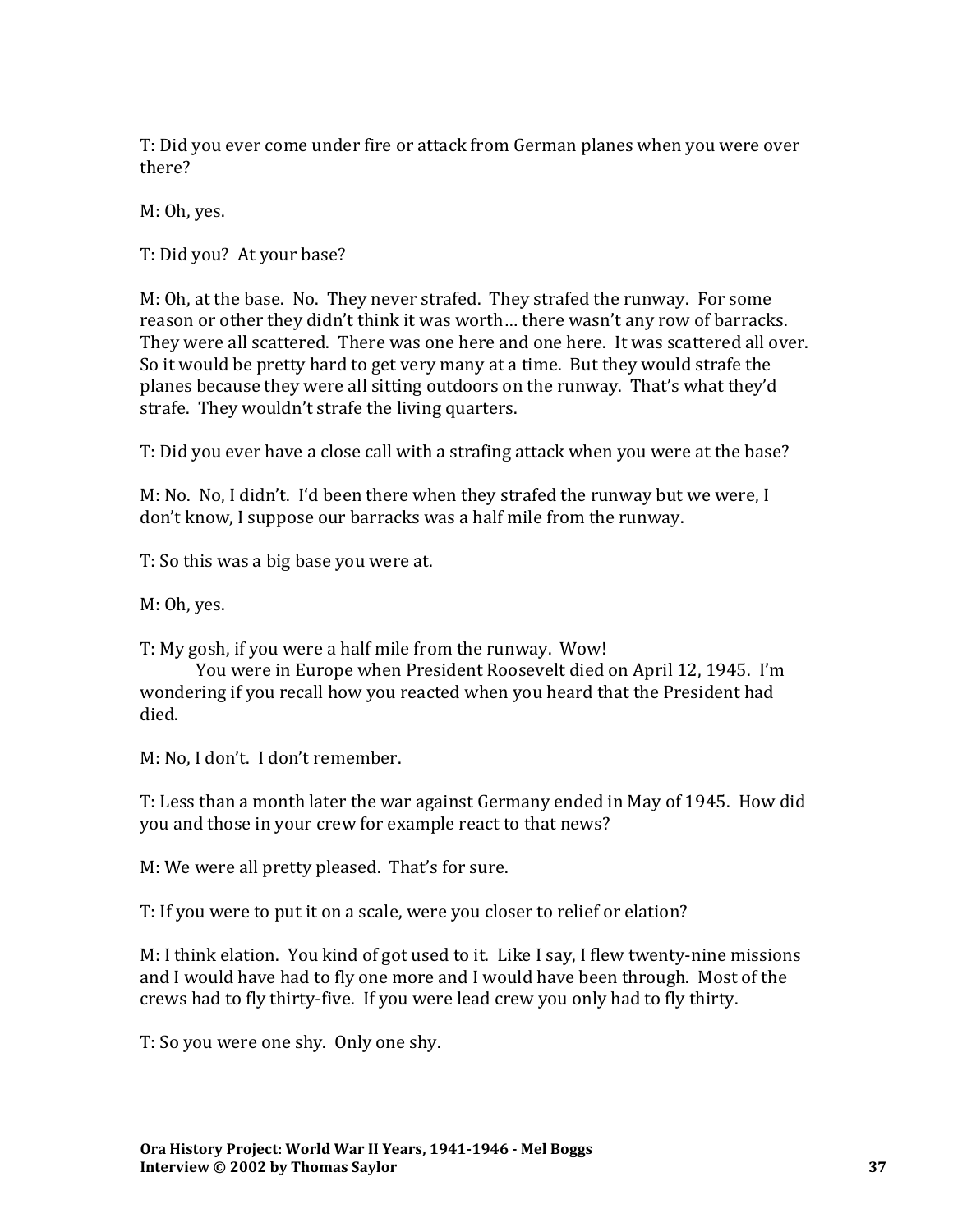M: Yes. And the reason for that was it took us longer. We were there longer. I saw guys come over there in ninety days fly their missions and go home. I was there for a year.

T: Because you were lead plane you had to wait longer for your opportunities to fly.

M: Yes. I was flying every day and I was training new guys and checking out. We'd get new crews in and I'd fly with them.

T: Just not combat missions though.

M: Yes.

T: Did the missions get easier as the war wound down?

M: No. I don't think so. You say get easier. Yes, we had less ground fire. Yes. We did have. And we were running out of targets. In fact, I only remember… it was the last mission I flew. I didn't know it was my last one, but the war ended and our target was a headquarters for an intelligence group of Germans right south of Berlin. We were to bomb that.

## **End of Tape 2, Side A. Side B begins at counter 384**.

M: Just fly over Berlin and string your bombs out. It was just south of Berlin. It was a clear day and we bombed the target.

T: That was your twenty-ninth mission?

M: The twenty-ninth mission. I had one more to go. I had to fly thirty and I would have been through.

T: Thirty missions meant that you would not have been designated for reassignment to the Pacific.

M: Oh, yes.

T: You could have been?

M: Well, reassignment to something.

T: But you have perhaps had more combat missions in the Pacific?

M: Probably not. I probably would have gone home as an instructor, something like that. Probably by an instructor. What better instructor can you get than a guy that just finished his tour of duty?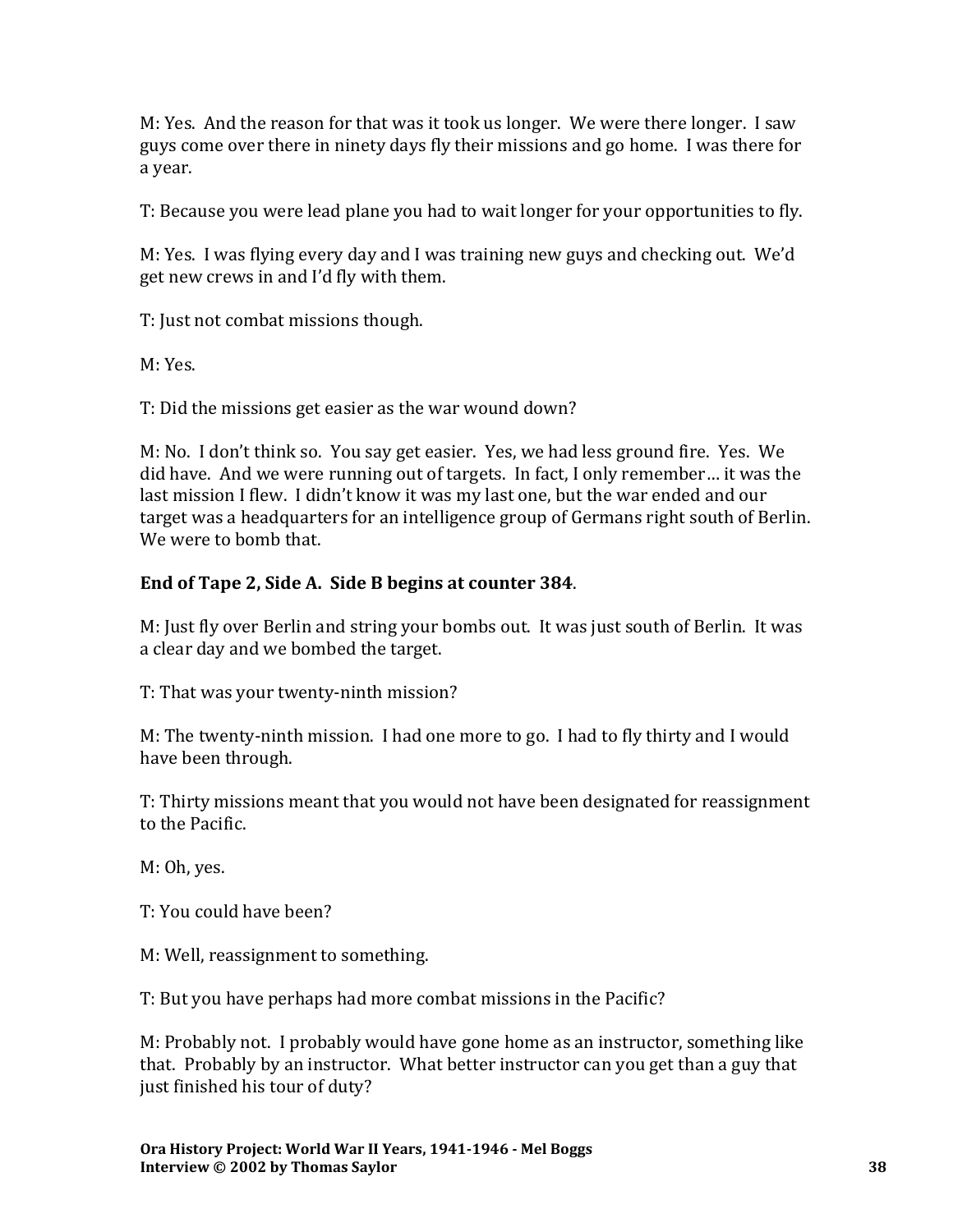T: No kidding.

M: Yes.

T: When you went back to the States in June of 1945 you did ultimately become a B-29 instructor? Or you were scheduled to be?

M: Yes. I was scheduled to be.

T: So you never actually took that job on.

M: I got to the base. I never got inside of a B-29. Never got inside.

T: Is that right? And then the war in the Pacific ended, and that was just cut like a hot potato.

M: Yes. It was over then. In fact, for some reason they weren't rushing to get us checked out in B-29s. In fact, in order to get flight pay we had to fly, I think you had to fly, four hours a month. I needed four hours in because I'd been on leave and went back there. I went down to operations. I hadn't been assigned to do anything and I said I need to get some time in. So I flew as copilot for some guy in a C-47 and went down into Texas to pick up some supplies and back so I got my four hours in.

T: You got your hours that way. Was there a celebration at Shipton when the war against Germany ended?

M: Yes.

T: Can you talk about that?

M: When you say a celebration, there was no parades or anything like that.

T: Impromptu parties?

M: Not on our base. The biggest thing that I remember that we did was that we took ground personnel for an airplane ride over Germany and showed them.

T: After things were over.

M: Yes.

T: They'd never seen anything.

M: Oh, no. They never flew. I did that two different days. I took a planeload of guys. These are non-flying guys, mechanics and intelligence officers.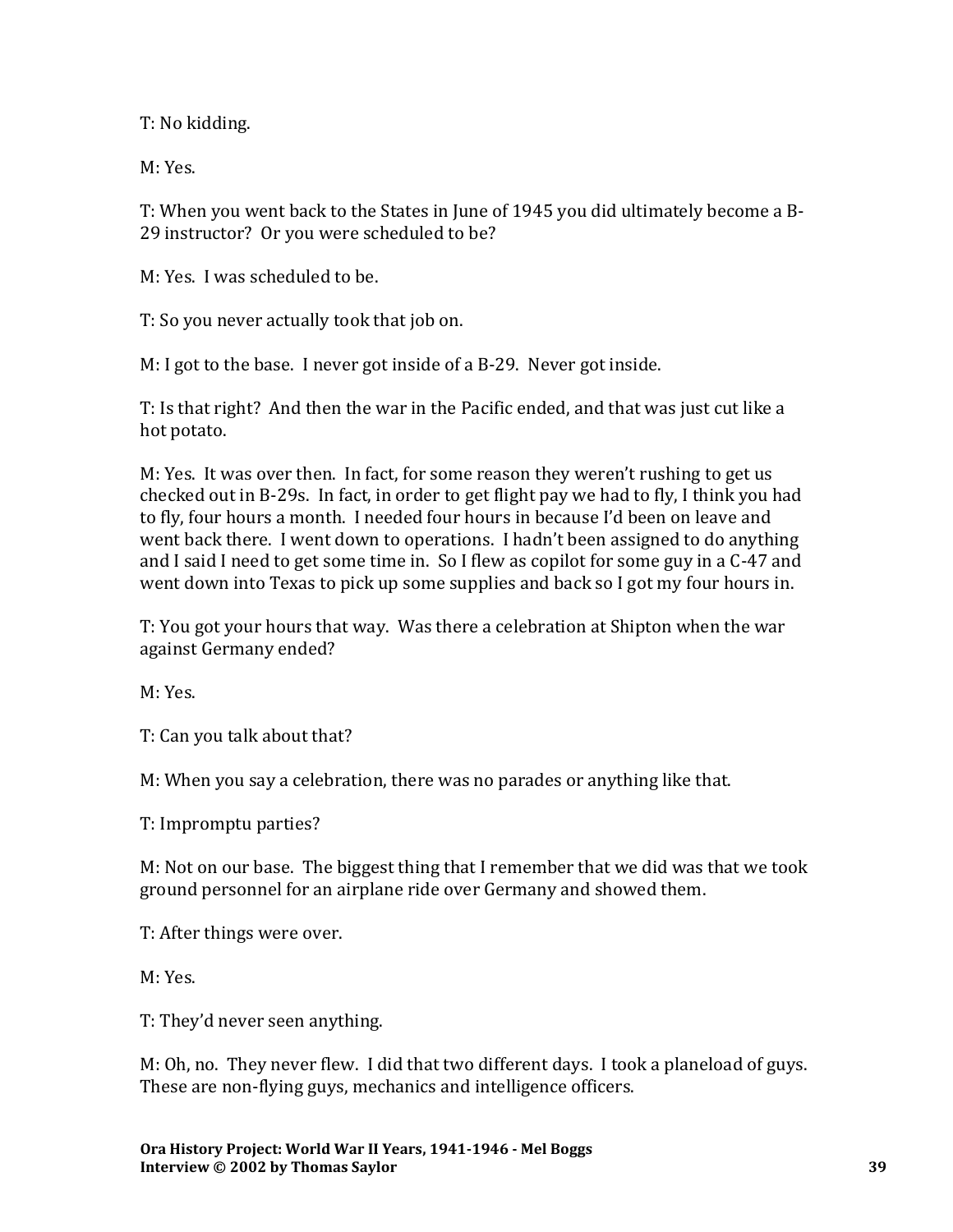T: Just in the back of the plane or what?

M: Yes. They just stood around in the plane. Of course it was a bomber. We didn't have seats and stuff.

T: That's right.

M: We had seats for the crew. They would just stand up or they could sit on the floor and look out.

T: As long as you don't go too high altitude it wouldn't get too cold, right.

M: It was in the summer anyway. We didn't go up very high.

T: Were those sanctioned missions or were those under the table?

M: Well, no. We had the blessing of our commanding officer anyhow. Everybody was doing it. See, they wanted… they have all those people there. What do you do with them? Stand around with their finger in their nose all day or something? They wanted to give us something to do. And as fast as they could they were getting organized to get us to go home. Let us go home or get us reassigned to do something.

T: It didn't take long for you to leave.

 $M: No.$ 

T: June you did go back to the States.

M: Well, fortunately I got to fly a plane home.

T: Was it war weary, one of those planes, or was it your own plane?

M: It was still one that was on the line to be used. In fact all the planes we had on the line were flyable. We had good maintenance. The guys took good care of them. My crew of ten plus another ten. There were twenty of us on it.

T: In that plane?

M: In that plane. Yes. To come home.

T: All the way back to the States?

M: Yes.

T: Where did you sit?

**Ora History Project: World War II Years, 1941-1946 - Mel Boggs Interview © 2002 by Thomas Saylor 40**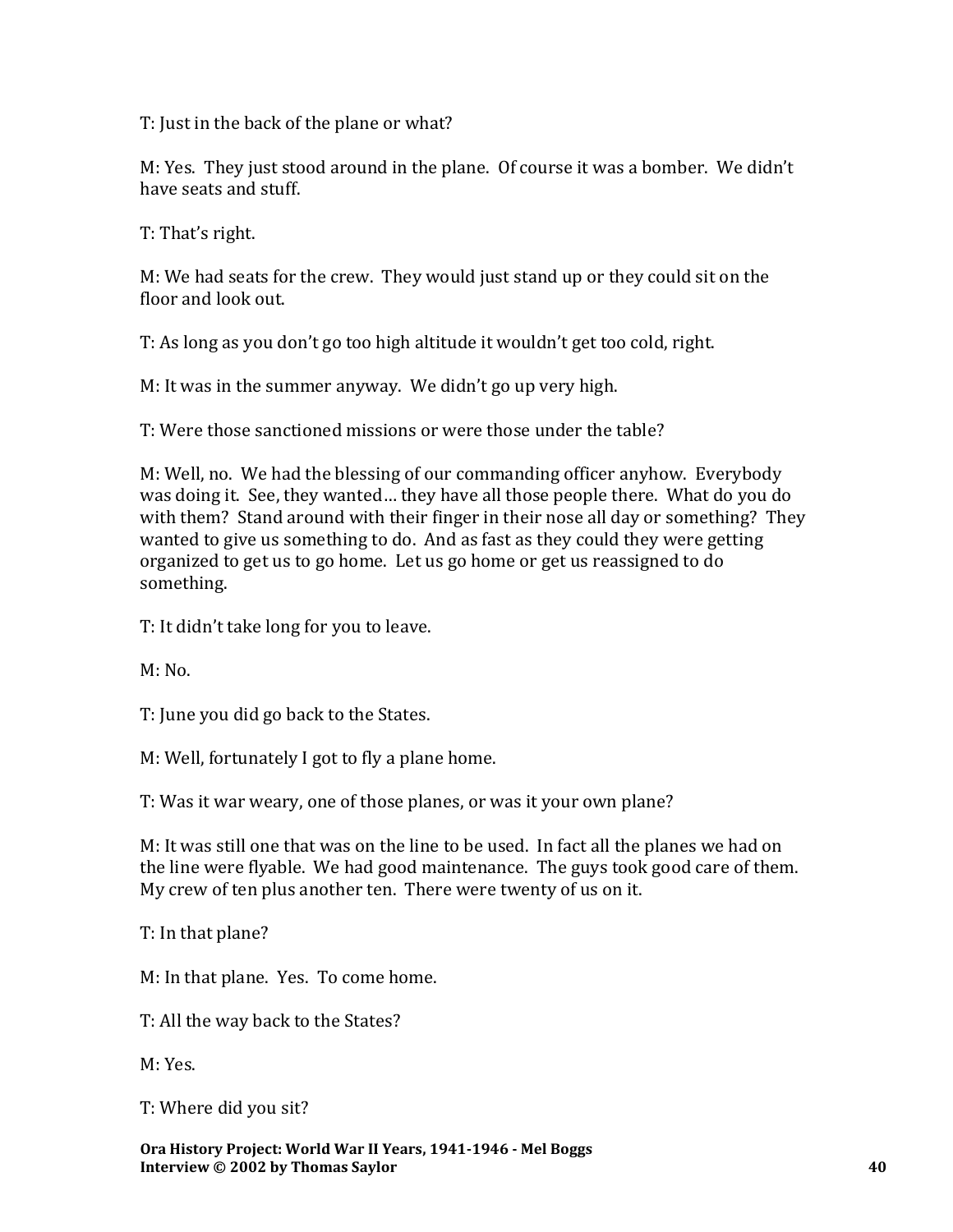M: Well, we had the blankets that they put back there and we didn't go to high altitude. It was summertime. In June. But we went up through Iceland and Greenland and landed. So those guys got to see that. We stayed overnight. Then we came on down into the States. I forget where we landed now. Someplace in Cincinnati I believe. Then from there we all went our ways.

T: Was that the last time you flew a B-24?

M: That was the last time. Flew one home and that was the last time.

T: When was the first time after you got home that you saw Aileen and your son?

M: I went right directly as soon as I could. I got on a train. I came home on a train. To Des Moines.

T: Was she at the station to meet you there or not?

M: I don't think so because I don't think she knew when I was coming in. I didn't know. The trains were so crazy. I think I probably called when I got in. I think I came home on the streetcar. Maybe she'd remember.

T: You had some leave there before you had to report to York, Nebraska, is that right?

M: Yes. I think I had thirty days.

T: Is it possible in thirty days to catch up on everything? I mean your son is how old now? Three?

M: No, but the good part about it was that I could take them with me. As soon as I got out there and found a place I could have…

T: In York, Nebraska?

M: Yes.

T: That was nice.

M: I could have them come out.

### **(2, B, 494)**

M: That's what I did. As soon as I got a place they came out. So they were with me until I got separated.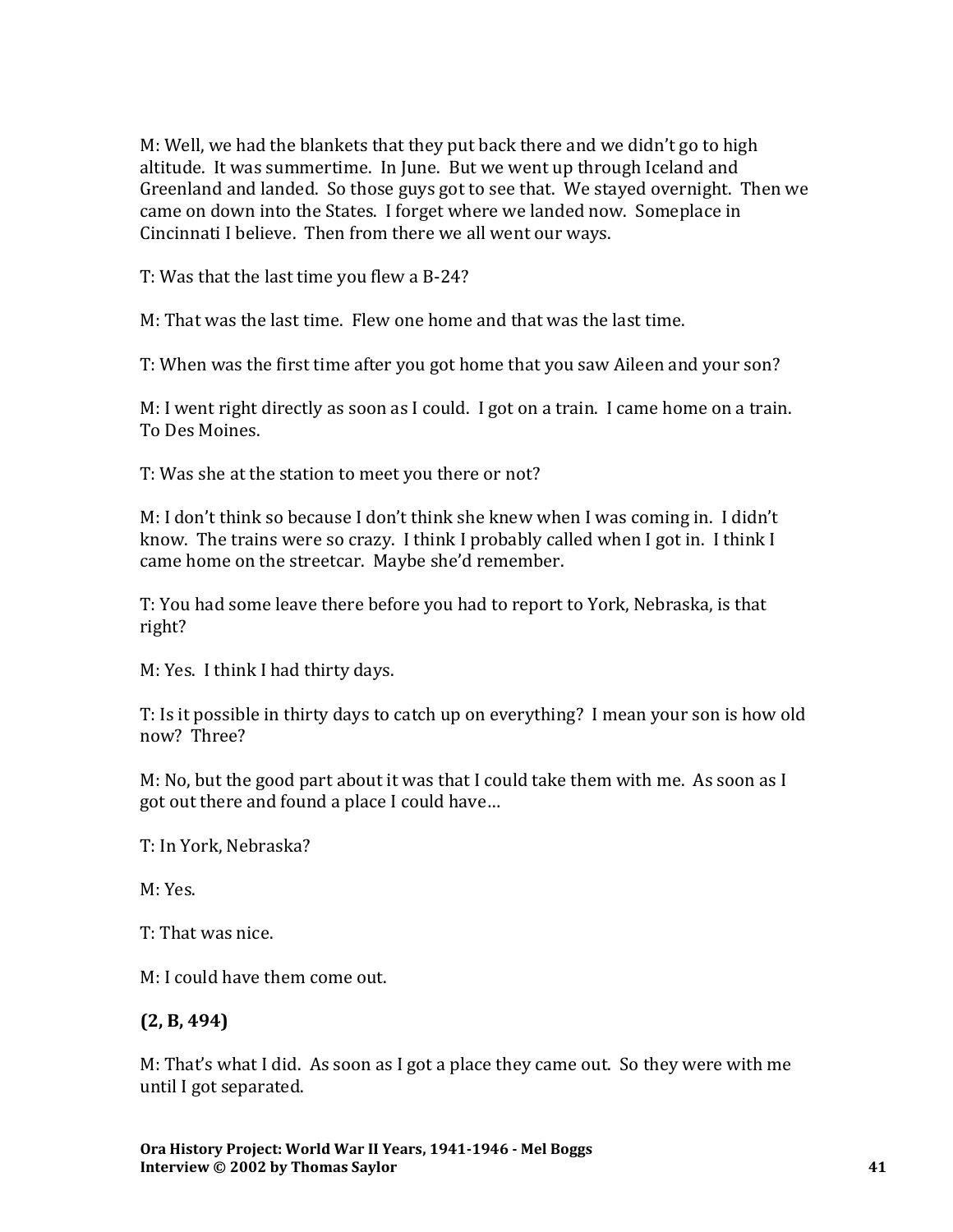T: And you were separated then in November.

M: I think that was… I had a lot of leave coming.

T: Terminal leave you had.

M: I think my leave was up then, but I was home. I wasn't that long getting home.

T: You didn't spend that much time in York, Nebraska, then, did you?

M: No.

T: When you got home and out of the service, what was your initial reaction to being out of the military?

M: Happy to be out of it. Happy the war was over. One of those things that was behind you. And of course, I was just one of thousands of guys coming home. There were a lot of us all in the same boat. We just had to start over again. I went back to work for the same company that I'd left.

T: So in a sense you stepped out for a few years and stepped back.

M: Yes. It was a small company.

T: How much had your job changed, or the workplace changed in the couple years that you were gone?

M: Not much. I went right back to work. It was starting to get better because during the war materials were so hard. It had to be almost a military type job to get parts. You get repair parts but there was very little new construction. But as soon as the war was over, everybody was wanting to get started on some new construction. But still there was a shortage of materials because the factories had been making bullets and planes and stuff like that. All those factories that made plumbing fixtures and parts and boilers and things like that had to get retooled.

T: Were you able to go back working fulltime right away?

M: Yes.

T: Was there overtime as well?

M: Yes. There was.

T: So there was plenty of work.

M: Yes.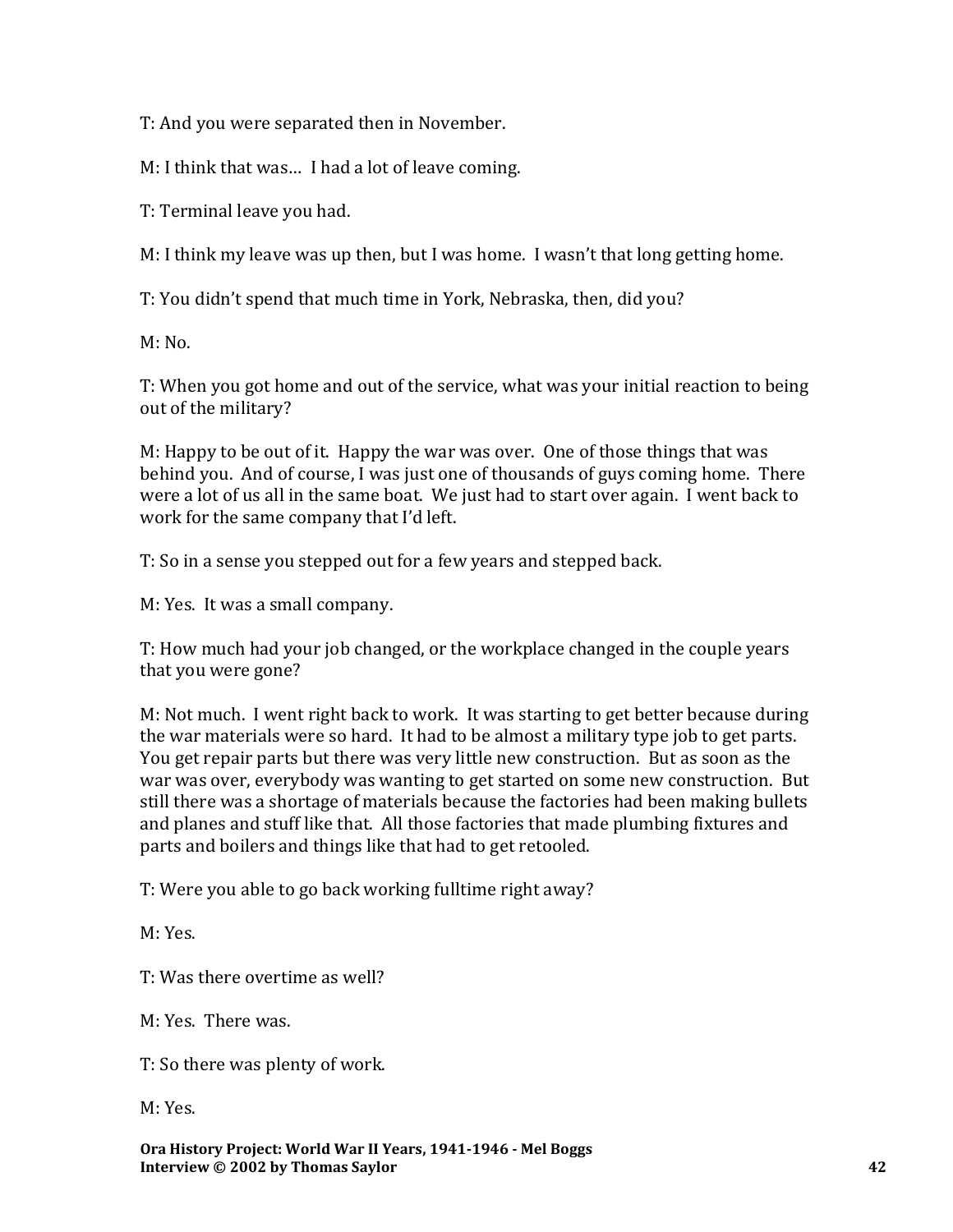T: Did you take any time off between when you were discharged and when you went back to work?

M: I probably did, but I don't remember how much. Not much.

T: So if it was any, you took a little bit but then went back to work.

M: Aileen might remember but I don't remember. I had some leave coming but that meant that I just got paid for it.

T: So you were still officially on the military payroll even though they were long done with you.

M: Yes. I didn't have to go back anymore.

T: What do you think was the hardest thing for you readjusting to life out of the military, life back with your family, being a plumber again? In a sense, your life changed once drastically to go away, and then, in a sense, changed equally drastically to come back.

M: But I'd done this before. I was coming back home. And I was used to doing those things. I was used to being with those people. And I was used to being in that house. So it was coming home. It was not hard to get used to.

T: So it sounds like a bigger transition going away to the service than coming back.

M: Oh, yes. Oh, yes. Coming home was no problem *(chuckles)*.

T: Were you, Mel, then or in the years after the service one of those who were bothered by bad dreams or recurring images from the war?

M: Like bad dreams?

T: Yes. Did things come up in dreams that you remembered a mission or a person or something that happened to you?

M: No. Not that I remember. I was pretty much my old self again when I came home. I don't think I changed much.

T: Did you notice a change in your wife when you came home?

M: Not really. The biggest change was in our little boy. He was an infant when I left and he was a little boy walking around now. That was a big change. We wrote to each other every day so we kept up on things. Of course, I'd get pictures of Steve.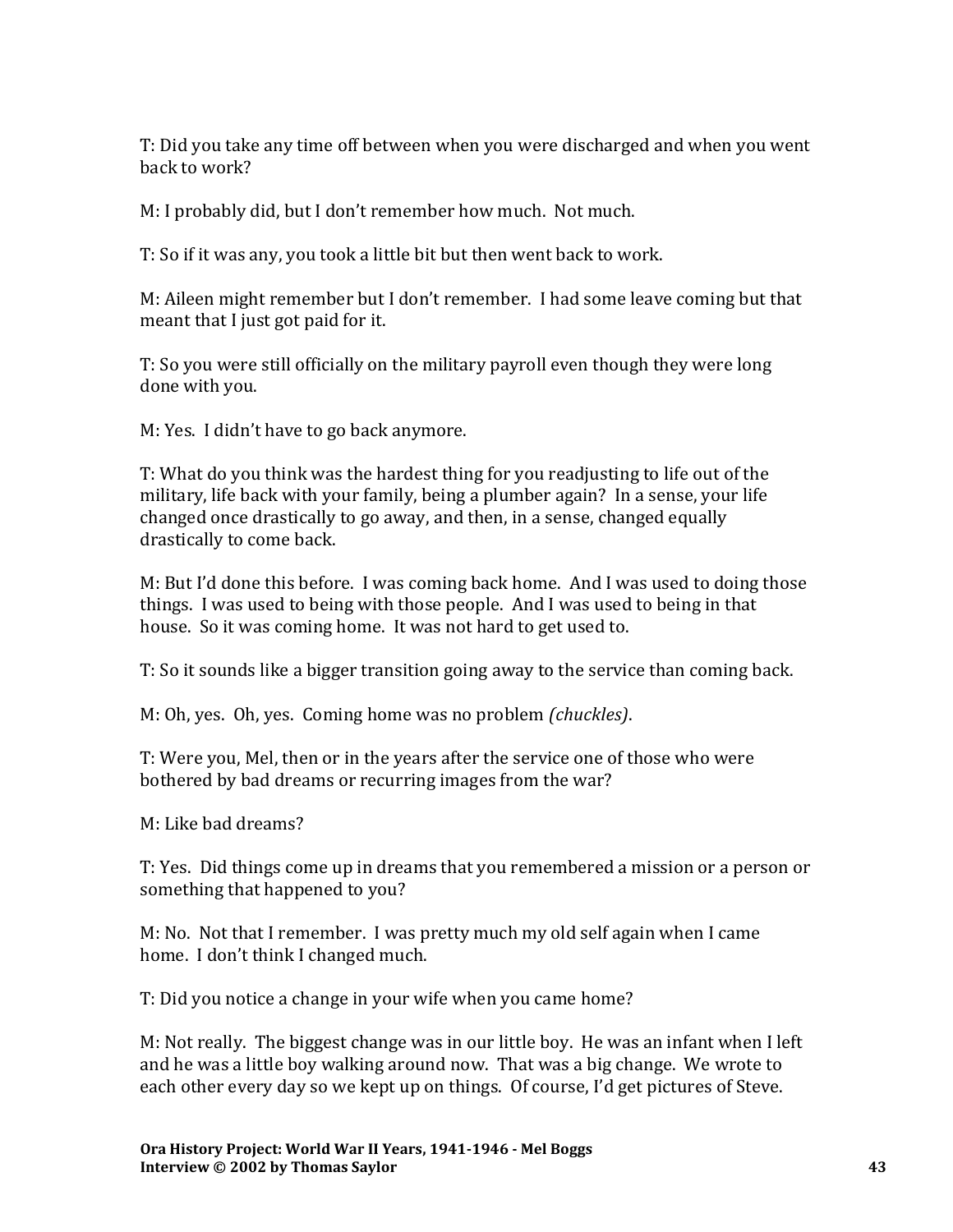No, coming home was no problem. In fact, I went back to work for the same company.

T: How much did you and Aileen talk about your wartime experiences?

# **(2, B, 559)**

M: Not much.

T: Was that more a case of she didn't ask or you didn't tell?

M: She knew, first of all, you know, read a letter every day.

T: And yours were not censored.

M: No. But of course I didn't say anything that I wasn't supposed to say. But we were in contact and so she heard from me. She got a letter every day or maybe go three days and then get three letters too sometimes. That's the way it was overseas. We knew pretty much what was going on with the family and any new word that Steve had said or anything new that he'd done I'd hear about it.

T: She kept you up to date I guess as much as she possibly could.

M: We got acquainted with a couple when I was going through pilot training from Iowa. And she got acquainted with Ginger, and Ginger came and lived with her. Her husband was a pilot. He and I went through pilot training together. But he was a B-26 pilot so we didn't see each other after we got through pilot school. But we both went overseas at the same time and we both came home at the same time. He was in France and I was in England. I never saw him, but Ginger stayed with Aileen and Steve.

T: So that made it perhaps easier for everyone involved.

M: Yes.

T: That's very convenient. How soon after the war was it that you bought your first car?

M: I don't remember. I can't remember we had a car. I didn't need a car right away because I went to work for the plumbing company and they let me drive the truck back and forth.

T: You had the truck again after the war.

M: Yes.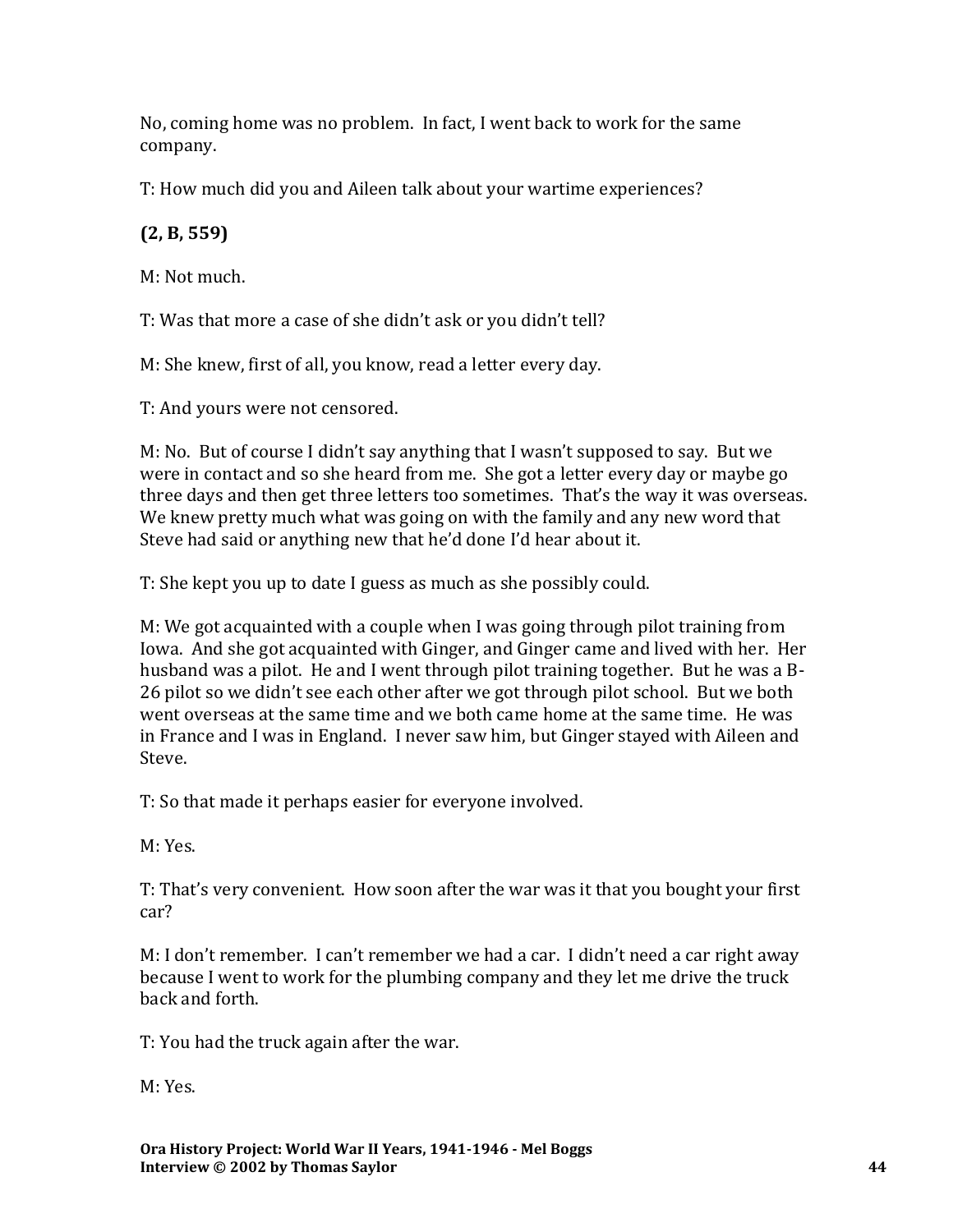T: You mentioned you had it before you left.

M: Yes.

T: You got lucky twice.

M: Yes. So going back and forth to work we didn't a car. Aileen had a car while I was gone. I don't think she drove it much but she had a car.

T: What else did you notice when you came back and were out of the service and were a civilian again? What other things did you notice were not easy to get? Products that you might have wanted or had money for that you just couldn't find or couldn't find easily.

M: Practically all products were… they hadn't made any new cars. There were no cars on the market. They started making those again. We were pretty well established in housekeeping so we really didn't need a new washing machine or anything like that.

T: You had a house before you left. That's right.

M: We had bought a home. We had a home.

T: So you weren't trying to find a place to live in a tight housing market or anything.

M: Oh, no. Aileen lived in the house. She and Ginger lived there until I came home. And we continued to live there.

T: Did you live there until you went to Iowa City?

M: Oh, no. We bought a new home shortly after that in the same neighborhood. There was a new addition to our neighborhood and some new homes. We bought a new home, a bigger house, because by this time we had the two kids. A boy and a girl.

T: When was your daughter born? After you got back from the service?

M: Yes. Steve was born in '42 so she was born in '46.

T: So pretty soon after you got home.

M: Yes.

T: I mentioned when we started everyone gets a chance to be a five minute philosopher. This is your chance here. At the time, when you were in the service,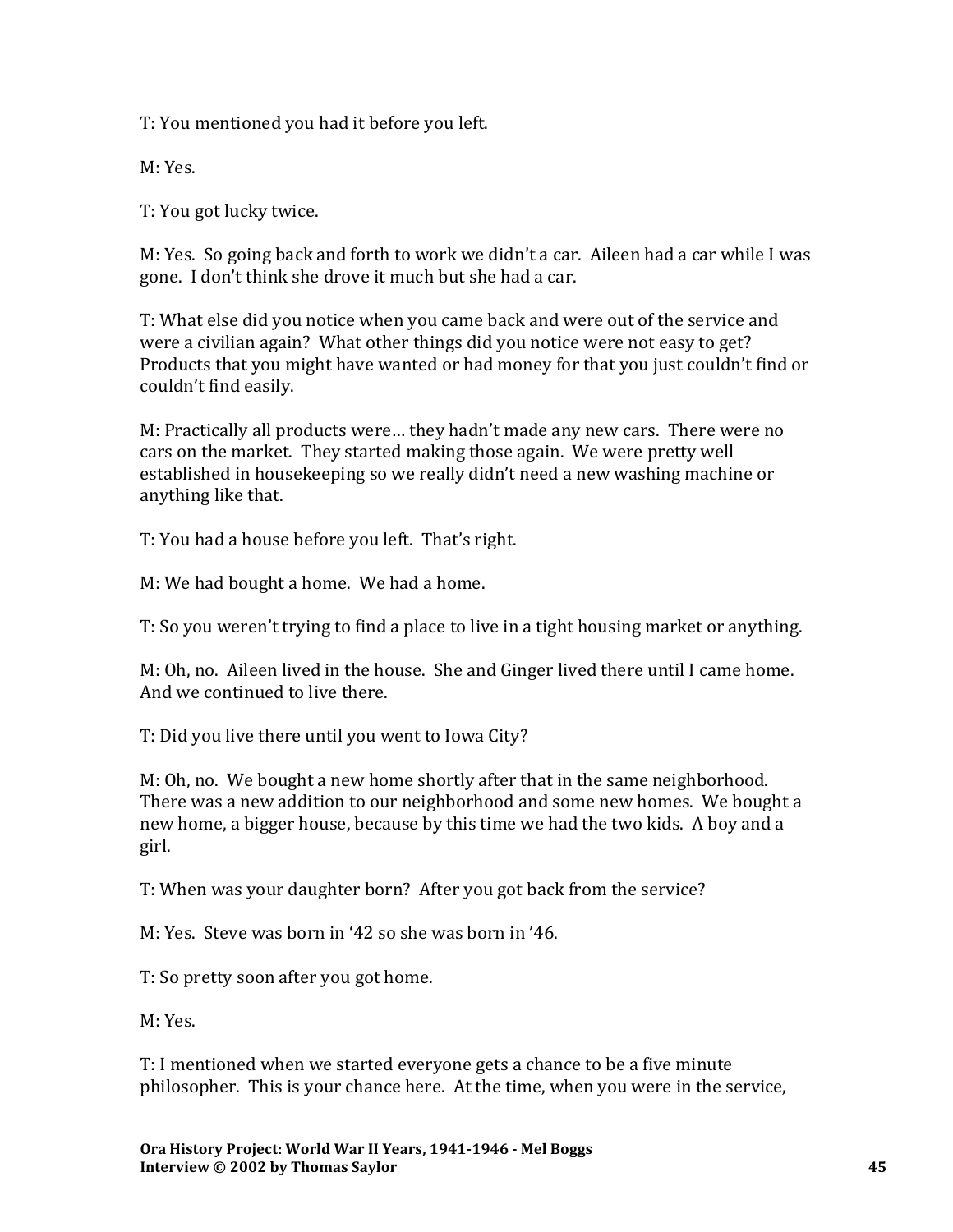when you were overseas, what did the war mean for you personally? What was it all about?

M: I guess we thought we were getting rid of the bad guys. The type of life that Hitler was proclaiming was not what we wanted. We were very much against what he was doing and the way he was persecuting the Jewish people. We looked at it as an Evil Empire.

T: In a sense, I hear you saying you were part of a crusade to put the world right.

M: Yes. For our own good. Yes. Because it was either them or us. That's what it was. If Hitler could have taken our country he sure would have.

T: When you were in the States in pilot training, did you have a preference about fighting the Japanese or fighting the Germans, or was it all the same to you?

M: No. At that time it didn't enter my head. What decision, and I did have some choice, was what kind of plane I wanted to fly after I finished cadets. I chose multiengine. In most cases, if they could, they went by what you asked for. So I was wanting to fly the bigger airplanes. I don't know if it was for the camaraderie of the crew or what. But I'm glad I did. Because I've flown a lot of small airplanes since. It was kind of nice to have a crew.

T: They don't land heavy bombers on aircraft carriers on the water either.

M: No. There were twin engine bombers. My good friend and his wife stayed with Aileen while we were overseas, he chose B-26s. They were the twin engine. He was stationed in France. He did the same thing I did except we bombed bigger targets and we went farther. Our missions were longer. He got shot at just as much as we did.

T: He came back okay too?

M: Yes.

T: Final question. Mel, what do you think is the most important way that the war changed your life?

M: I'm not sure it changed it much. I went back to doing the same thing I was when I left. I think it might have opened some doors for me, having had that experience. I got a chance for a better job. After the war I was working for this company and a fellow called me up. He had done some research and he'd been in the Navy. He'd been a Naval officer and he was an engineer. He had an engineering degree and he was in heating and air conditioning business. He wanted to get in the plumbing business, but didn't know anything about it and didn't have a license, and somebody told him about me. So he called me up one day and just told me what I told you. He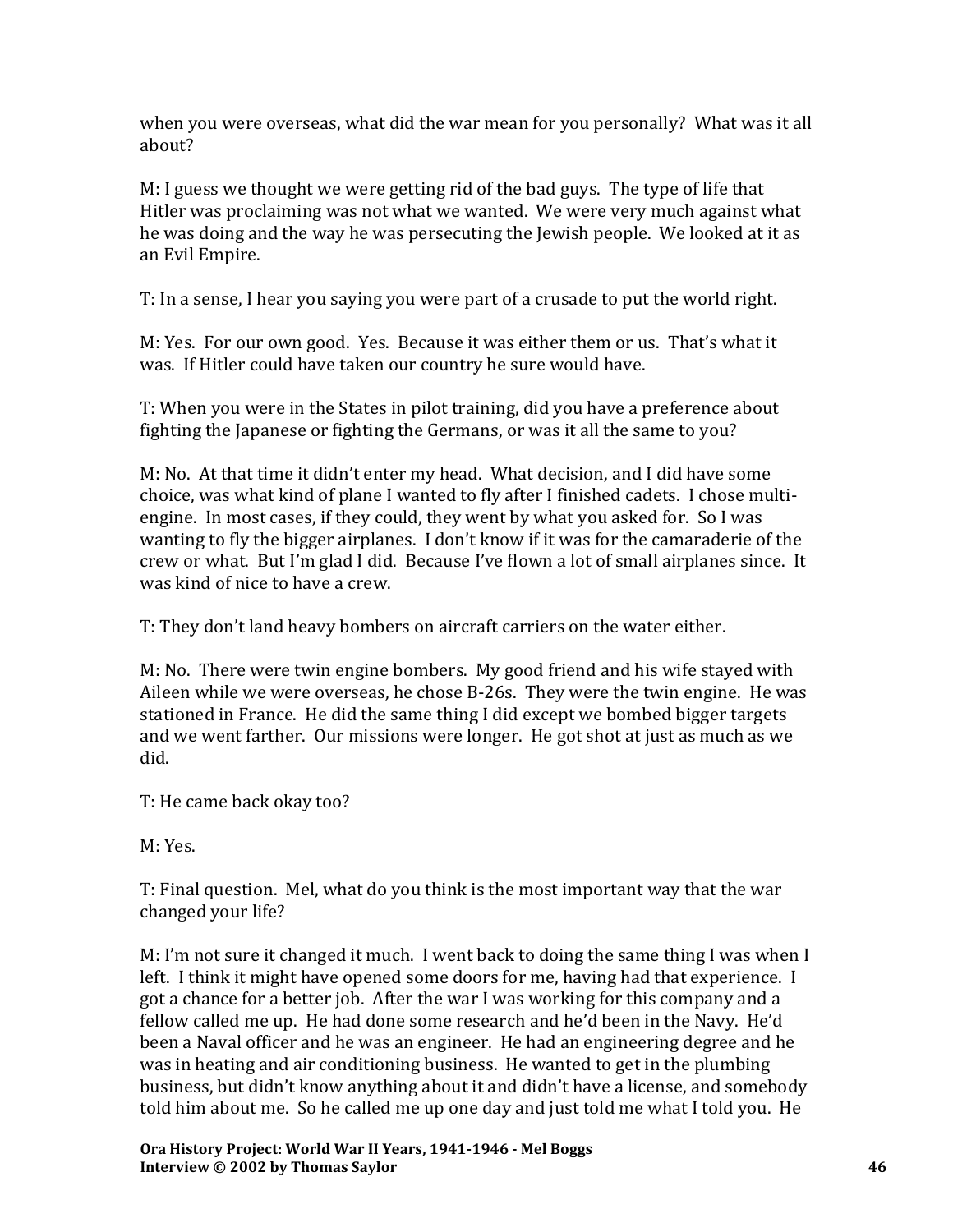said he wanted to get in the plumbing business and he said you've been recommended that you could do this. So I said I'm interested. So he came over to the house one Sunday afternoon and I went to work for him. He was in the air conditioning business but he wanted to get into the plumbing and he wanted some leadership in the plumbing department. So I went to work for him and I worked for him until I went into business for myself. In fact, when I left, I was manager of the company.

T: And you think those doors were opened to you because of your wartime experience. The fact that you had shown leadership skills.

M: No, I don't think so. But after I went to work for him, we did work around the Midwest. We even did some work up here in the Twin Cities. He bought me an airplane. He was interested in learning to fly too. He never did. Well, I think he finally did solo. But he drank so much that he didn't trust himself. Anyway over the years we had three or four airplanes. He'd go buy them. He didn't even talk to me. In fact, he called me up one day and said I just bought a new twin engine Piper Comanche.

T: You think this connection, this relationship had some link to your wartime experience?

M: Some probably. But also he checked out my working. He checked where I worked before. And he talked to other people about me. I was known somewhat better than maybe the average plumber. That was because I was some officer in the union, not much of an officer. I forget what I was now, but I was something where a lot of the people knew who I was. Also I had worked as a foreman superintendent on some big jobs and I got acquainted with a lot of people that knew me that I didn't know them. People knew me and he had people to go to for the references.

T: This just occurred to me when you were talking… Was it hard to go from being a captain of a bomber crew back to being a plumber and employee of a company?

 $M: No.$ 

T: In a sense you were the guy in charge of a machine and ten people, and now you're a plumber.

M: Yes. But I wasn't being shot at every day either.

T: Nobody shoots at you when you're under the sink, do they?

M: No. In fact, a lot of the guys were interested in being an airline pilot then because…

T: Were you?

**Ora History Project: World War II Years, 1941-1946 - Mel Boggs Interview © 2002 by Thomas Saylor 47**